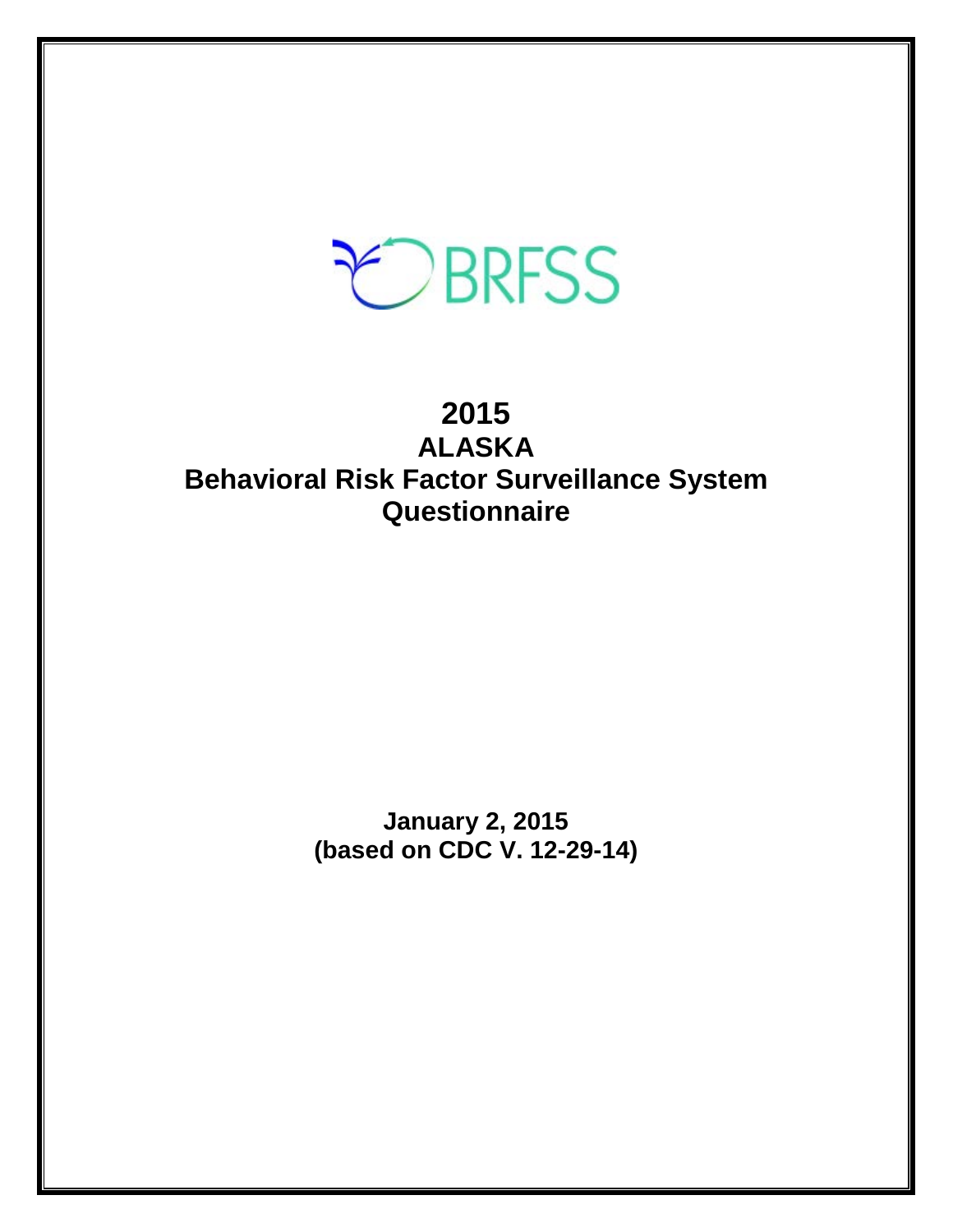

# <span id="page-1-0"></span>**Behavioral Risk Factor Surveillance System** 2015 Questionnaire

## <span id="page-1-1"></span>**Table of Contents**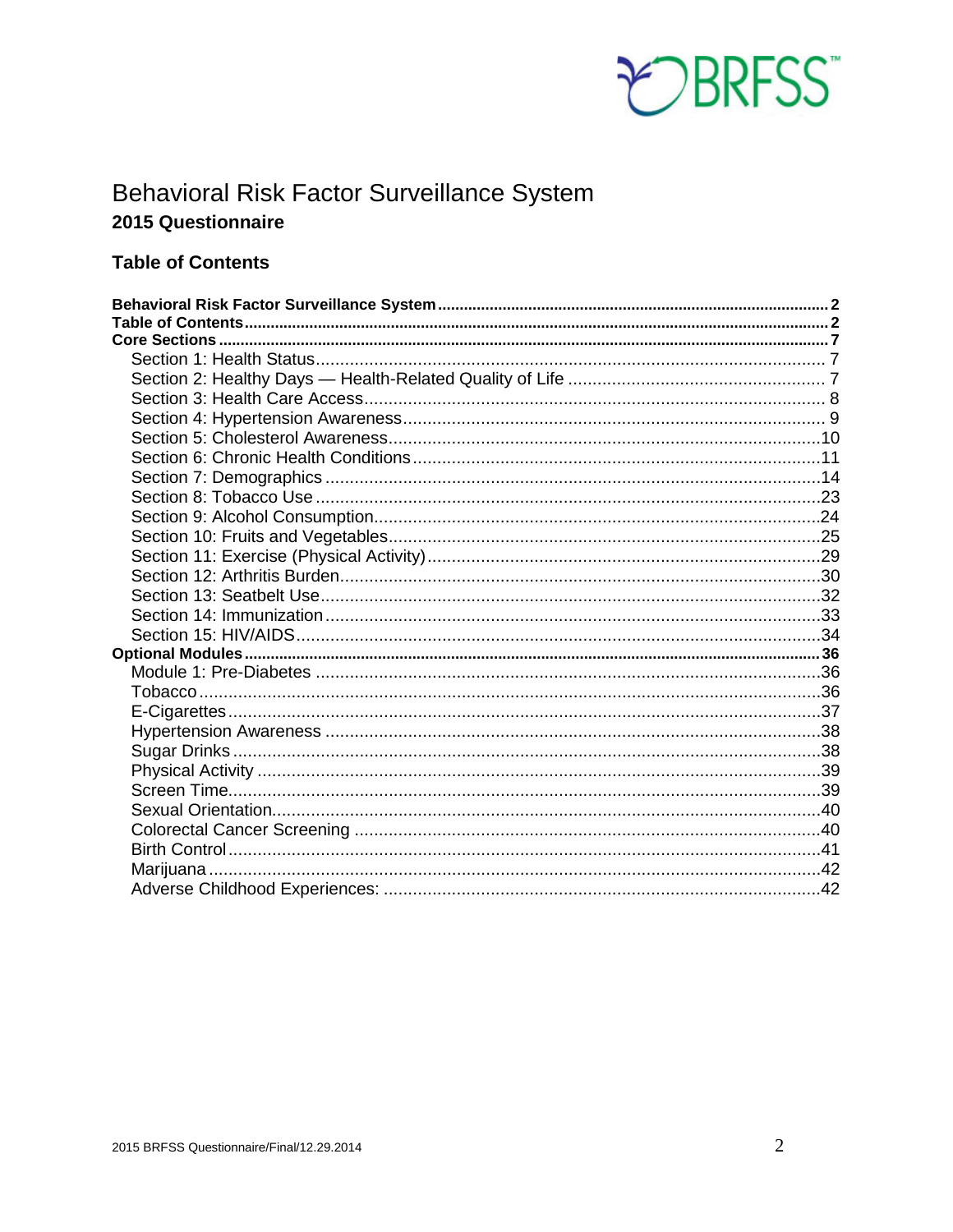

# **Interviewer's Script**

HELLO, I am calling for the **(health department) .** My name is **(name) .** We are gathering information about the health of **(state)** residents. This project is conducted by the health department with assistance from the Centers for Disease Control and Prevention. Your telephone number has been chosen randomly, and I would like to ask some questions about health and health practices.

Is this **(phone number)** ?

**If "No"** 

Thank you very much, but I seem to have dialed the wrong number. It's possible that your number may be called at a later time. **STOP**

#### **Is this a private residence?**

**READ ONLY IF NECESSARY: "By private residence, we mean someplace like a house or apartment."**

| Yes | [Go to state of residence] |
|-----|----------------------------|
| No  | [Go to college housing]    |

**No, business phone only**

**If "No, business phone only".**

**Thank you very much but we are only interviewing persons on residential phones lines at this time.**

#### **STOP**

**College Housing**

**Do you live in college housing?** 

**READ ONLY IF NECESSARY: "By college housing we mean dormitory, graduate student or visiting faculty housing, or other housing arrangement provided by a college or university."**

> **Yes [Go to state of residence] No**

**If "No",**

**Thank you very much, but we are only interviewing persons who live in a private residence or college housing at this time. STOP**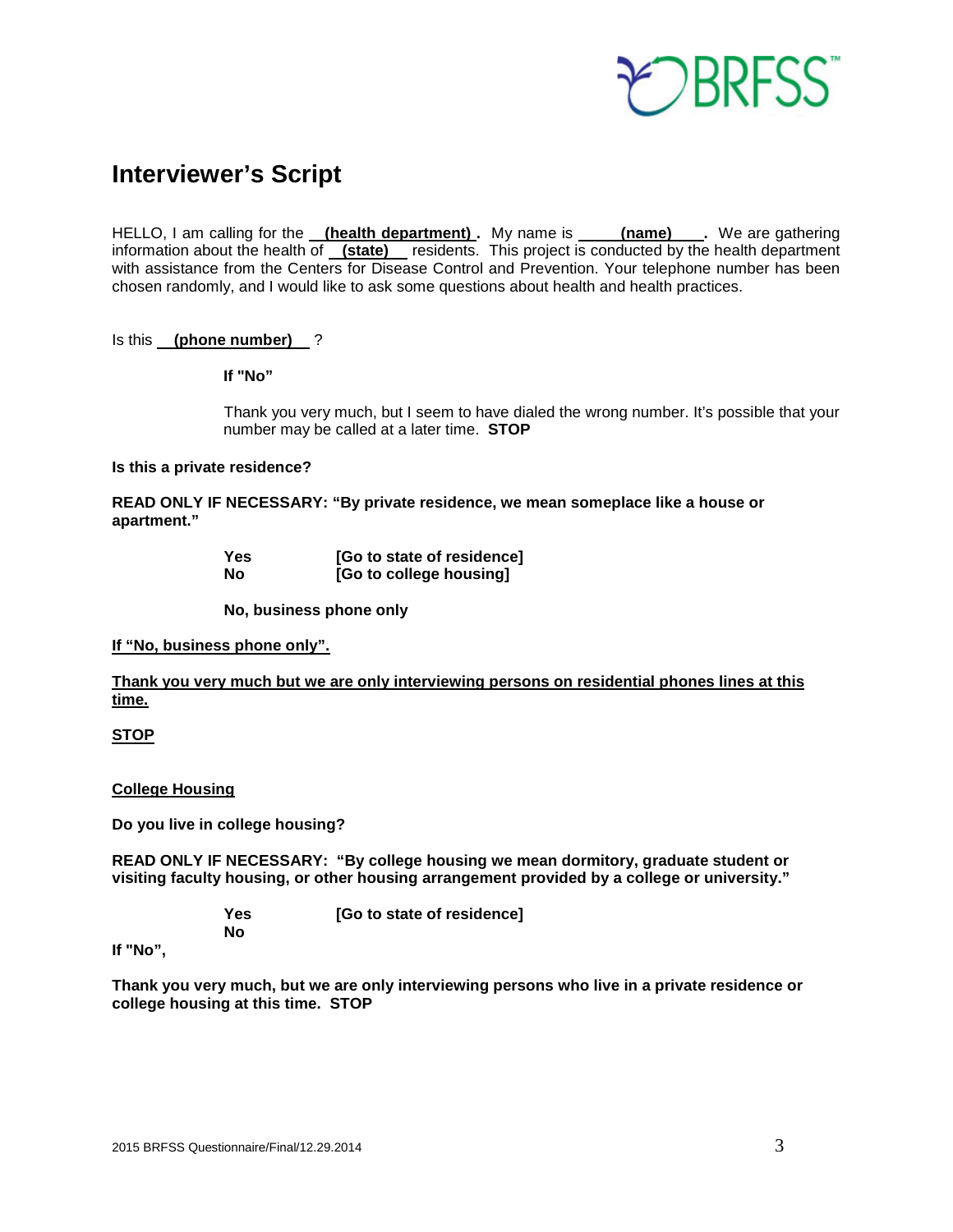

#### **State of Residence**

**Do you reside in \_\_\_\_(state)\_\_\_\_?** 

**No**

**Yes [Go to Cellular Phone]**

#### **If "No"**

**Thank you very much, but we are only interviewing persons who live in the state of \_\_\_\_\_\_at this time**. **STOP**

#### **Cellular Phone**

Is this a cellular telephone?

**INTERVIEWER NOTE: Telephone service over the internet counts as landline service (includes Vonage, Magic Jack and other home-based phone services).**

**Read only if necessary: "By cellular (or cell) telephone we mean a telephone that is mobile and usable outside of your neighborhood."** 

**If "Yes"**

Thank you very much, but we are only interviewing by land line telephones and for private residences or college housing. **STOP**

#### **No**

#### **CATI NOTE: IF (College Housing = Yes) continue; otherwise go to Adult Random Selection Adult**

Are you 18 years of age or older?

**1 Yes, respondent is male [Go to Page 6]**

**2 Yes, respondent is female [Go to Page 6]**

**3 No**

**If "No",**

Thank you very much, but we are only interviewing persons aged 18 or older at this time. **STOP**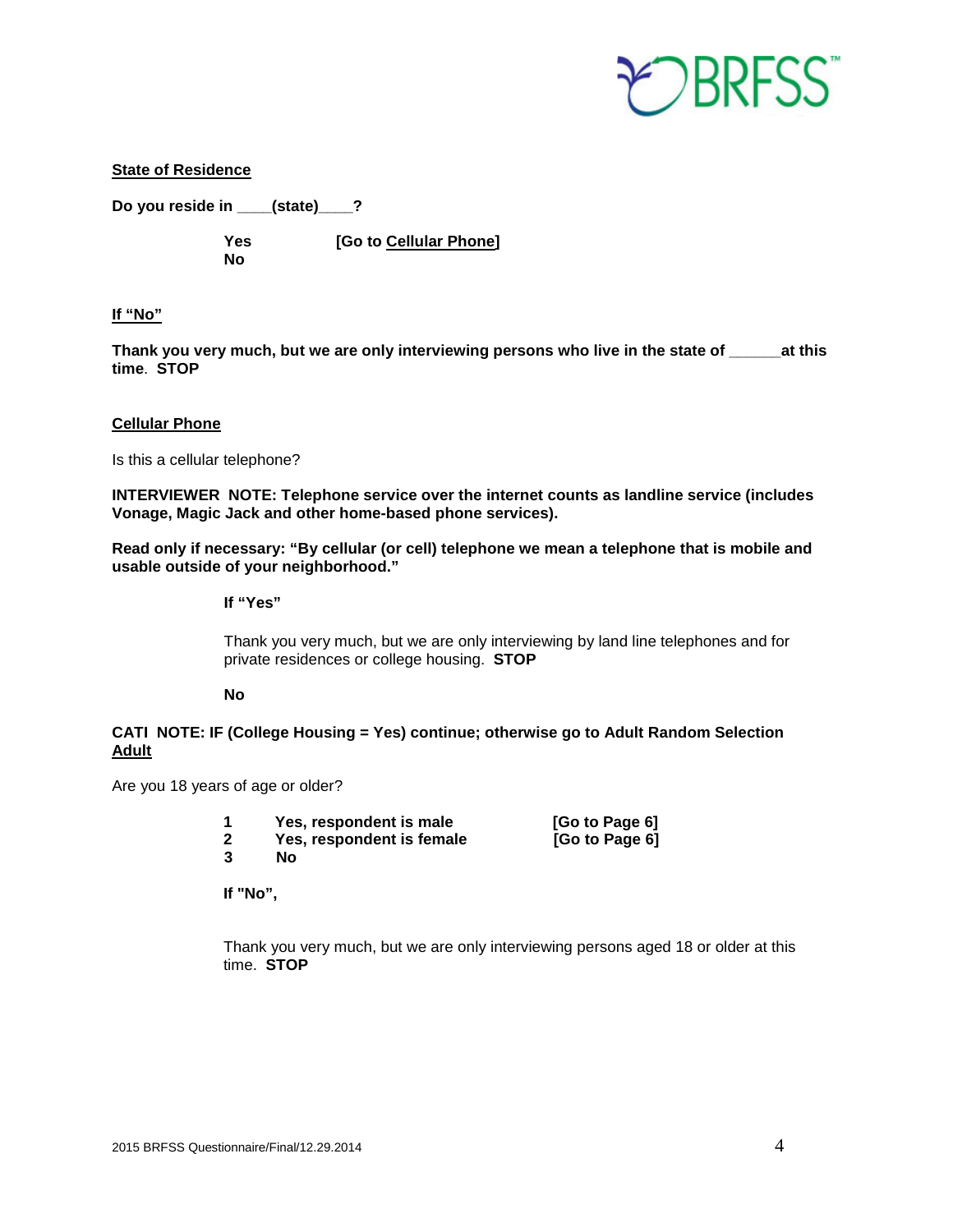

#### **Adult Random Selection**

I need to randomly select one adult who lives in your household to be interviewed. How many members of your household, including yourself, are 18 years of age or older?

\_\_ Number of adults

**If "1,"**  Are you the adult?

**If "yes,"** 

Then you are the person I need to speak with. Enter 1 man or 1 woman below (Ask gender if necessary). **Go to page 6.**

**If "no,"** 

Is the adult a man or a woman? Enter 1 man or 1 woman below. May I speak with **[fill in (him/her) from previous question]**? **Go to "correct respondent" on the next page.**

How many of these adults are men and how many are women?

Number of men

Number of women

The person in your household that I need to speak with is \_\_\_\_\_\_\_\_\_\_\_\_\_\_\_\_\_\_\_\_\_\_

**If "you," go to page 7.**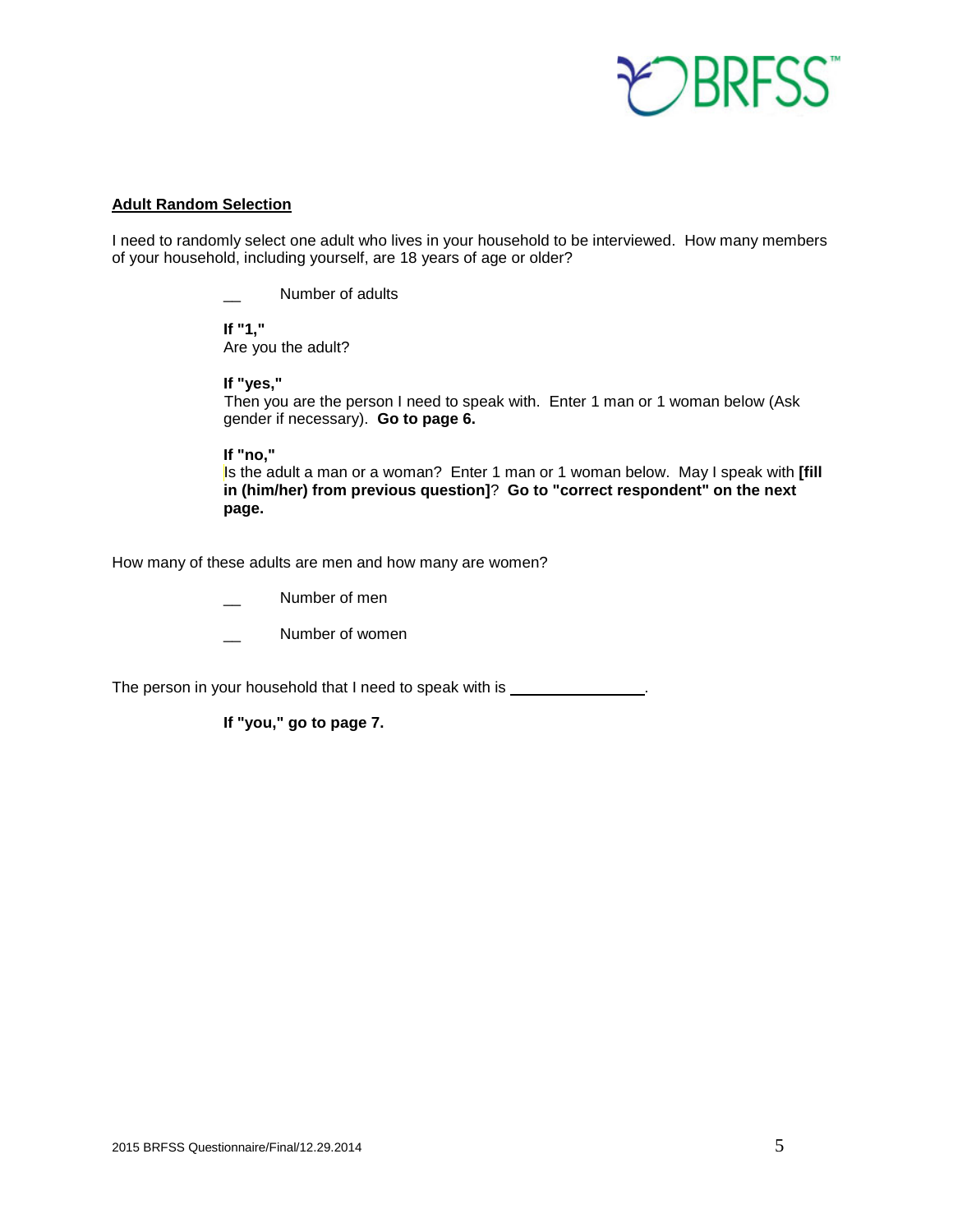

#### **To the correct respondent:**

HELLO, I am calling for the <u>(health department),</u> My name is \_\_\_\_\_(name) \_\_. We are gathering information about the health of **(state)** residents. This project is conducted by the health department with assistance from the Centers for Disease Control and Prevention. Your telephone number has been chosen randomly, and I would like to ask some questions about your health and health practices.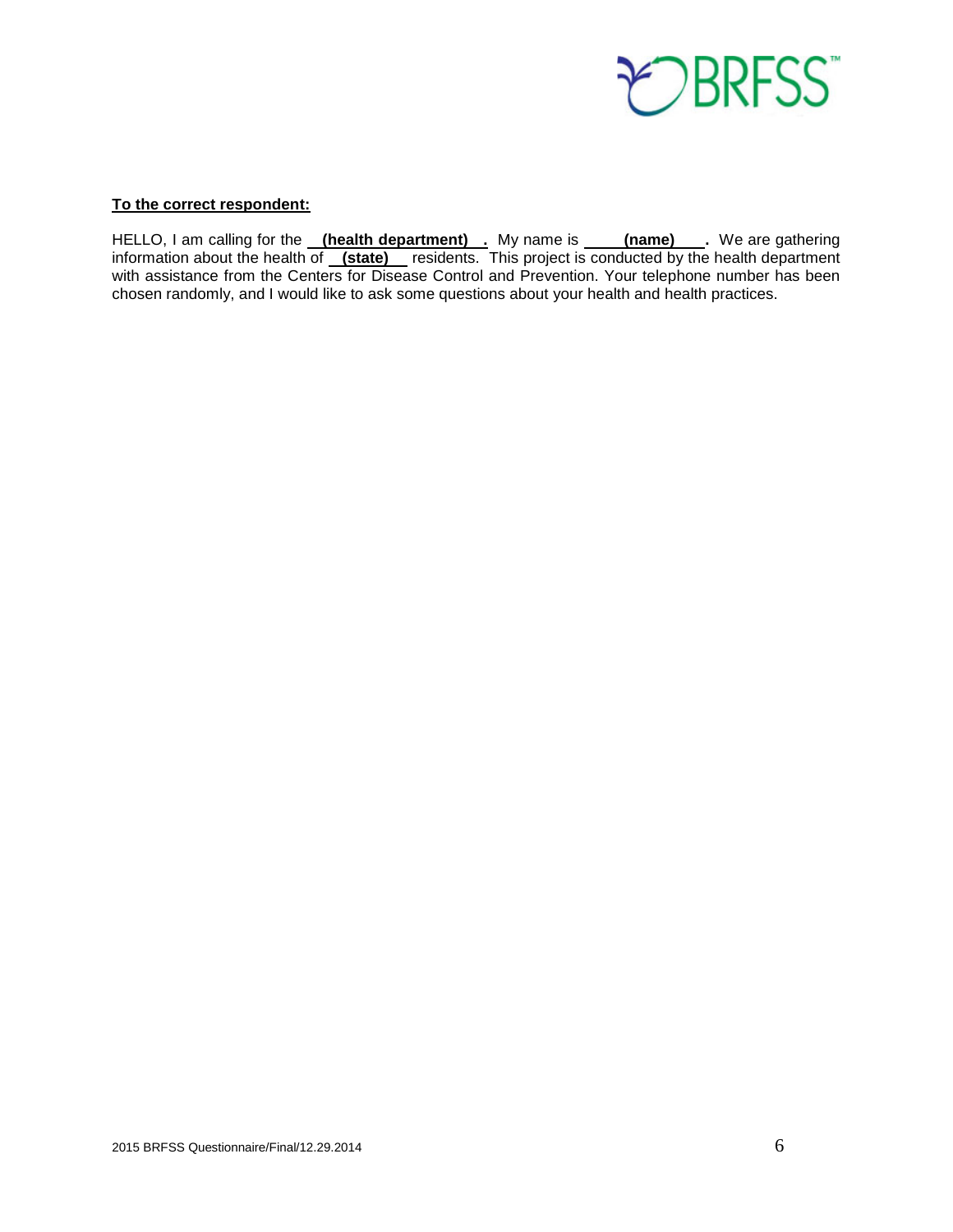

# <span id="page-6-0"></span>**Core Sections**

I will not ask for your last name, address, or other personal information that can identify you. You do not have to answer any question you do not want to, and you can end the interview at any time. Any information you give me will be confidential. If you have any questions about the survey, please call **(give appropriate state telephone number)**.

## <span id="page-6-1"></span>Section 1: Health Status

**1.1** Would you say that in general your health is—

#### **Please read:**

- 1 Excellent<br>2 Verv good
- 2 Very good
- Good
- 4 Fair

**Or**

5 Poor

#### **Do not read:**

- 7 Don't know / Not sure
- 9 Refused

## <span id="page-6-2"></span>Section 2: Healthy Days — Health-Related Quality of Life

**2.1** Now thinking about your physical health, which includes physical illness and injury, for how many days during the past 30 days was your physical health not good?

(91–92)

(90)

- $\frac{1}{8}$   $\frac{1}{8}$  Number of days
- None
- 7 7 Don't know / Not sure<br>9 9 Refused
- **Refused**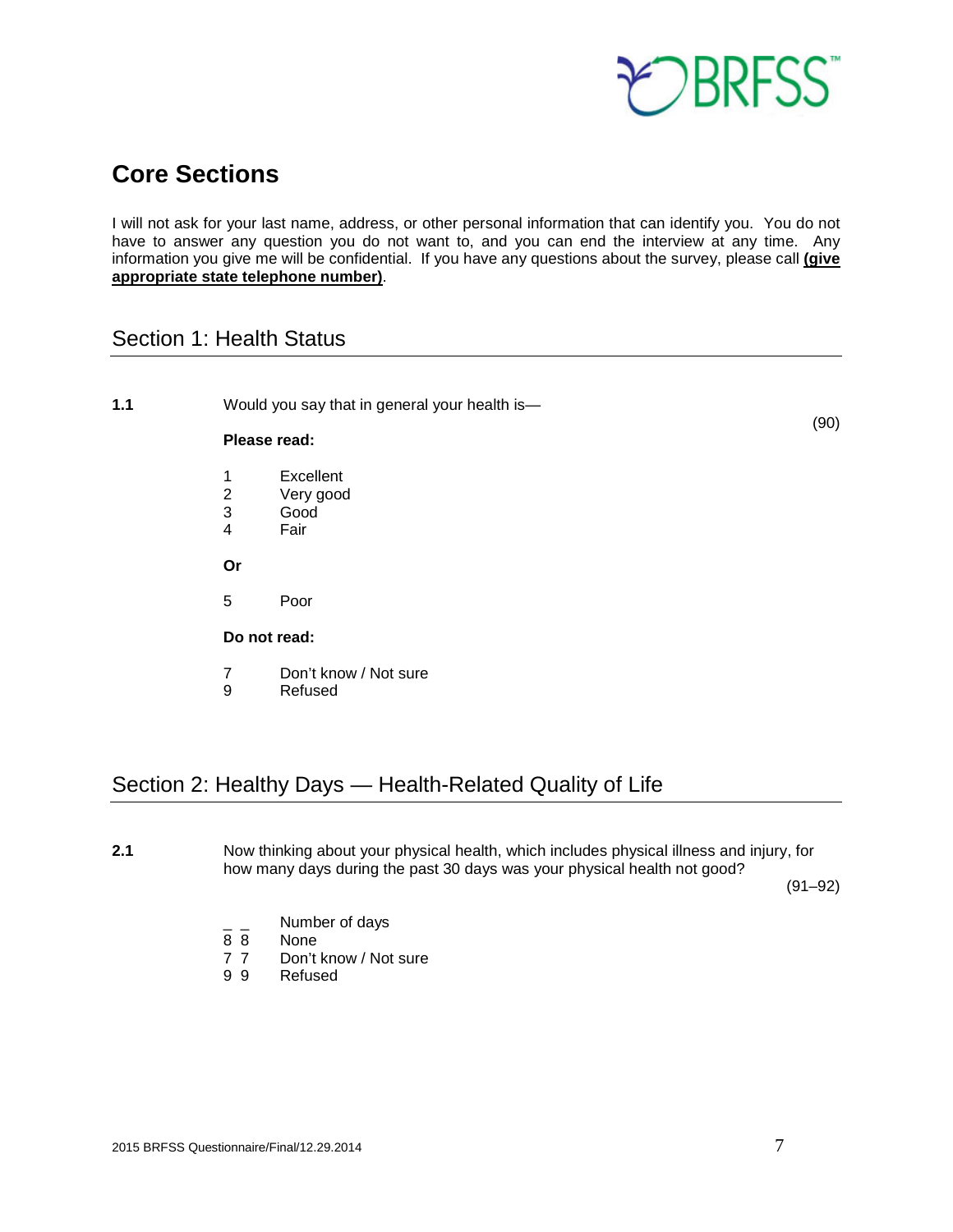

**2.2** Now thinking about your mental health, which includes stress, depression, and problems with emotions, for how many days during the past 30 days was your mental health not good?

(93–94)

 $\frac{1}{8}$   $\frac{1}{8}$  Number of days

8 8 None **[If Q2.1 and Q2.2 = 88 (None), go to next section]** 

- Don't know / Not sure
- 9 9 Refused
- **2.3** During the past 30 days, for about how many days did poor physical or mental health keep you from doing your usual activities, such as self-care, work, or recreation?

(95-96)

- $\frac{1}{8}$   $\frac{1}{8}$  Number of days
- None
- 7 7 Don't know / Not sure<br>9 9 Refused
- **Refused**

## <span id="page-7-0"></span>Section 3: Health Care Access

**3.1** Do you have any kind of health care coverage, including health insurance, prepaid plans such as HMOs, government plans such as Medicare, Native Health Service or Indian Health Service?

- 1 Yes
- No.
- 7 Don't know / Not sure<br>9 Refused
- **Refused**
- **3.2** Do you have one person you think of as your personal doctor or health care provider?

**If "No," ask: "Is there more than one, or is there no person who you think of as your personal doctor or health care provider?"**

(98)

- 1 Yes, only one
- 2 More than one
- 3 No
- Don't know / Not sure
- 9 Refused

(97)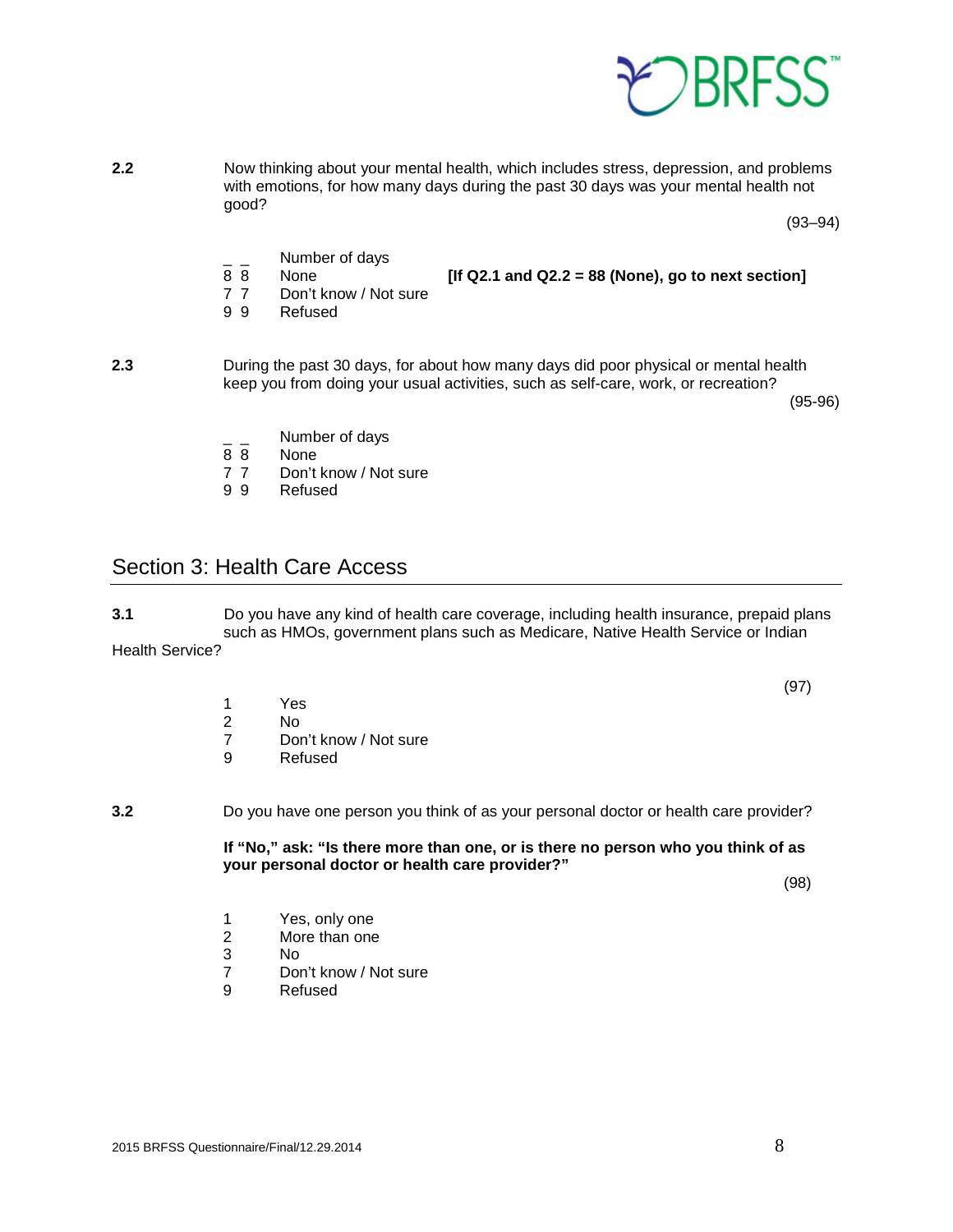

**3.3** Was there a time in the past 12 months when you needed to see a doctor but could not because of cost?

(99)

- 1 Yes<br>2 No
- 2 No
- Don't know / Not sure
- 9 Refused
- **3.4** About how long has it been since you last visited a doctor for a routine checkup? A routine checkup is a general physical exam, not an exam for a specific injury, illness, or condition.

(100)

- 1 Within the past year (anytime less than 12 months ago)<br>2 Within the past 2 years (1 year but less than 2 years ago
- 2 Within the past 2 years (1 year but less than 2 years ago)
- 3 Within the past 5 years (2 years but less than 5 years ago)<br>4 5 or more years ago
- 4 5 or more years ago
- 7 Don't know / Not sure<br>8 Never
- **Never**
- 9 Refused

## <span id="page-8-0"></span>Section 4: Hypertension Awareness

**4.1** Have you EVER been told by a doctor, nurse, or other health professional that you have high blood pressure?

(101)

**Read only if necessary:** By "other health professional" we mean a nurse practitioner, a physician's assistant, or some other licensed health professional.

#### **If "Yes" and respondent is female, ask: "Was this only when you were pregnant?"**

| Yes                                        |                      |
|--------------------------------------------|----------------------|
| Yes, but female told only during pregnancy | [Go to next section] |
| N٥                                         | [Go to next section] |
| Told borderline high or pre-hypertensive   | [Go to next section] |
| Don't know / Not sure                      | [Go to next section] |
| Refused                                    | [Go to next section] |
|                                            |                      |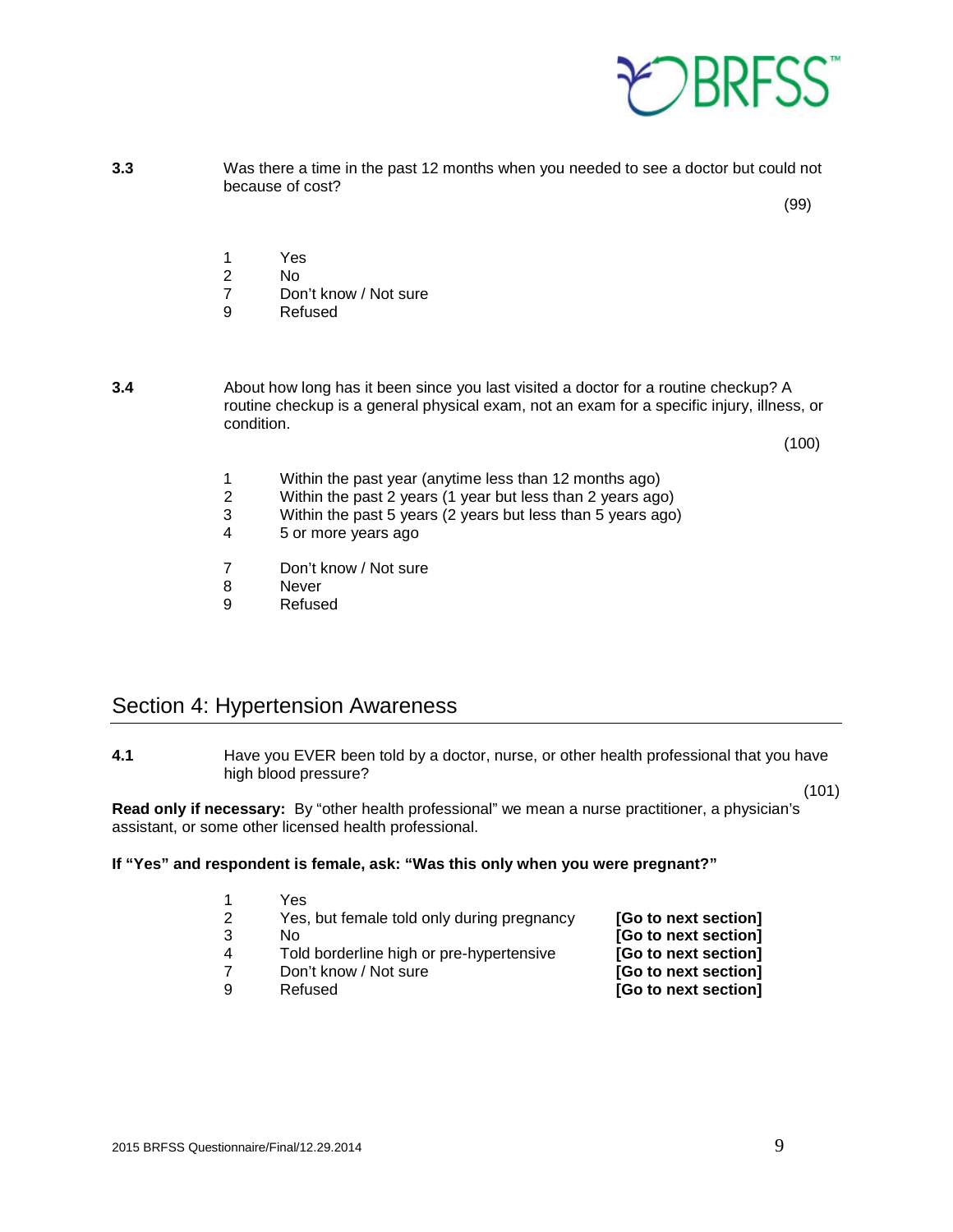

<span id="page-9-0"></span>

| 4.2 | Are you currently taking medicine for your high blood pressure?<br>(102) |                                                                                                                                                                                                            |       |
|-----|--------------------------------------------------------------------------|------------------------------------------------------------------------------------------------------------------------------------------------------------------------------------------------------------|-------|
|     | 1<br>$\overline{2}$<br>$\overline{7}$<br>9                               | Yes<br>N <sub>0</sub><br>Don't know / Not sure<br>Refused                                                                                                                                                  |       |
|     |                                                                          | <b>Section 5: Cholesterol Awareness</b>                                                                                                                                                                    |       |
| 5.1 |                                                                          | Blood cholesterol is a fatty substance found in the blood. Have you EVER had your                                                                                                                          |       |
|     |                                                                          | blood cholesterol checked?                                                                                                                                                                                 | (103) |
|     | 1<br>$\overline{2}$<br>$\overline{7}$<br>9                               | Yes<br>No.<br>[Go to next section]<br>Don't know / Not sure<br>[Go to next section]<br>Refused<br>[Go to next section]                                                                                     |       |
| 5.2 |                                                                          | About how long has it been since you last had your blood cholesterol checked?                                                                                                                              |       |
|     |                                                                          | Read only if necessary:                                                                                                                                                                                    | (104) |
|     | 1<br>$\overline{2}$<br>3<br>4                                            | Within the past year (anytime less than 12 months ago)<br>Within the past 2 years (1 year but less than 2 years ago)<br>Within the past 5 years (2 years but less than 5 years ago)<br>5 or more years ago |       |
|     | Do not read:                                                             |                                                                                                                                                                                                            |       |
|     | $\overline{7}$<br>9                                                      | Don't know / Not sure<br>Refused                                                                                                                                                                           |       |
| 5.3 |                                                                          | Have you EVER been told by a doctor, nurse or other health professional that your blood<br>cholesterol is high?                                                                                            |       |

(105)

- 
- 2 No
- 1 Yes<br>2 No<br>7 Don 7 Don't know / Not sure<br>9 Refused
- Refused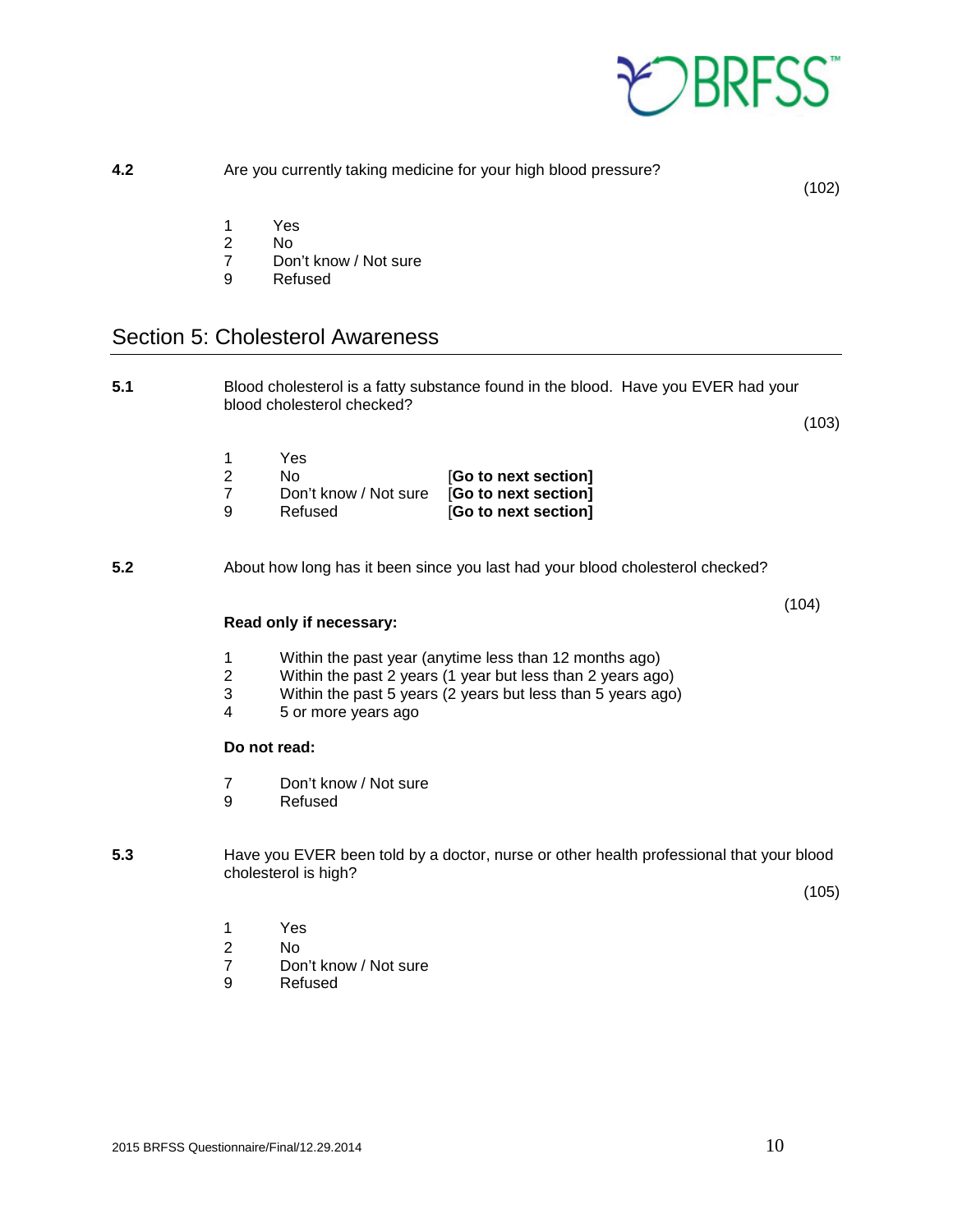

## <span id="page-10-0"></span>Section 6: Chronic Health Conditions

Now I would like to ask you some questions about general health conditions.

Has a doctor, nurse, or other health professional EVER told you that you had any of the following? For each, tell me "Yes," "No," or you're "Not sure."

| 6.1 | (Ever told) you that you had a heart attack also called a myocardial infarction?                                                                             |       |
|-----|--------------------------------------------------------------------------------------------------------------------------------------------------------------|-------|
|     | Yes<br>1<br>$\overline{2}$<br>No<br>$\overline{7}$<br>Don't know / Not sure<br>$\boldsymbol{9}$<br>Refused                                                   | (106) |
| 6.2 | (Ever told) you had angina or coronary heart disease?                                                                                                        |       |
|     | $\mathbf 1$<br>Yes<br>$\overline{2}$<br><b>No</b><br>$\overline{7}$<br>Don't know / Not sure<br>9<br>Refused                                                 | (107) |
| 6.3 | (Ever told) you had a stroke?                                                                                                                                | (108) |
|     | Yes<br>$\mathbf 1$<br>$\overline{2}$<br>No<br>$\overline{7}$<br>Don't know / Not sure<br>9<br>Refused                                                        |       |
| 6.4 | (Ever told) you had asthma?                                                                                                                                  | (109) |
|     | $\mathbf 1$<br>Yes<br>$\overline{c}$<br><b>No</b><br>[Go to Q6.6]<br>$\overline{7}$<br>[Go to Q6.6]<br>Don't know / Not sure<br>9<br>Refused<br>[Go to Q6.6] |       |
| 6.5 | Do you still have asthma?                                                                                                                                    | (110) |
|     | Yes<br>$\mathbf{1}$<br>$\boldsymbol{2}$<br>No<br>$\overline{7}$<br>Don't know / Not sure<br>9<br>Refused                                                     |       |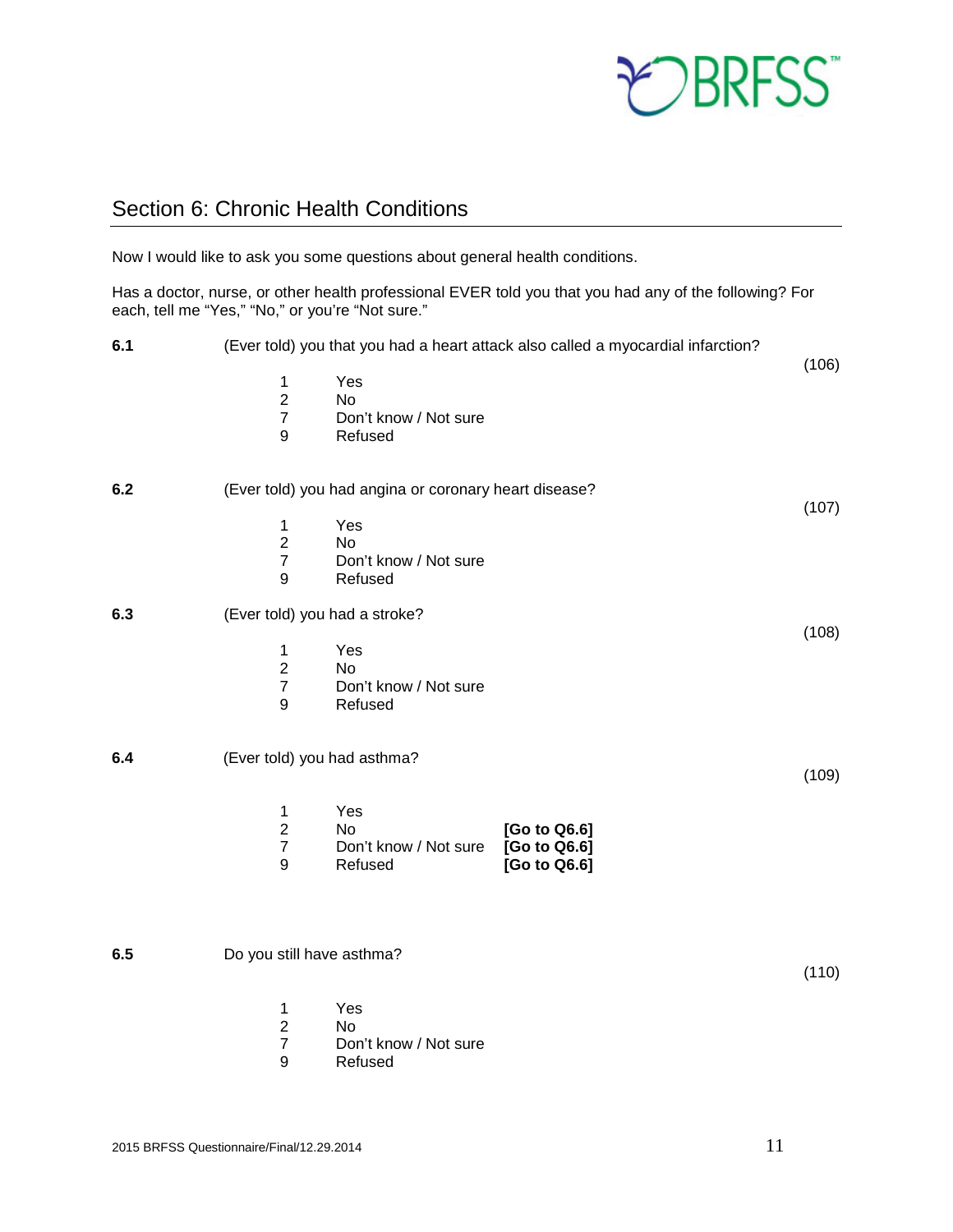

**6.6** (Ever told) you had skin cancer?

- 1 Yes<br>2 No
- No.
- 7 Don't know / Not sure<br>9 Refused
- **Refused**

#### **6.7** (Ever told) you had any other types of cancer?

(112)

(113)

(114)

(111)

- 1 Yes
- 2 No<br>7 Dor
- 7 Don't know / Not sure<br>9 Refused
- **Refused**

#### **6.8** (Ever told) you have Chronic Obstructive Pulmonary Disease or COPD, emphysema or chronic bronchitis?

- 1 Yes
- 
- 2 No<br>7 Dor Don't know / Not sure
- 9 Refused

**6.9** (Ever told) you have some form of arthritis, rheumatoid arthritis, gout, lupus, or fibromyalgia?

- 1 Yes
- 2 No<br>7 Dor
- Don't know / Not sure
- 9 Refused

**INTERVIEWER NOTE:** Arthritis diagnoses include:

- rheumatism, polymyalgia rheumatica
- osteoarthritis (not osteoporosis)
- tendonitis, bursitis, bunion, tennis elbow
- carpal tunnel syndrome, tarsal tunnel syndrome
- joint infection, Reiter's syndrome
- ankylosing spondylitis; spondylosis
- rotator cuff syndrome
- connective tissue disease, scleroderma, polymyositis, Raynaud's syndrome
- vasculitis (giant cell arteritis, Henoch-Schonlein purpura, Wegener's granulomatosis,
- polyarteritis nodosa)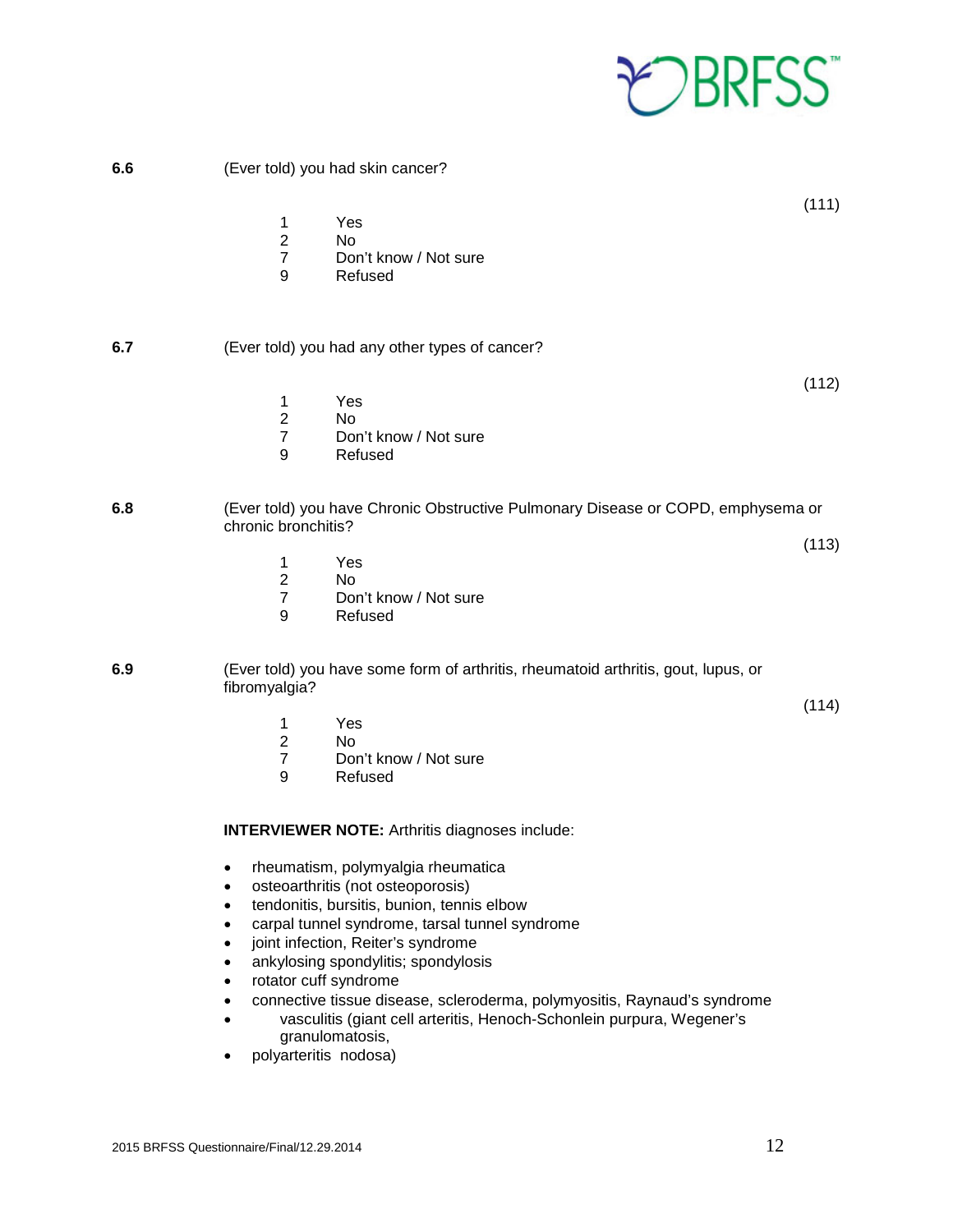

(115)

- 1 Yes
	- 2 No
- 7 Don't know / Not sure<br>9 Refused
	- **Refused**

**6.11** (Ever told) you have kidney disease? Do NOT include kidney stones, bladder infection or incontinence.

**INTERVIEWER NOTE:** Incontinence is not being able to control urine flow.

(116)

- 1 Yes
- 2 No
- 7 Don't know / Not sure<br>9 Refused
- **Refused**

#### **6.12** (Ever told) you have diabetes? (117)

If "Yes" and respondent is female, ask: "Was this only when you were pregnant?"

If respondent says pre-diabetes or borderline diabetes, use response code 4.

- 1 Yes<br>2 Yes.
- Yes, but female told only during pregnancy
- 3 No<br>4 No.
- 4 No, pre-diabetes or borderline diabetes
- 7 Don't know / Not sure<br>9 Refused
- **Refused**

#### **CATI NOTE: If Q6.12 = 1 (Yes), go to next question. If any other response to Q6.12, go to Pre-Diabetes Optional Module (if used). Otherwise, go to next section.**

**6.13** How old were you when you were told you have diabetes?

(118-119)

- \_ \_ Code age in years **[97 = 97 and older]**
- 9 8 Don't know / Not sure<br>9 9 Refused
- **Refused**

#### **CATI NOTE: Go to Diabetes Optional Module (if used). Otherwise, go to next section.**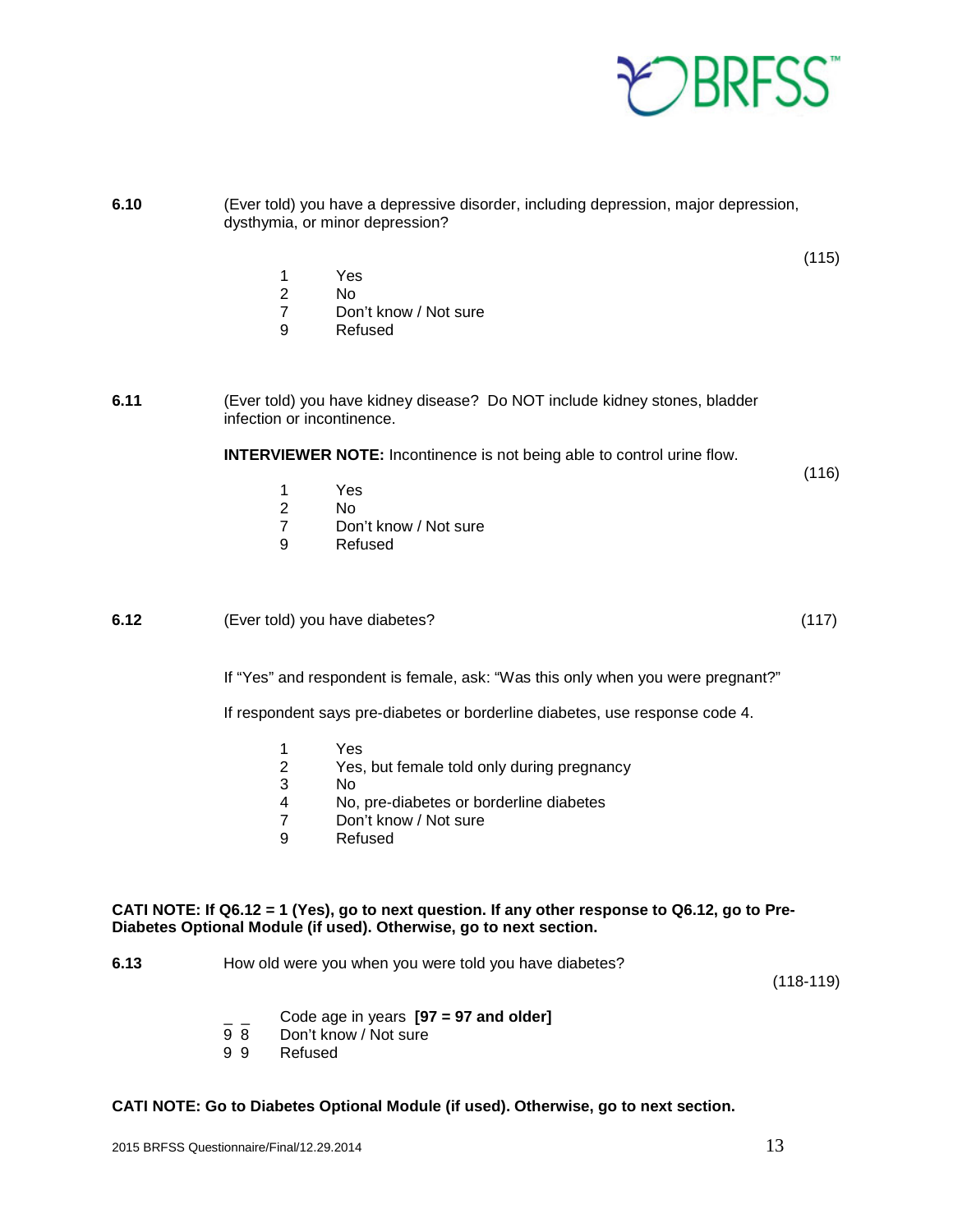

## <span id="page-13-0"></span>Section 7: Demographics

| 7.1                  |                     | Indicate sex of respondent. Ask only if necessary.    | (120)       |
|----------------------|---------------------|-------------------------------------------------------|-------------|
|                      | 1<br>$\overline{2}$ | Male<br>Female                                        |             |
| 7.2                  |                     | What is your age?                                     | $(121-122)$ |
|                      | 07<br>09            | Code age in years<br>Don't know / Not sure<br>Refused |             |
| 7.3                  |                     | Are you Hispanic, Latino/a, or Spanish origin?        | $(123-126)$ |
| If yes, ask: Are you |                     |                                                       |             |

## **INTERVIEWER NOTE:** *One or more categories may be selected.*

- 1 Mexican, Mexican American, Chicano/a
- 2 Puerto Rican<br>3 Cuban
- 3 Cuban<br>4 Anothe
- 4 Another Hispanic, Latino/a, or Spanish origin

#### **Do not read:**

- 5 No<br>7 Dor
- 7 Don't know / Not sure<br>9 Refused
- **Refused**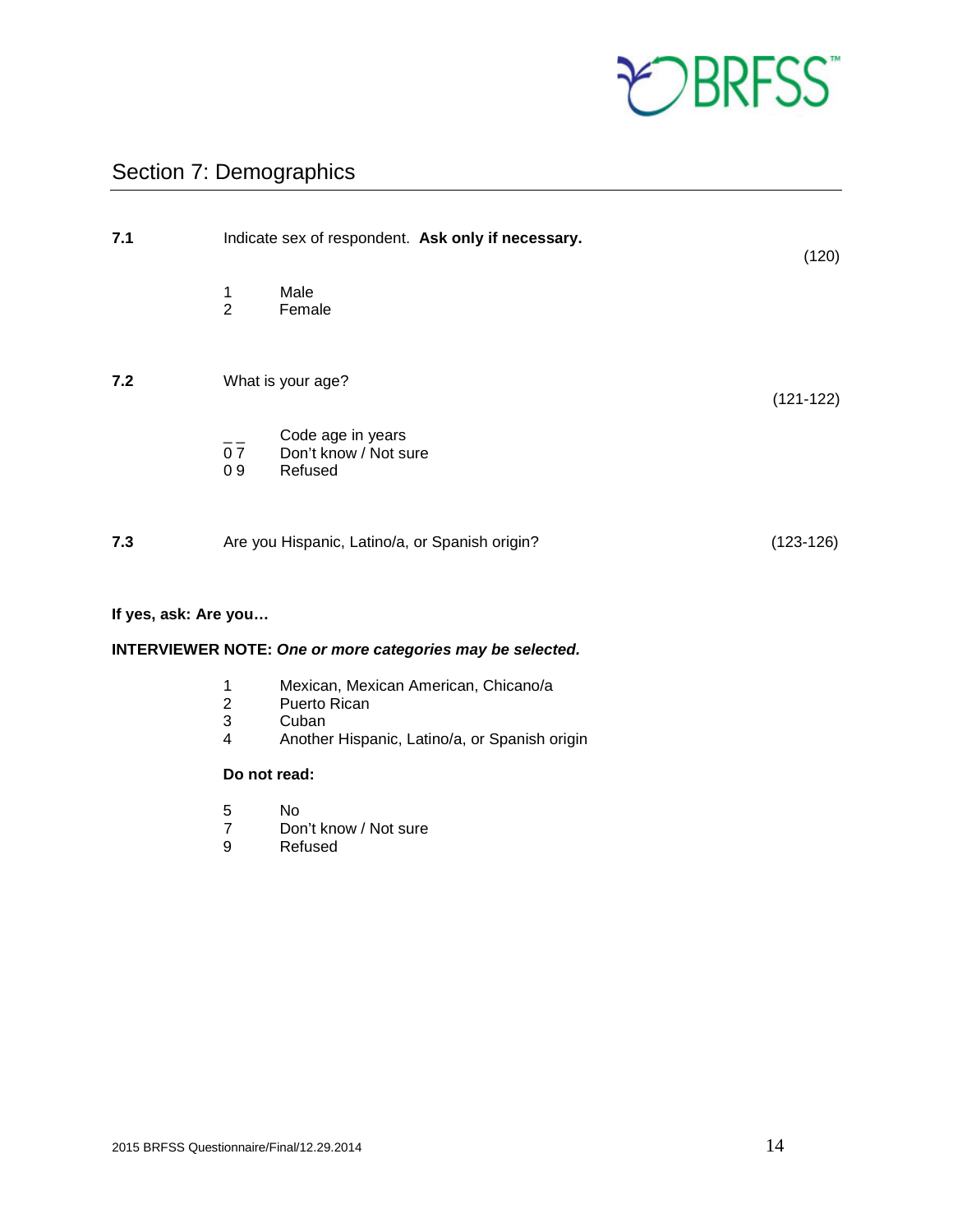

#### **7.4** Which one or more of the following would you say is your race?

(127-154)

#### **INTERVIEWER NOTE: Select all that apply.**

**INTERVIEWER NOTE: 40 (Asian) or 50 (Pacific Islander) is selected read and code subcategories underneath major heading.**

**Please read:**

- **10 White**
- **20 Black or African American**
- **30 American Indian or Alaska Native**
- **40 Asian**
	- 41 Asian Indian
	- 42 Chinese
	- 43 Filipino<br>44 Japanes
	- **Japanese**
	- 45 Korean<br>46 Vietnam
	- 46 Vietnamese<br>47 Other Asian
	- **Other Asian**

#### **50 Pacific Islander**

- 51 Native Hawaiian
- 52 Guamanian or Chamorro
- 53 Samoan<br>54 Other Pa
- **Other Pacific Islander**

#### **Do not read:**

- 60 Other
- 88 No additional choices
- 77 Don't know / Not sure
- 99 Refused

#### **CATI NOTE: If more than one response to Q7.4; continue. Otherwise, go to Q7.6.**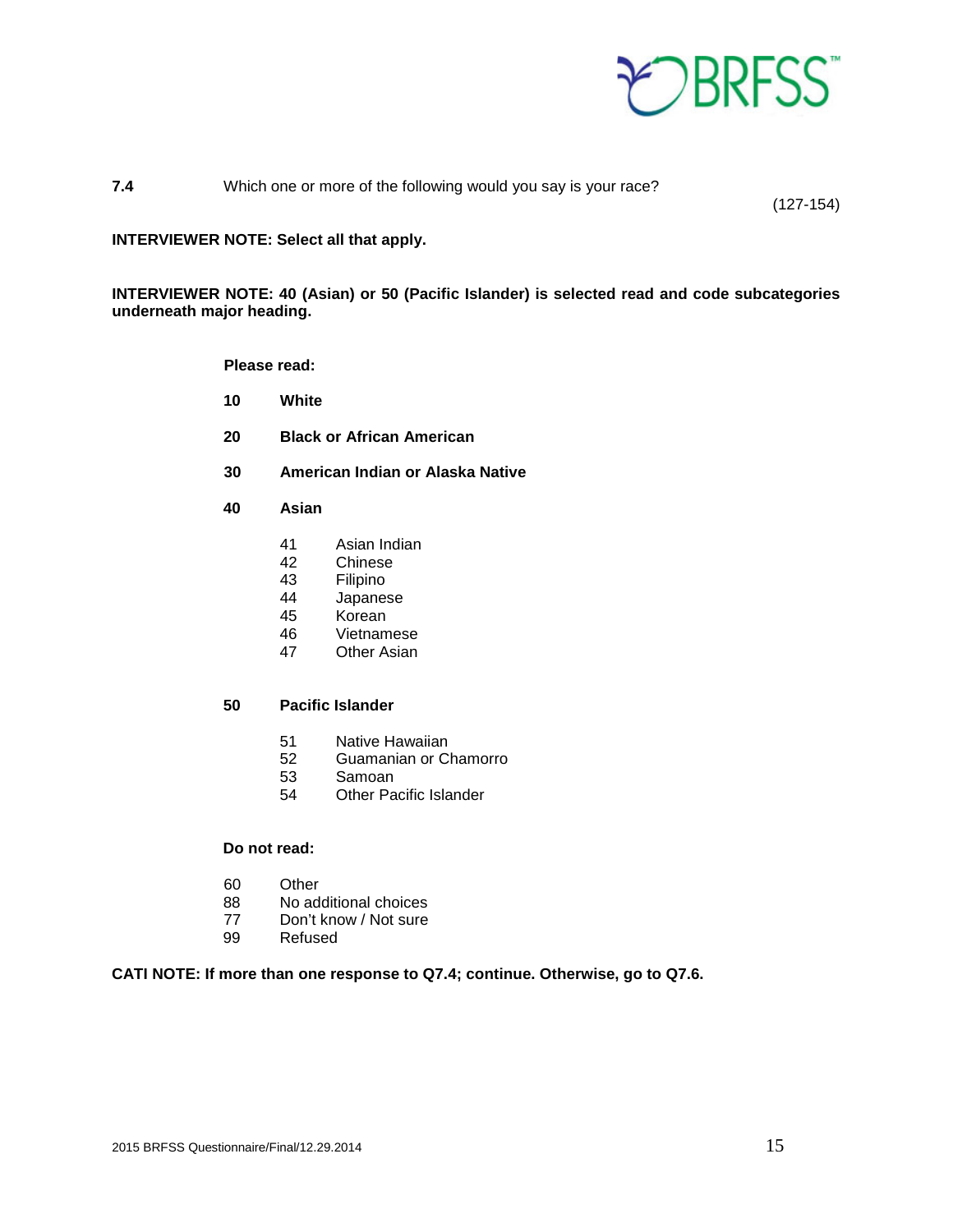

#### **7.5** Which one of these groups would you say best represents your race?

#### **INTERVIEWER NOTE: If 40 (Asian) or 50 (Pacific Islander) is selected read and code subcategory underneath major heading.**

(155-156)

- **10 White**
- **20 Black or African American**
- **30 American Indian or Alaska Native**
- **40 Asian**
	- 41 Asian Indian
	- 42 Chinese
	- 43 Filipino<br>44 Japanes
	- Japanese
	- 45 Korean
	- 46 Vietnamese<br>47 Other Asian
	- **Other Asian**

#### **50 Pacific Islander**

- 51 Native Hawaiian
- 52 Guamanian or Chamorro<br>53 Samoan
- **Samoan**
- 54 Other Pacific Islander

#### **Do not read:**

- 60 Other<br>77 Don't l
- 77 Don't know / Not sure<br>99 Refused
- Refused

#### **7.6** Are you…?

#### **Please read:**

- 1 Married<br>2 Divorced
- 2 Divorced<br>3 Widowed
- 3 Widowed<br>4 Separated
- 4 Separated<br>5 Never mari
- Never married

**Or**

(157)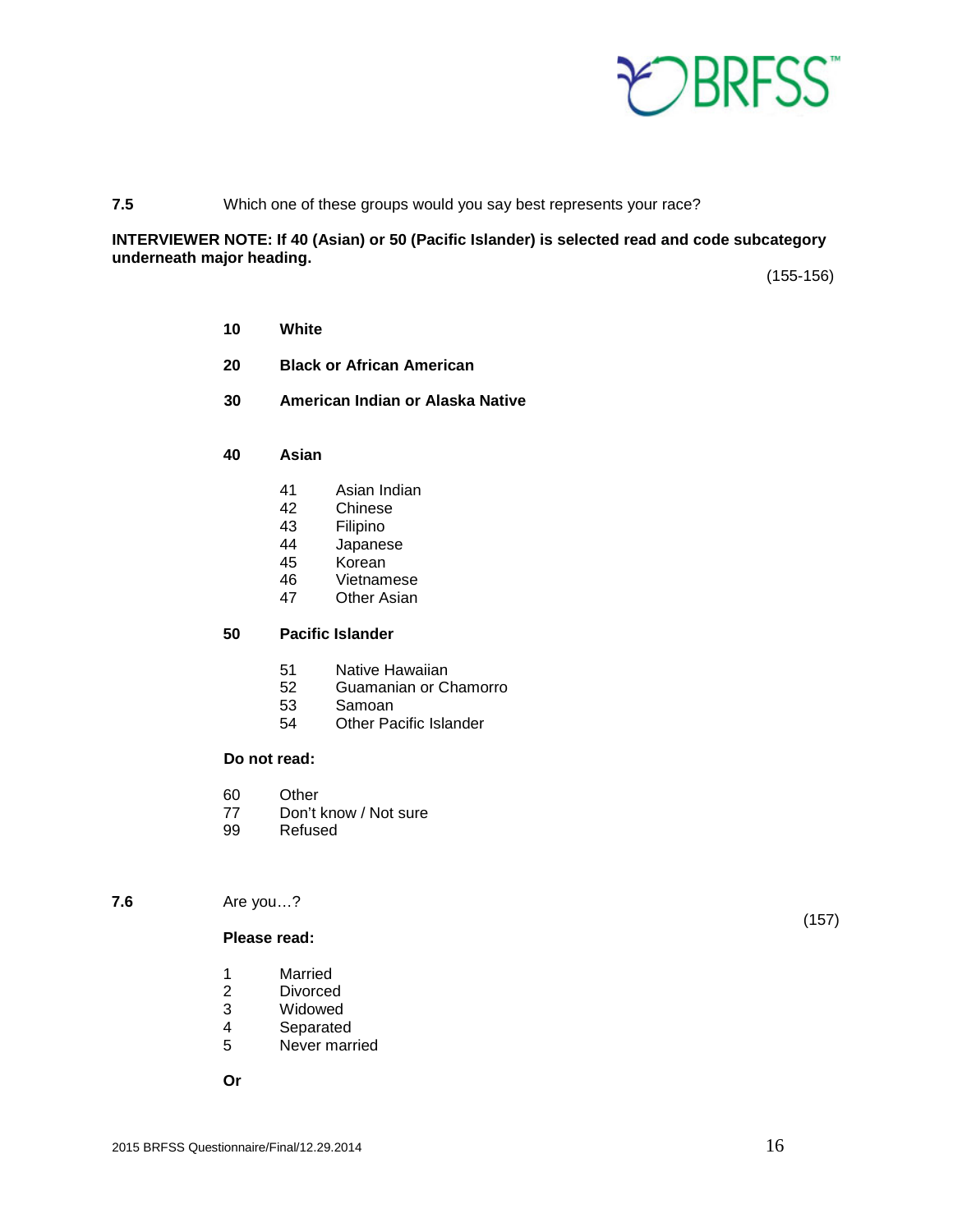

6 A member of an unmarried couple

#### **Do not read:**

9 Refused

#### **7.7** What is the highest grade or year of school you completed?

(158)

#### **Read only if necessary:**

- 1 Never attended school or only attended kindergarten<br>2 Grades 1 through 8 (Elementary)
- 2 Grades 1 through 8 (Elementary)<br>3 Grades 9 through 11 (Some high
- Grades 9 through 11 (Some high school)
- 4 Grade 12 or <del>GED</del> (High school graduate)<br>5 College 1 year to 3 years (Some college c
- 5 College 1 year to 3 years (Some college or technical school)<br>6 College 4 years or more (College graduate)
- 6 College 4 years or more (College graduate)

#### **Do not read:**

9 Refused

Probe if answer was = 4 ("Grade 12") or if respondent did not select other answer: Interviewer probe: If respondent says Grade 12: "When you say that you completed 12<sup>th</sup> grade, does that mean you graduated with a diploma from your high school or a correspondence school or home-school, or did you receive a GED?"

- 7 GED (High School equivalence diploma)
- 8 Home-schooled with diploma or correspondence school

**7.8** Do you own or rent your home?

(159)

- 1 Own<br>2 Rent
- 2 Rent<br>3 Other
- 3 Other arrangement<br>7 Don't know / Not sui
- Don't know / Not sure
- 9 Refused

**INTERVIEWER NOTE: "Other arrangement" may include group home, staying with friends or family without paying rent.**

**NOTE: Home is defined as the place where you live most of the time/the majority of the year.** 

**INTERVIEWER NOTE: We ask this question in order to compare health indicators among people with different housing situations.**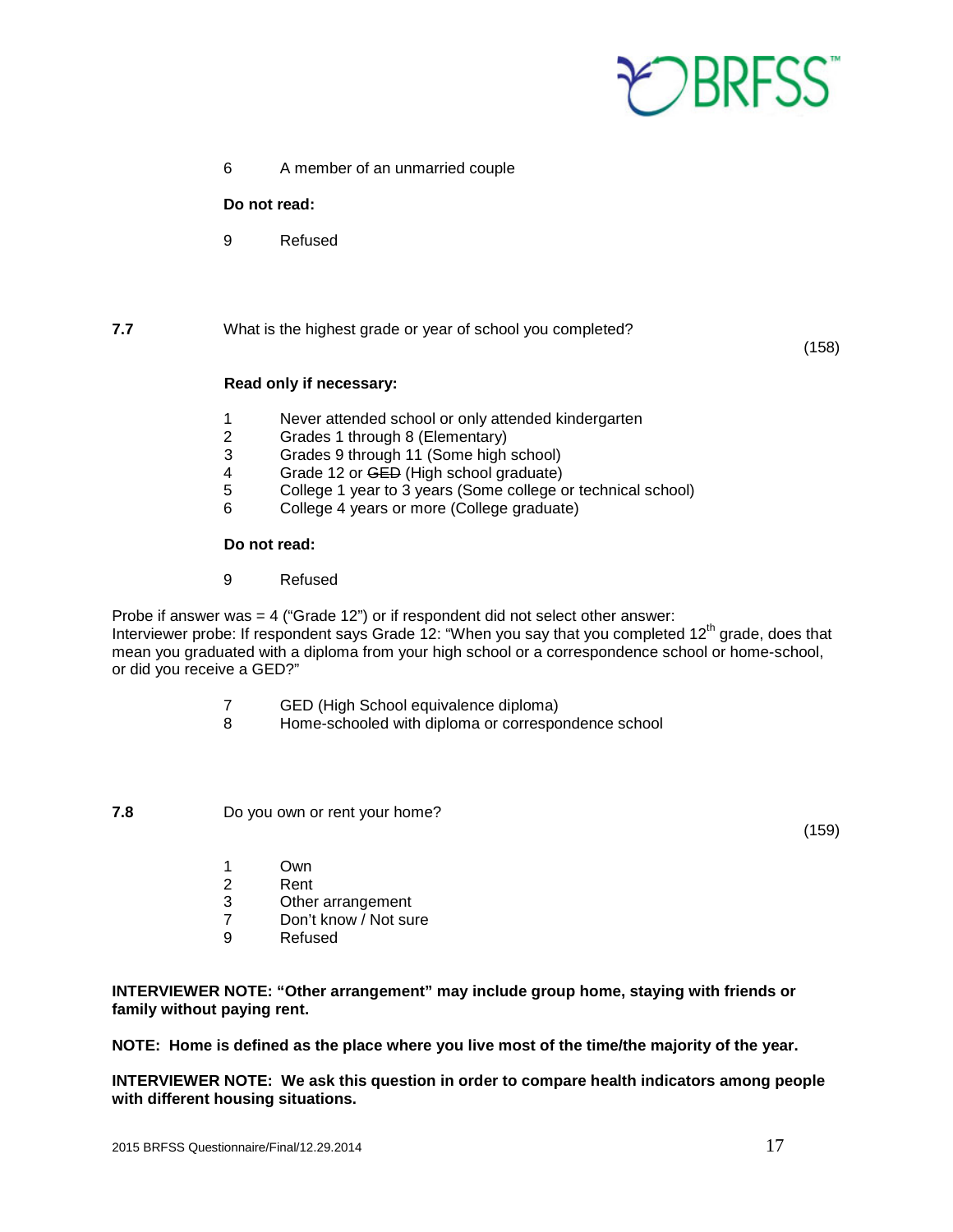

| 7.10 |                                              |                             | What is the ZIP Code where you live?                                                                                                                    |                                                 |  | $(163-167)$ |
|------|----------------------------------------------|-----------------------------|---------------------------------------------------------------------------------------------------------------------------------------------------------|-------------------------------------------------|--|-------------|
|      | 77777<br>99999                               |                             | <b>ZIP Code</b><br>Don't know / Not sure<br>Refused                                                                                                     |                                                 |  |             |
|      |                                              |                             | CATI NOTE: If cellular telephone interview skip to 7.14 (QSTVER GE 20)                                                                                  |                                                 |  |             |
| 7.11 |                                              |                             | Do you have more than one telephone number in your household? Do not include<br>cell phones or numbers that are only used by a computer or fax machine. |                                                 |  | (168)       |
|      | 1<br>$\boldsymbol{2}$<br>$\overline{7}$<br>9 | Yes<br><b>No</b><br>Refused | Don't know / Not sure                                                                                                                                   | [Go to Q7.13]<br>[Go to Q7.13]<br>[Go to Q7.13] |  |             |
| 7.12 |                                              |                             | How many of these telephone numbers are residential numbers?                                                                                            |                                                 |  | (169)       |
|      | $\overline{7}$<br>9                          | Refused                     | Residential telephone numbers $[6 = 6$ or more]<br>Don't know / Not sure                                                                                |                                                 |  |             |
| 7.13 |                                              |                             | Do you have a cell phone for personal use? Please include cell phones used for<br>both business and personal use.                                       |                                                 |  | (170)       |
|      | 1<br>$\mathbf 2$<br>$\overline{7}$<br>9      | Yes<br><b>No</b><br>Refused | Don't know / Not sure                                                                                                                                   |                                                 |  |             |
|      |                                              |                             |                                                                                                                                                         |                                                 |  |             |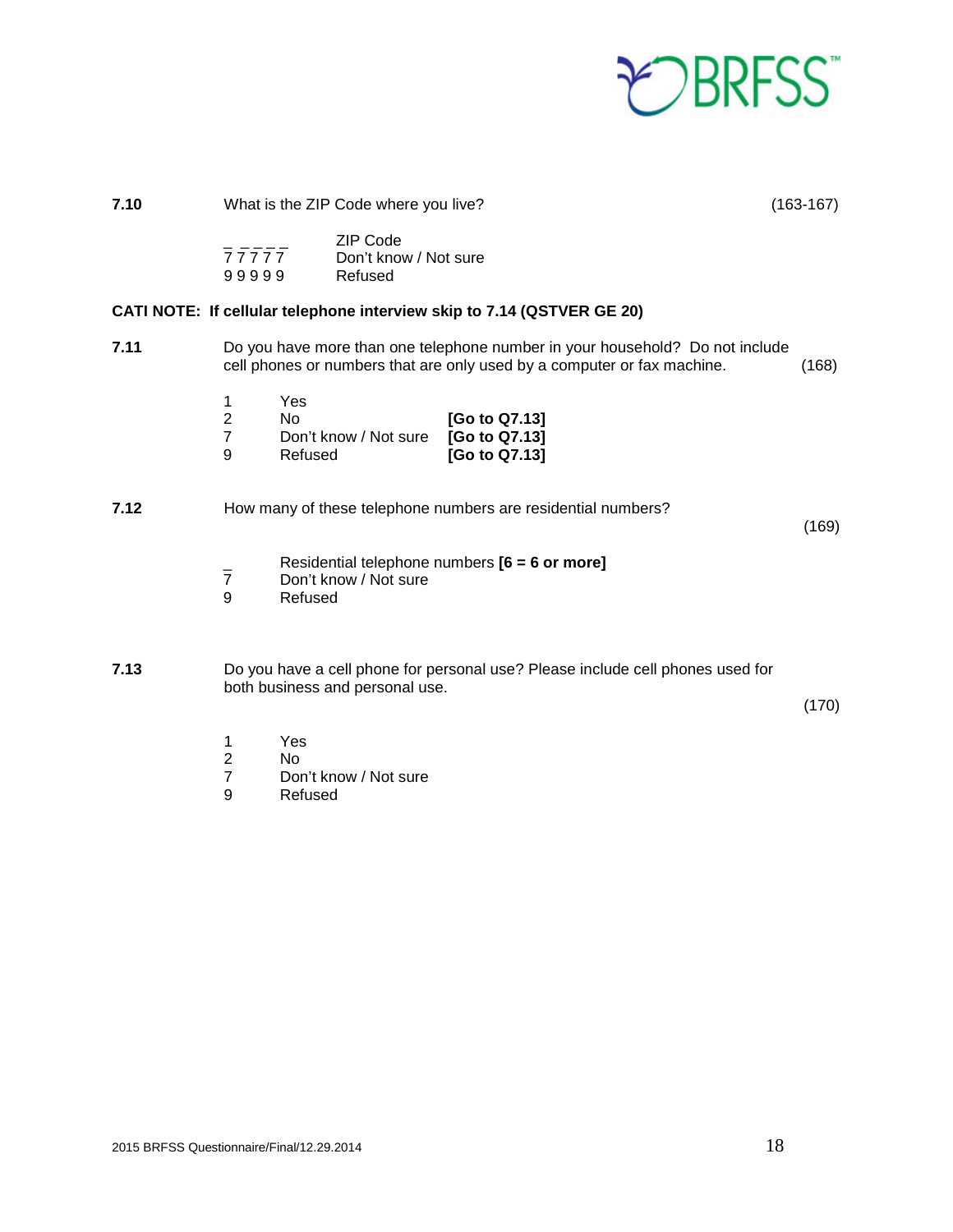

**7.14** Have you ever served on active duty in the United States Armed Forces, either in the regular military or in a National Guard or military reserve unit?

> **INTERVIEWER NOTE: Active duty does not include training for the Reserves or National Guard, but DOES include activation, for example, for the Persian Gulf War**. (171)

- 1 Yes<br>2 No
- N<sub>o</sub>

#### **Do not read:**

- 7 Don't know / Not sure<br>9 Refused
- **Refused**
- **7.15** Are you currently…?

#### **Please read:**

- 1 Employed for wages<br>2 Self-employed
- Self-employed
- 3 Out of work for 1 year or more
- 4 Out of work for less than 1 year
- 5 A Homemaker
- 6 A Student<br>7 Retired
- **Retired**

#### **Or**

8 Unable to work

#### **Do not read:**

- 9 Refused
- **7.16** How many children less than 18 years of age live in your household?

(173-174)

(172)

- $\frac{1}{8}$   $\frac{1}{8}$  Number of children
- 8 8 None<br>9 9 Refus
- **Refused**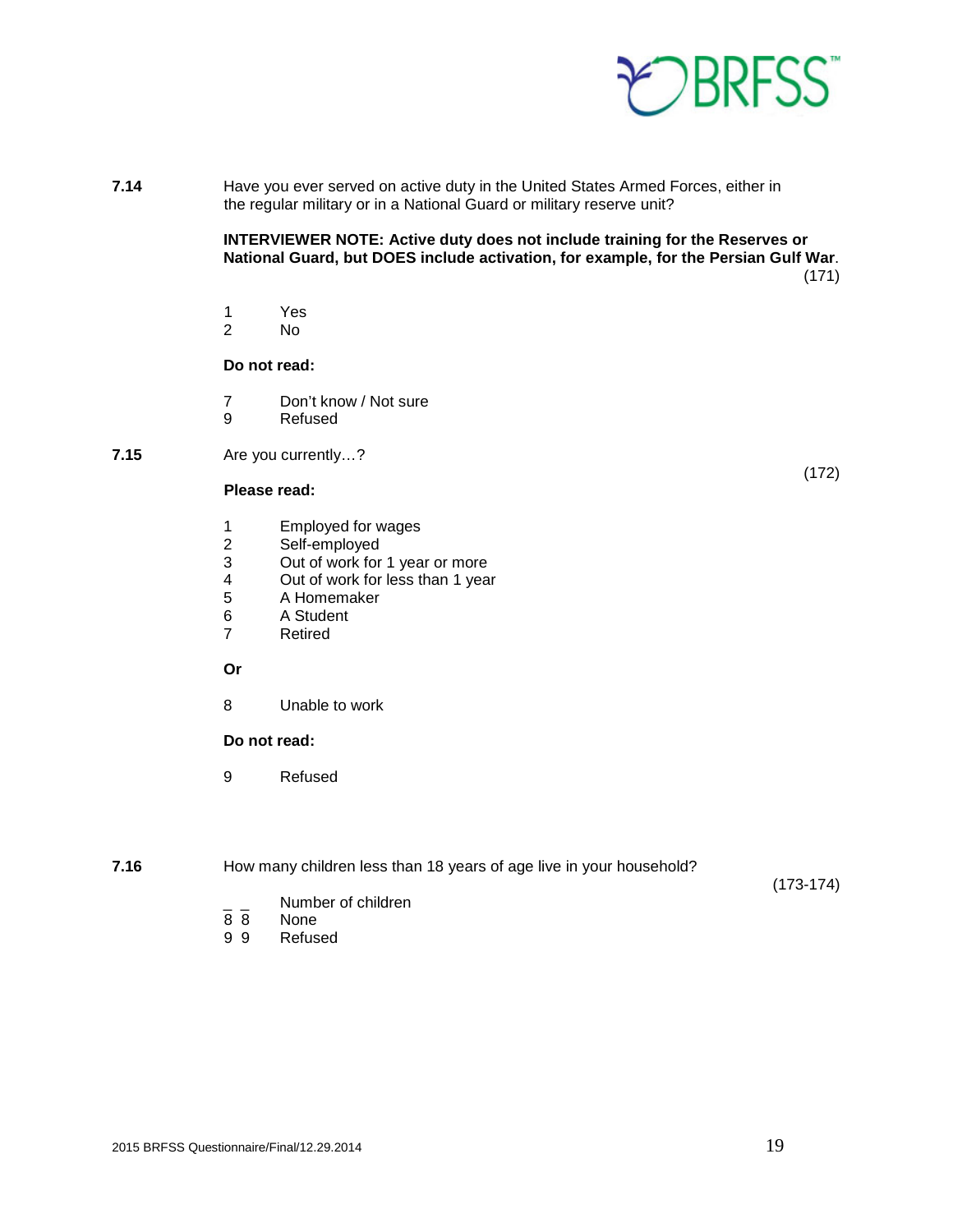

| 7.17 |                | Is your annual household income from all sources-                                             | $(175-176)$ |
|------|----------------|-----------------------------------------------------------------------------------------------|-------------|
|      |                | If respondent refuses at ANY income level, code '99' (Refused)                                |             |
|      |                | Read only if necessary:                                                                       |             |
|      | 04             | Less than \$25,000<br>If "no," ask 05; if "yes," ask 03<br>(\$20,000 to less than \$25,000)   |             |
|      | 03             | Less than $$20,000$<br>If "no," code 04; if "yes," ask 02<br>(\$15,000 to less than \$20,000) |             |
|      | 0 <sub>2</sub> | Less than \$15,000<br>If "no," code 03; if "yes," ask 01<br>(\$10,000 to less than \$15,000)  |             |
|      | 0 <sub>1</sub> | Less than \$10,000<br>If "no," code 02                                                        |             |
|      | 0 <sub>5</sub> | Less than \$35,000<br>If "no," ask 06<br>(\$25,000 to less than \$35,000)                     |             |
|      | 06             | Less than \$50,000<br>If "no," ask 07<br>(\$35,000 to less than \$50,000)                     |             |
|      | 07             | Less than \$75,000<br>If "no," code 08<br>(\$50,000 to less than \$75,000)                    |             |
|      | 08             | \$75,000 or more                                                                              |             |
|      |                | Do not read:                                                                                  |             |
|      | 77<br>99       | Don't know / Not sure<br>Refused                                                              |             |
| 7.18 |                | Have you used the internet in the past 30 days?                                               | (177)       |

- 1 Yes<br>2 No<br>7 Don'
- 2 No
- 7 Don't know/Not sure<br>9 Refused
- **Refused**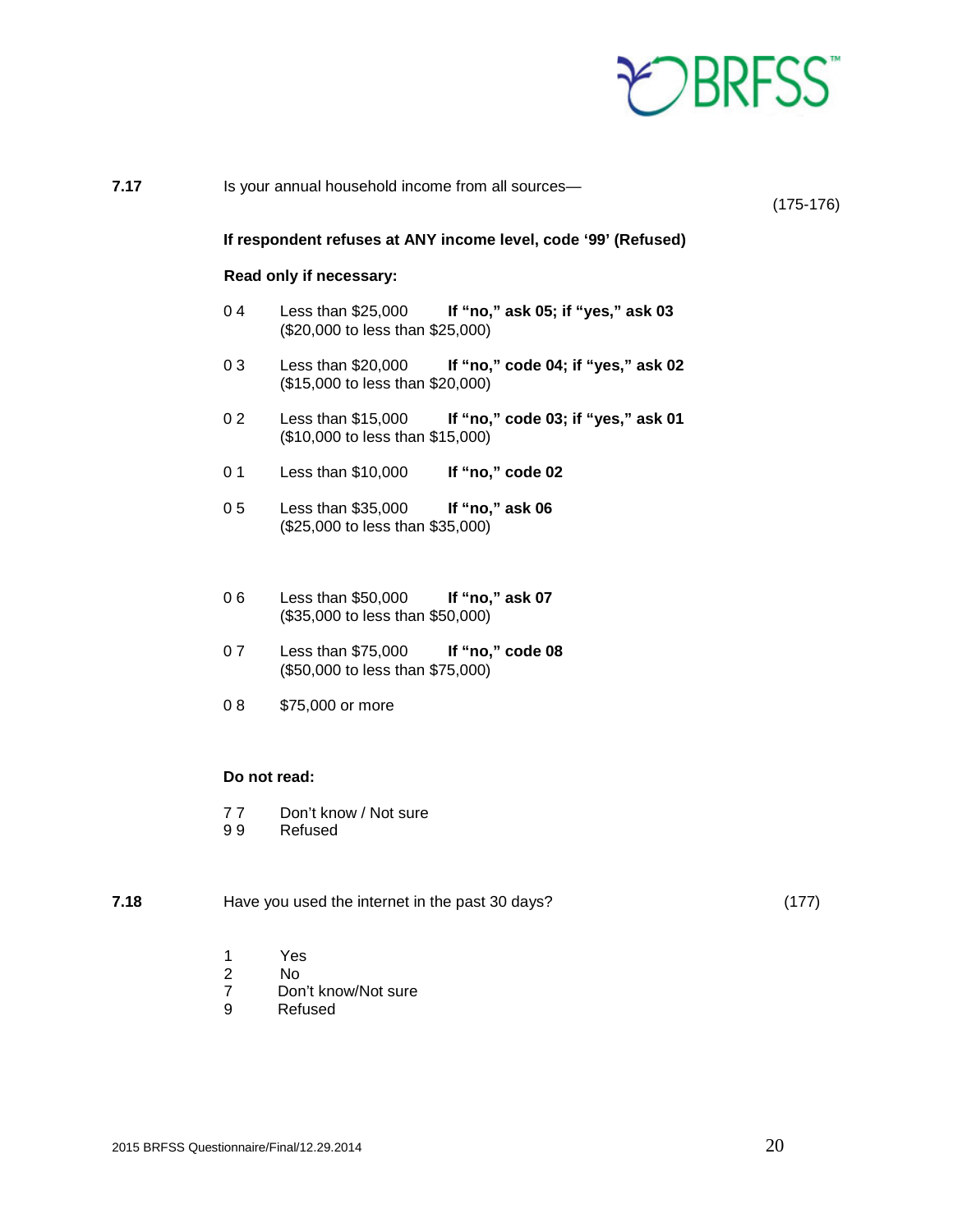

| 7.19 | About how much do you weigh without shoes? |                                                                                        |               |  |
|------|--------------------------------------------|----------------------------------------------------------------------------------------|---------------|--|
|      |                                            | NOTE: If respondent answers in metrics, put "9" in column 178.                         | $(178-181)$   |  |
|      |                                            | <b>Round fractions up</b>                                                              |               |  |
|      |                                            | Weight<br>(pounds/kilograms)<br>7 7 7 7 Don't know / Not sure<br>9999 Refused          |               |  |
| 7.20 |                                            | About how tall are you without shoes?                                                  | $(182 - 185)$ |  |
|      |                                            | NOTE: If respondent answers in metrics, put "9" in column 182.                         |               |  |
|      |                                            | <b>Round fractions down</b>                                                            |               |  |
|      | $-1$ $-$<br>99/99                          | Height<br>(f t / inches/meters/centimeters)<br>77/77 Don't know / Not sure<br>Refused  |               |  |
|      |                                            | If male, go to 7.22, If female respondent is 45 years old or older, go to Q7.22        |               |  |
| 7.21 |                                            | To your knowledge, are you now pregnant?                                               | (186)         |  |
|      | 1<br>$\sqrt{2}$<br>$\overline{7}$<br>9     | Yes<br>No<br>Don't know / Not sure<br>Refused                                          |               |  |
|      |                                            | The following questions are about health problems or impairments you may have.         |               |  |
| 7.22 | problems?                                  | Are you limited in any way in any activities because of physical, mental, or emotional | (187)         |  |
|      | 1<br>$\overline{2}$                        | Yes<br>No                                                                              |               |  |

7 Don't know / Not Sure<br>9 Refused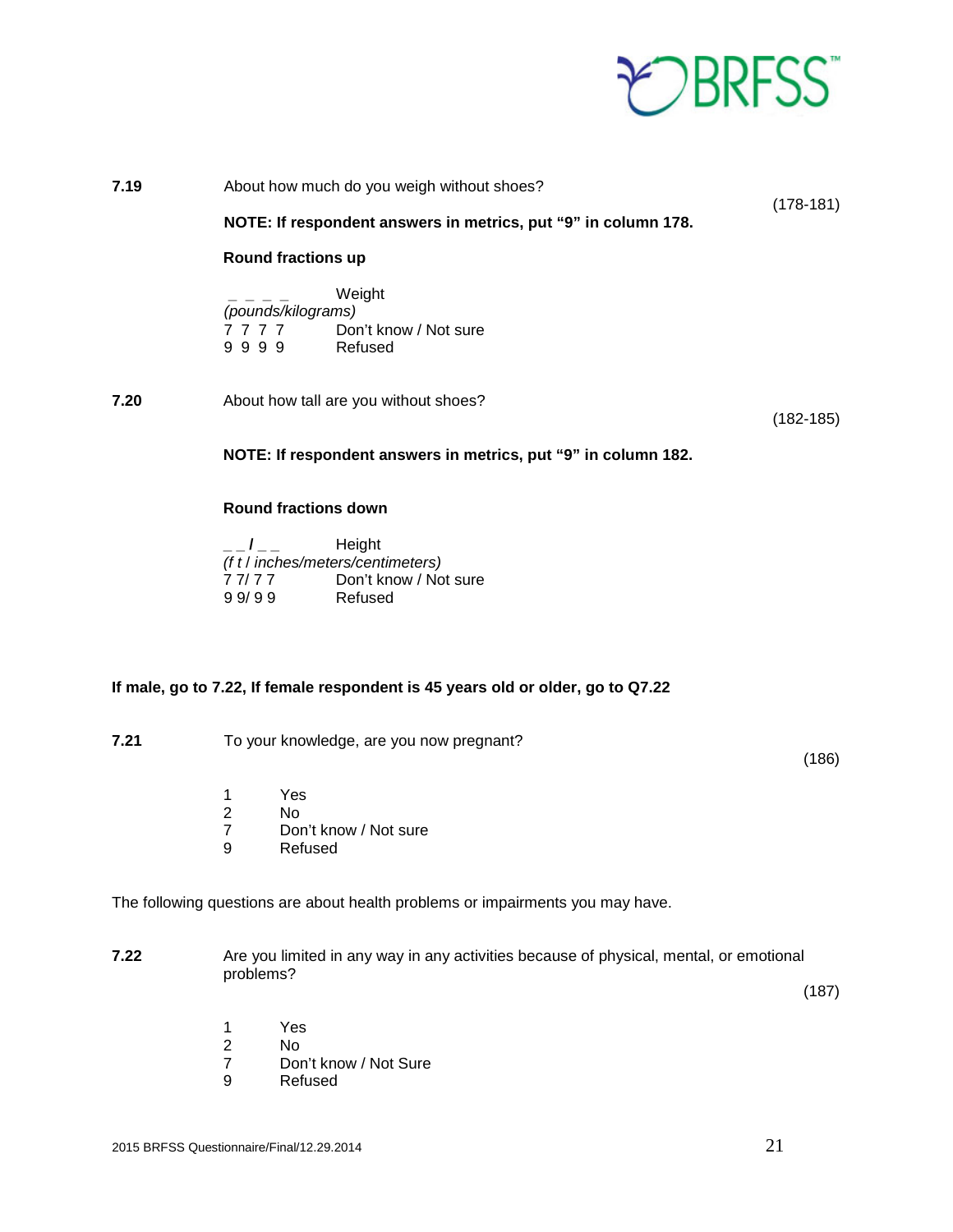

| 7.23 |                                                  | Do you now have any health problem that requires you to use special equipment, such as<br>a cane, a wheelchair, a special bed, or a special telephone? |       |
|------|--------------------------------------------------|--------------------------------------------------------------------------------------------------------------------------------------------------------|-------|
|      |                                                  | NOTE: Include occasional use or use in certain circumstances.                                                                                          | (188) |
|      | 1<br>$\boldsymbol{2}$<br>$\overline{7}$<br>9     | Yes<br>No<br>Don't know / Not Sure<br>Refused                                                                                                          |       |
| 7.24 |                                                  | Are you blind or do you have serious difficulty seeing, even when wearing glasses? (189)                                                               |       |
|      | 1<br>$\overline{2}$<br>$\overline{7}$<br>9       | Yes<br>No<br>Don't know / Not Sure<br>Refused                                                                                                          |       |
| 7.25 |                                                  | Because of a physical, mental, or emotional condition, do you have serious difficulty<br>concentrating, remembering, or making decisions?              | (190) |
|      | 1<br>$\overline{2}$<br>$\overline{7}$<br>9       | Yes<br>No<br>Don't know / Not sure<br>Refused                                                                                                          |       |
| 7.26 |                                                  | Do you have serious difficulty walking or climbing stairs?                                                                                             | (191) |
|      | 1<br>$\sqrt{2}$<br>$\overline{7}$<br>9           | Yes<br>No<br>Don't know / Not sure<br>Refused                                                                                                          |       |
| 7.27 |                                                  | Do you have difficulty dressing or bathing?                                                                                                            | (192) |
|      | 1 Yes<br>$\boldsymbol{2}$<br>$\overline{7}$<br>9 | No<br>Don't know / Not sure<br>Refused                                                                                                                 |       |
| 7.28 |                                                  | Because of a physical, mental, or emotional condition, do you have difficulty doing<br>errands alone such as visiting a doctor's office or shopping?   | (193) |
|      | 1<br>$\boldsymbol{2}$<br>$\overline{7}$<br>9     | Yes<br>No<br>Don't know / Not sure<br>Refused                                                                                                          |       |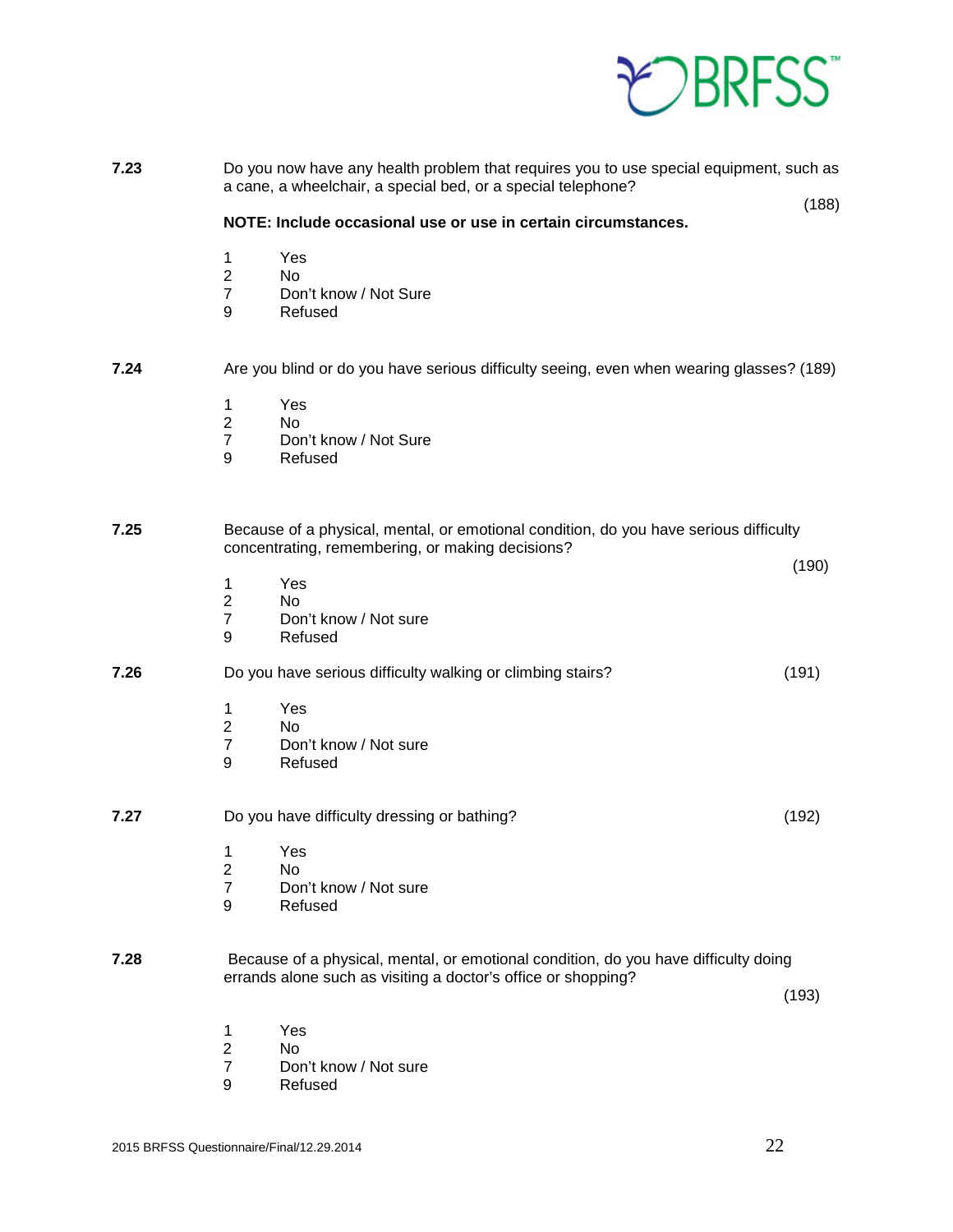

(194)

(195)

(196)

## <span id="page-22-0"></span>Section 8: Tobacco Use

| 8.1                       | Have you smoked at least 100 cigarettes in your entire life?                     |                                                                          |                                                                                                                                                                                                     | (1) |
|---------------------------|----------------------------------------------------------------------------------|--------------------------------------------------------------------------|-----------------------------------------------------------------------------------------------------------------------------------------------------------------------------------------------------|-----|
|                           |                                                                                  | NOTE: 5 packs = 100 cigarettes                                           |                                                                                                                                                                                                     |     |
|                           | 1<br>$\overline{2}$<br>$\overline{7}$<br>9                                       | Yes<br><b>No</b><br>Don't know / Not sure<br>Refused                     | [Go to Q8.5]<br>[Go to Q8.5]<br>[Go to Q8.5]                                                                                                                                                        |     |
| (hookahs), or marijuana." |                                                                                  |                                                                          | INTERVIEWER NOTE: "For cigarettes, do not include: electronic cigarettes (e-cigarettes, NJOY,<br>Bluetip), herbal cigarettes, cigars, cigarillos, little cigars, pipes, bidis, kreteks, water pipes |     |
| 8.2                       |                                                                                  |                                                                          | Do you now smoke cigarettes every day, some days, or not at all?<br>(1)                                                                                                                             |     |
|                           | 1<br>$\overline{\mathbf{c}}$<br>$\ensuremath{\mathsf{3}}$<br>$\overline{7}$<br>9 | Every day<br>Some days<br>Not at all<br>Don't know / Not sure<br>Refused | [Go to Q8.4]<br>[Go to Q8.5]<br>[Go to Q8.5]                                                                                                                                                        |     |
| 8.3                       |                                                                                  | you were trying to quit smoking?                                         | During the past 12 months, have you stopped smoking for one day or longer because<br>(1)                                                                                                            |     |
|                           | 1<br>$\overline{2}$<br>$\overline{7}$<br>9                                       | Yes<br>No.<br>Don't know / Not sure<br>Refused                           | [Go to Q8.5]<br>[Go to Q8.5]<br>[Go to Q8.5]<br>[Go to Q8.5]                                                                                                                                        |     |

**8.4** How long has it been since you last smoked a cigarette, even one or two puffs?

(197-198)

- 
- 0 1 Within the past month (less than 1 month ago)<br>0 2 Within the past 3 months (1 month but less tha Within the past 3 months (1 month but less than 3 months ago)
- 0 3 Within the past 6 months (3 months but less than 6 months ago)<br>0 4 Within the past vear (6 months but less than 1 vear ago)
- 
- 0 4 Within the past year (6 months but less than 1 year ago)<br>0 5 Within the past 5 years (1 year but less than 5 years ago) Within the past 5 years (1 year but less than 5 years ago)
- 0 6 Within the past 10 years (5 years but less than 10 years ago)<br>0 7 10 years or more
- 10 years or more
- 0 8 Never smoked regularly
- 7 7 Don't know / Not sure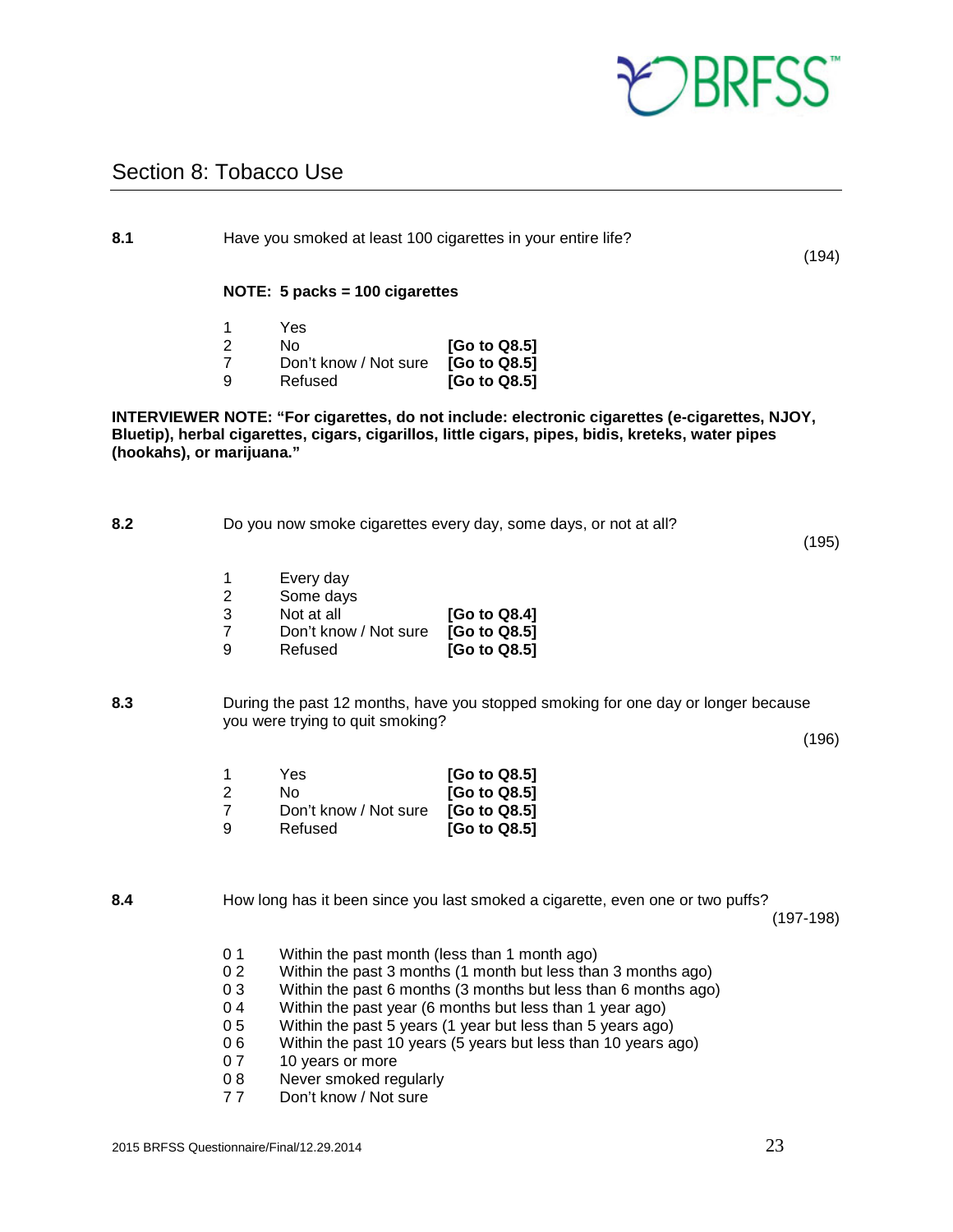

#### 9 9 Refused

**8.5** Do you currently use chewing tobacco, snuff, snus, or Iq'mik every day, some days, or not at all?

#### **Snus (rhymes with 'goose')**

**NOTE: Snus (Swedish for snuff) is a moist smokeless tobacco, usually sold in small pouches that are placed under the lip against the gum. Iq'mik (also known as Blackbull) is a form of smokeless tobacco that is chewed. It is made by mixing fire-cured tobacco leaves and "punk ash", which is the ash generated by burning a fungus that grows on birch trees.**

(199)

- 1 Every day<br>2 Some days
- Some days
- 3 Not at all

#### **Do not read:**

- 7 Don't know / Not sure
- 9 Refused

## <span id="page-23-0"></span>Section 9: Alcohol Consumption

**9.1** During the past 30 days, how many days per week or per month did you have at least one drink of any alcoholic beverage such as beer, wine, a malt beverage or liquor?

(200-202)

- $\begin{bmatrix} 1 & 2 \\ 2 & 1 \end{bmatrix}$  Days in past 30
- Days in past 30 days
- 8 8 8 No drinks in past 30 days **[Go to next section]**
- 
- 

7 7 7 Don't know / Not sure **[Go to next section]** 9 9 9 Refused **[Go to next section]**

**9.2** One drink is equivalent to a 12-ounce beer, a 5-ounce glass of wine, or a drink with one shot of liquor. During the past 30 days, on the days when you drank, about how many drinks did you drink on the average?

(203-204)

#### **NOTE: A 40 ounce beer would count as 3 drinks, or a cocktail drink with 2 shots would count as 2 drinks.**

- \_\_ Number of drinks<br>77 Don't know / Not :
- 77 Don't know / Not sure<br>99 Refused
- **Refused**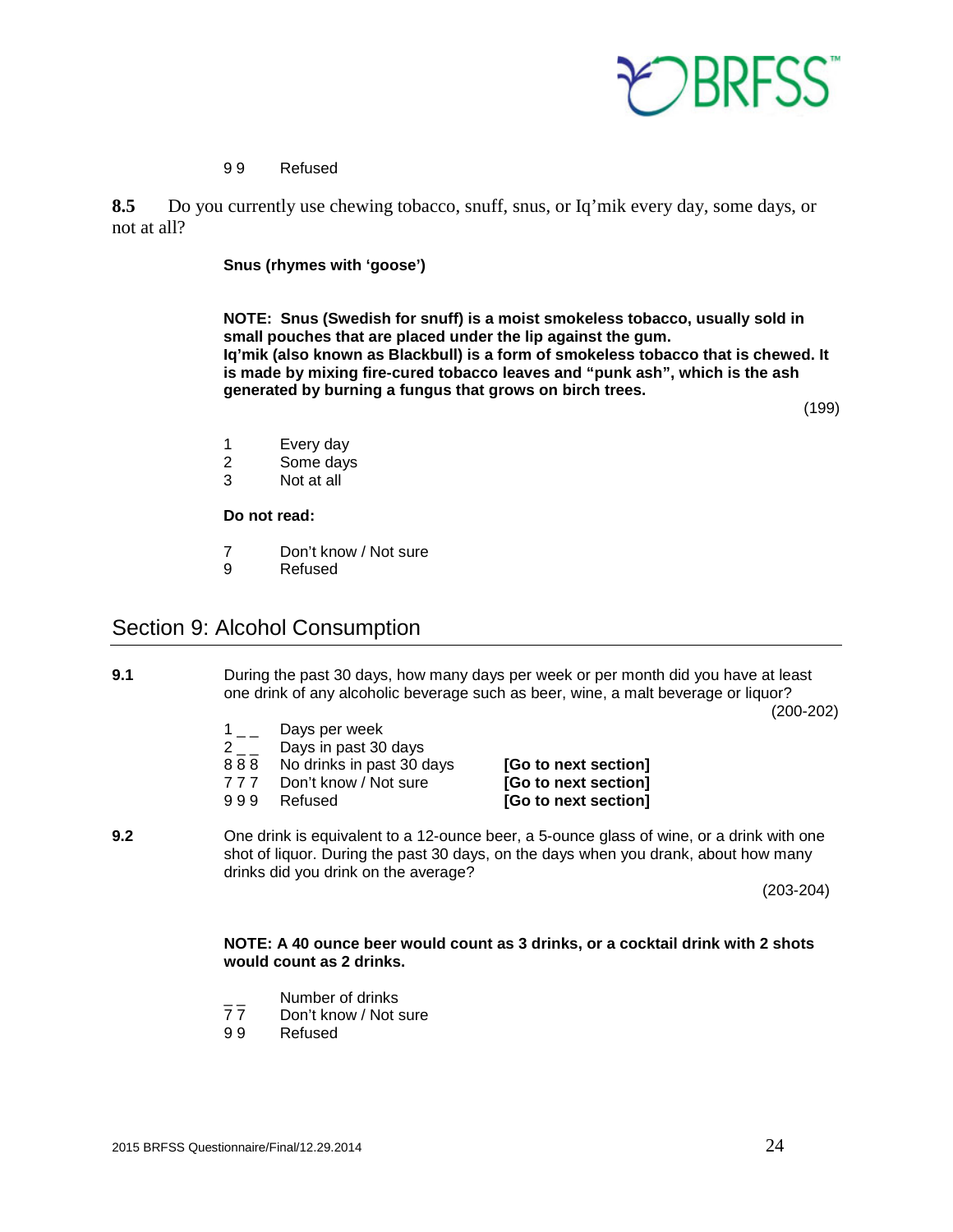

**9.3** Considering all types of alcoholic beverages, how many times during the past 30 days did you have **X [CATI X = 5 for men, X = 4 for women]** or more drinks on an occasion? (205-206)

- $\frac{1}{88}$  Number of times
- 88 None<br>77 Don't
- Don't know / Not sure
- 9 9 Refused

#### **9.4** During the past 30 days, what is the largest number of drinks you had on any occasion? (207-208)

- 
- \_\_ Number of drinks<br>77 Don't know / Not Don't know / Not sure
- 9 9 Refused

## <span id="page-24-0"></span>Section 10: Fruits and Vegetables

These next questions are about the fruits and vegetables **you** ate or drank during the past 30 days. Please think about all forms of fruits and vegetables including cooked or raw, fresh, frozen or canned. Please think about all meals, snacks, and food consumed at home and away from home. I will be asking how often **you** ate or drank each one: for example, once a day, twice a week, three times a month, and so forth.

#### **INTERVIEWER NOTE: If respondent responds less than once per month, put "0" times per month. If respondent gives a number without a time frame, ask: "Was that per day, week, or month?"**

**10.1** During the past month, how many times per day, week or month did you drink 100% PURE fruit juices? Do not include fruit-flavored drinks with added sugar or fruit juice you made at home and added sugar to. Only include 100% juice.

(209-211)

- $1_{-}$  Per day
- 2 Per week
- 3 \_ \_ Per month
- 5 5 5 Never
- 7 7 7 Don't know / Not sure
- 9 9 9 Refused

**INTERVIEWER NOTE: Do not include fruit drinks with added sugar or other added sweeteners like Kool-Aid, Hi-C, lemonade, cranberry cocktail, Tampico, Sunny Delight, Snapple, Fruitopia, Gatorade, Power-Ade, or yogurt drinks.** 

**Do not include fruit juice drinks that provide 100% daily vitamin C but include added sugar.**

**Do not include vegetable juices such as tomato and V8 if respondent provides but include in "other vegetables" question 10.6.**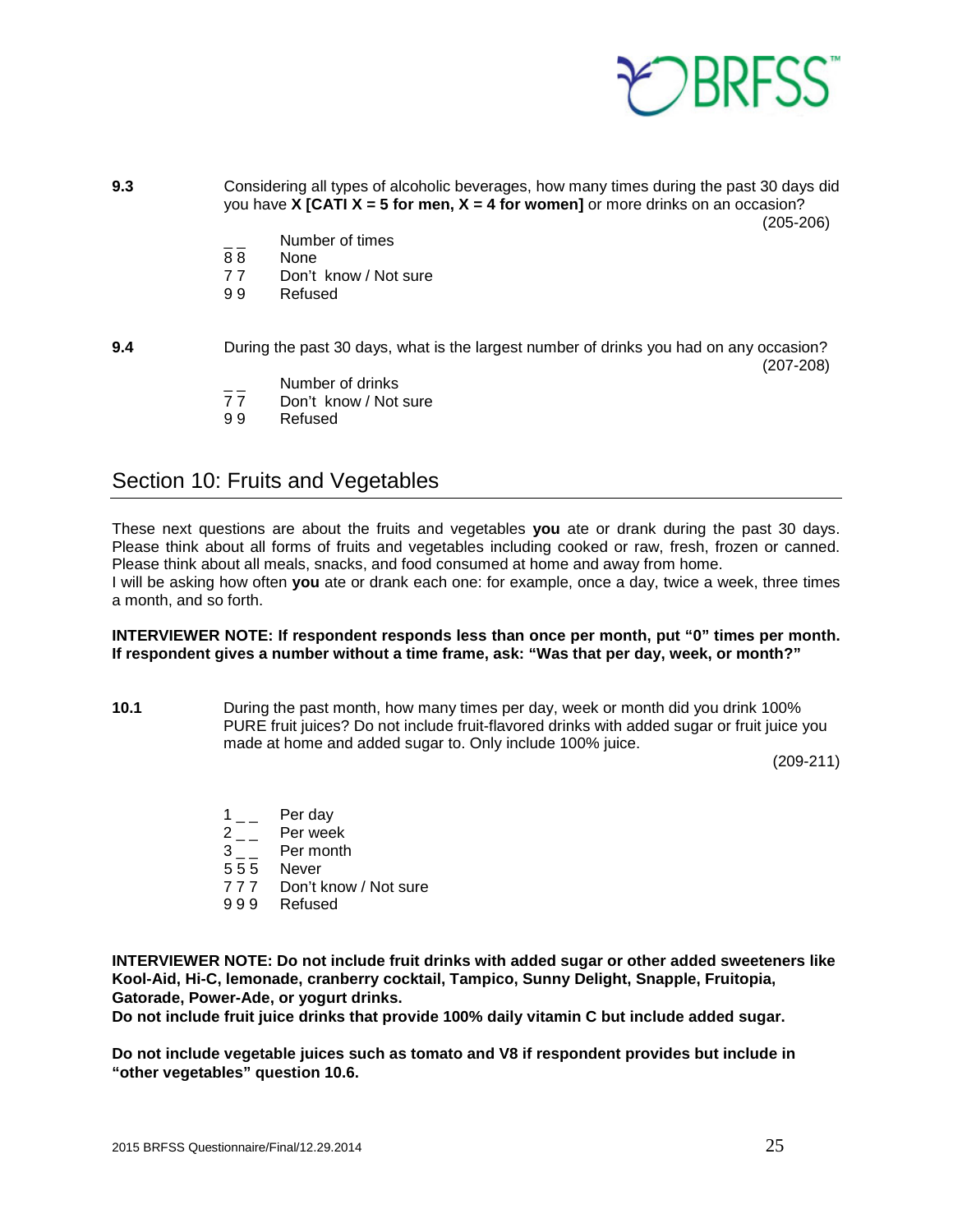

**DO include 100% pure juices including orange, mango, papaya, pineapple, apple, grape (white or red), or grapefruit. Only count cranberry juice if the R perception is that it is 100% juice with no sugar or artificial sweetener added. 100% juice blends such as orange-pineapple, orangetangerine, cranberry-grape are also acceptable as are fruit-vegetable 100% blends. 100% pure juice from concentrate (i.e., reconstituted) is counted.** 

**10.2** During the past month, not counting juice, how many times per day, week, or month did you eat fruit? Count fresh, frozen, or canned fruit.

(212-214)

- $1\qquad$  Per day
- $2 \n-$  Per week<br>3 Per month
- Per month
- 5 5 5 Never
- 7 7 7 Don't know / Not sure
- 9 9 9 Refused

**Read only if necessary: "Your best guess is fine. Include apples, bananas, applesauce, oranges, grape fruit, fruit salad, watermelon, cantaloupe or musk melon, papaya, lychees, star fruit, pomegranates, mangos, grapes, and berries such as blueberries and strawberries." INTERVIEWER NOTE: Do not count fruit jam, jelly, or fruit preserves.** 

**Do not include dried fruit in ready-to-eat cereals.** 

**Do include dried raisins, cran-raisins if respondent tells you -** *but due to their small serving size they are not included in the prompt.*

**Do include cut up fresh, frozen, or canned fruit added to yogurt, cereal, jello, and other meal items.**

**Include culturally and geographically appropriate fruits that are not mentioned (e.g. genip, soursop, sugar apple, figs, tamarind, bread fruit, sea grapes, carambola, longans, lychees, akee, rambutan, etc.).**

**10.3** During the past month, how many times per day, week, or month did you eat cooked or canned beans, such as refried, baked, black, garbanzo beans, beans in soup, soybeans, edamame, tofu or lentils. Do NOT include long green beans.

(215-217)

- $1_{--}$  Per day
- 2<sub>\_\_</sub> Per week
- 3 \_ \_ Per month
- 5 5 5 Never
- 7 7 7 Don't know / Not sure
- 9 9 9 Refused

**Read only if necessary: "Include round or oval beans or peas such as navy, pinto, split peas, cow peas, hummus, lentils, soy beans and tofu. Do NOT include long green beans such as string beans, broad or winged beans, or pole beans."**

**INTERVIEWER NOTE: Include soybeans also called edamame, TOFU (BEAN CURD MADE FROM**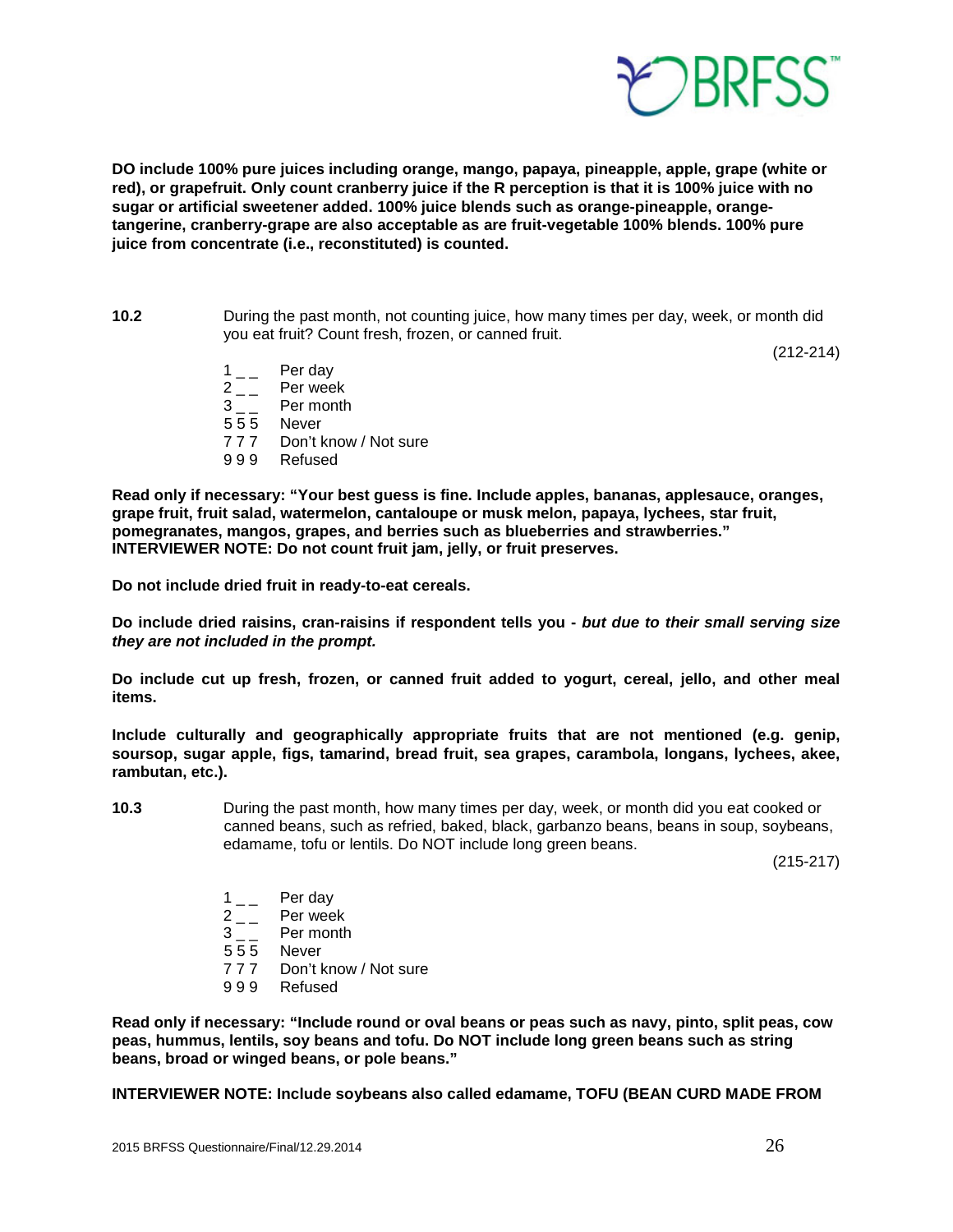

**SOYBEANS), kidney, pinto, hummus, lentils, black, black-eyed peas, cow peas, lima beans and white beans.**

**Include bean burgers including garden burgers and veggie burgers.**

#### **Include falafel and tempeh.**

**10.4** During the past month, how many times per day, week, or month did you eat dark green vegetables for example broccoli or dark leafy greens including romaine, chard, collard greens or spinach?

(218-220)

- $1 \quad \quad$  Per day<br> $2 \quad \quad$  Per wee
	-
- $2 -$  Per week<br>3 Per month Per month
- 5 5 5 Never
- 7 7 7 Don't know / Not sure
- 9 9 9 Refused

**INTERVIEWER NOTE: Each time a vegetable is eaten it counts as one time.**

**INTERVIEWER NOTE: Include all raw leafy green salads including spinach, mesclun, romaine lettuce, bok choy, dark green leafy lettuce, dandelions, komatsuna, watercress, and arugula.**

**Do not include iceberg (head) lettuce if specifically told type of lettuce. Include all cooked greens including kale, collard greens, choys, turnip greens, mustard greens.** 

**10.5** During the past month, how many times per day, week, or month did you eat orangecolored vegetables such as sweet potatoes, pumpkin, winter squash, or carrots?

(221-223)

- $1 \quad \quad$  Per day<br> $2 \quad \quad$  Per wee
- $2 \quad \quad$  Per week<br> $3 \quad \quad$  Per month
- Per month
- 5 5 5 Never
- 7 7 7 Don't know / Not sure
- 9 9 9 Refused

**Read only if needed: "Winter squash have hard, thick skins and deep yellow to orange flesh. They include acorn, buttercup, and spaghetti squash."**

**FOR INTERVIEWER: Include all forms of carrots including long or baby-cut.**

**Include carrot-slaw (e.g. shredded carrots with or without other vegetables or fruit).**

**Include all forms of sweet potatoes including baked, mashed, casserole, pie, or sweet potatoes fries.** 

**Include all hard-winter squash varieties including acorn, autumn cup, banana, butternut, buttercup, delicate, hubbard, kabocha (Also known as an Ebisu, Delica, Hoka, Hokkaido, or Japanese Pumpkin; blue kuri), and spaghetti squash. Include all forms including soup.**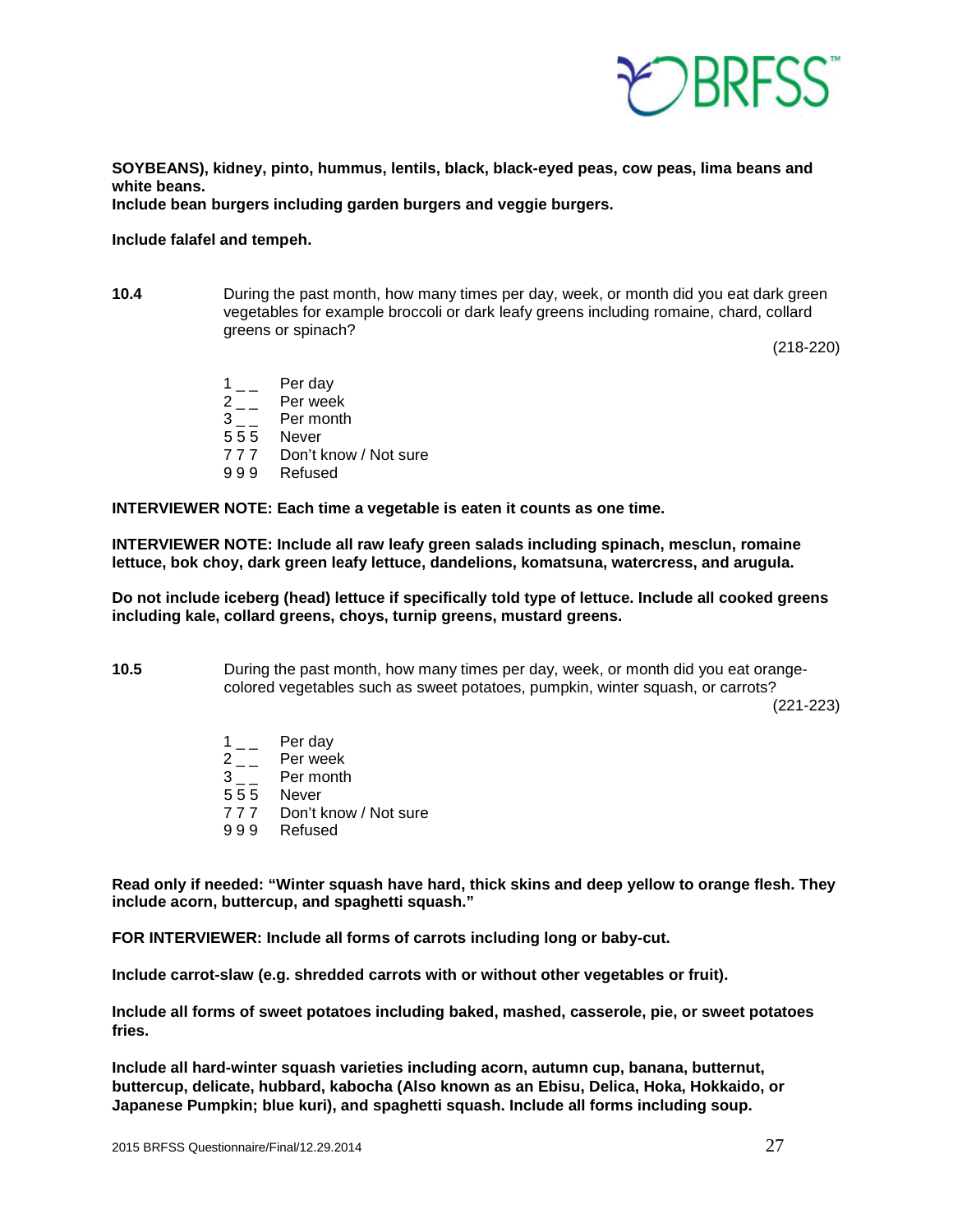

**Include pumpkin, including pumpkin soup and pie. Do not include pumpkin bars, cake, bread or other grain-based desert-type food containing pumpkin (i.e. similar to banana bars, zucchini bars we do not include).**

**10.6** Not counting what you just told me about, during the past month, about how many times per day, week, or month did you eat OTHER vegetables? Examples of other vegetables include tomatoes, tomato juice or V-8 juice, corn, eggplant, peas, lettuce, cabbage, and white potatoes that are not fried such as baked or mashed potatoes.

(224-226)

 $\begin{array}{cc} 1 & -2 \\ 2 & -2 \end{array}$  Per wee Per week 3 \_ \_ Per month 5 5 5 Never 7 7 7 Don't know / Not sure 9 9 9 Refused

**Read only if needed: "Do not count vegetables you have already counted and do not include fried potatoes."**

**INTERVIEWER NOTE: Include corn, peas, tomatoes, okra, beets, cauliflower, bean sprouts, avocado, cucumber, onions, peppers (red, green, yellow, orange); all cabbage including American-style cole-slaw; mushrooms, snow peas, snap peas, broad beans, string, wax-, or polebeans.**

**Include any form of the vegetable (raw, cooked, canned, or frozen).** 

**Do include tomato juice if respondent did not count in fruit juice.**

**Include culturally and geographically appropriate vegetables that are not mentioned (e.g. daikon, jicama, oriental cucumber, etc.).**

**Do not include rice or other grains.**

**Do not include products consumed usually as condiments including ketchup, catsup, salsa, chutney, relish.**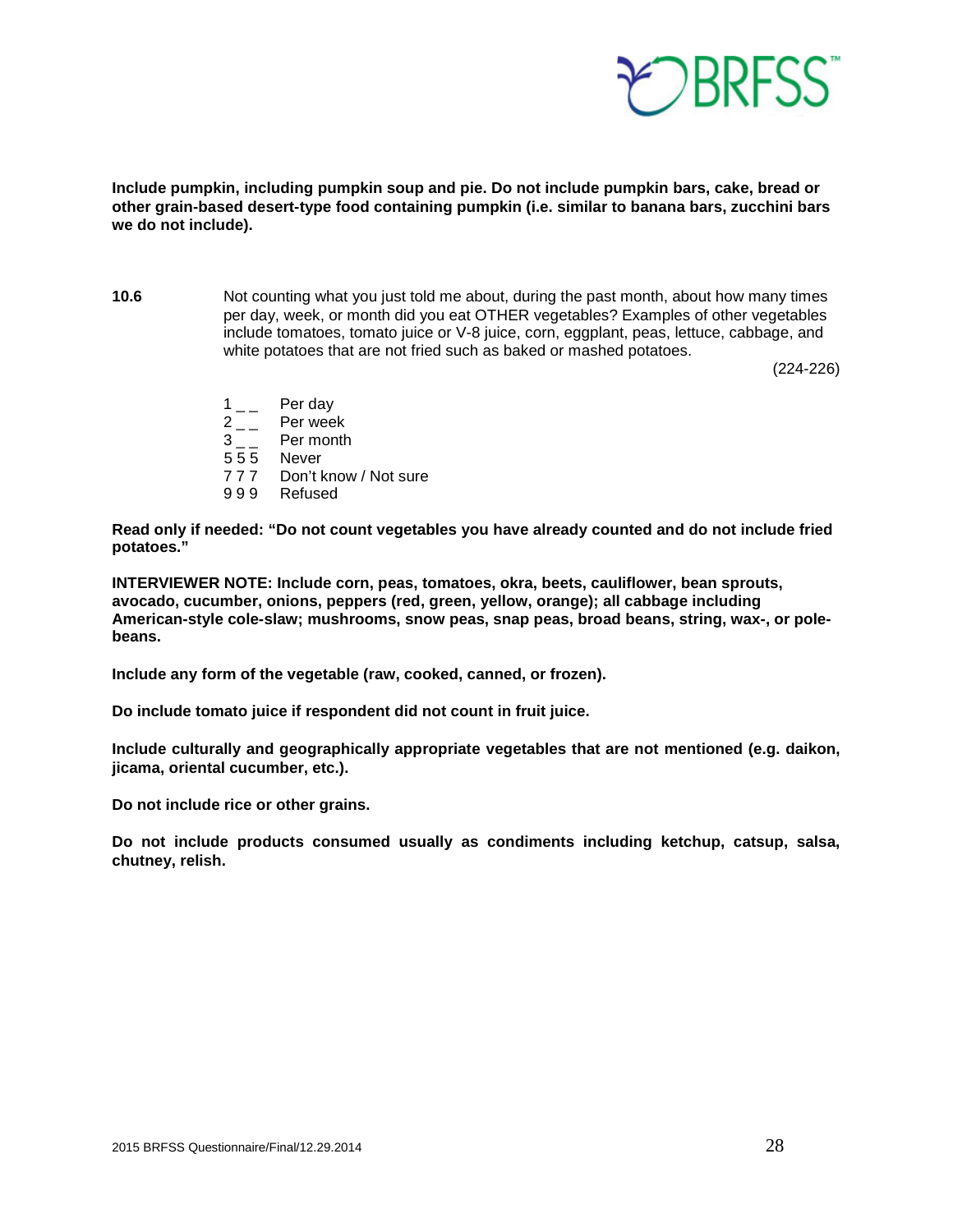

## <span id="page-28-0"></span>Section 11: Exercise (Physical Activity)

The next few questions are about exercise, recreation, or physical activities other than your regular job duties.

**INTERVIEWER INSTRUCTION: If respondent does not have a "regular job duty" or is retired, they may count the physical activity or exercise they spend the most time doing in a regular month.**

**11.1** During the past month, other than your regular job, did you participate in any physical activities or exercises such as running, calisthenics, golf, gardening, or walking for exercise?

(227)

|    | Yes                   |               |
|----|-----------------------|---------------|
| 2  | N٥                    | [Go to Q11.8] |
| 7  | Don't know / Not sure | [Go to Q11.8] |
| -9 | Refused               | [Go to Q11.8] |

**11.2**. What type of physical activity or exercise did you spend the most time doing during the past month?

(228-229)

| $- -$ | (Specify)                           | [See Physical Activity Coding List] |
|-------|-------------------------------------|-------------------------------------|
| 77    | Don't know / Not Sure [Go to Q11.8] |                                     |
| 99    | Refused                             | <b>[Go to Q11.8]</b>                |

#### **INTERVIEWER INSTRUCTION: If the respondent's activity is not included in the Physical Activity Coding List, choose the option listed as "Other ".**

**11.3** How many times per week or per month did you take part in this activity during the past month?

(230-232)

- $1_{--}$  Times per week
- 2<sub>\_\_</sub> Times per month<br>777 Don't know / Not
- Don't know / Not sure
- 9 9 9 Refused
- **11.4** And when you took part in this activity, for how many minutes or hours did you usually keep at it?

(233-235)

- $\frac{1}{7}$   $\frac{1}{7}$  Hours and minutes
- Don't know / Not sure
- 9 9 9 Refused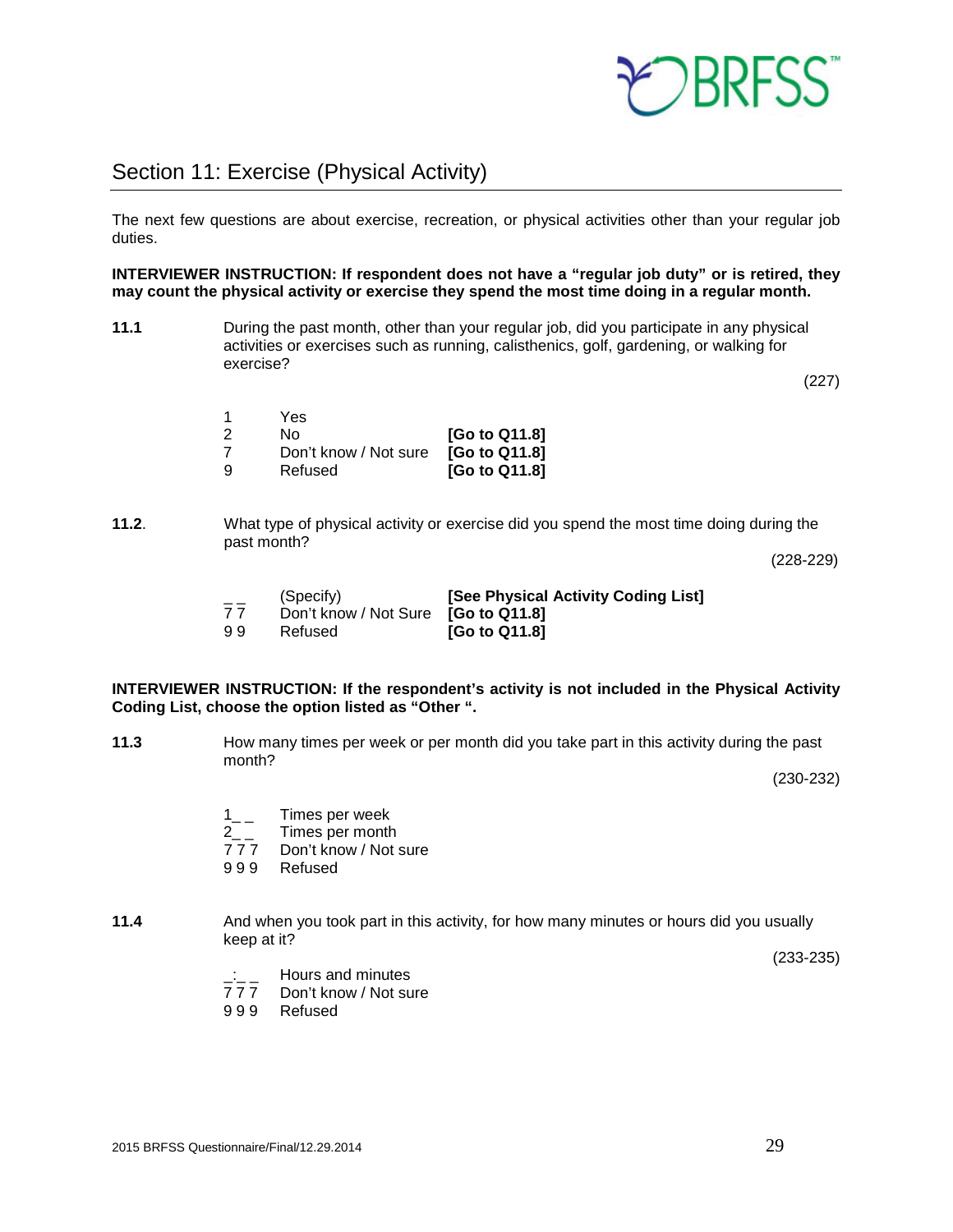

**11.5** What other type of physical activity gave you the next most exercise during the past month?

(236-237)

- (Specify) **[See Physical Activity Coding List]**<br>No other activity **[Go to Q11.8]** 8 8 No other activity<br>7 7 Don't know / Not
- 7 7 Don't know / Not Sure **[Go to Q11.8]**  $[Go$  to Q11.8]

#### **INTERVIEWER INSTRUCTION: If the respondent's activity is not included in the Coding Physical Activity List, choose the option listed as "Other".**

**11.6** How many times per week or per month did you take part in this activity during the past month?

(238-240)

- 1\_\_ Times per week
- 2\_ \_ Times per month
- 7 7 7 Don't know / Not sure
- 9 9 9 Refused
- **11.7** And when you took part in this activity, for how many minutes or hours did you usually keep at it?

(241-243)

- $\frac{1}{7}$   $\frac{1}{7}$  Hours and minutes
- Don't know / Not sure
- 9 9 9 Refused
- **11.8** During the past month, how many times per week or per month did you do physical activities or exercises to STRENGTHEN your muscles? Do NOT count aerobic activities like walking, running, or bicycling. Count activities using your own body weight like yoga, sit-ups or push-ups and those using weight machines, free weights, or elastic bands.

(244-246)

- 1\_\_ Times per week<br>2 Times per month
- Times per month
- 888 Never
- 7 7 7 Don't know / Not sure
- 9 9 9 Refused

## <span id="page-29-0"></span>Section 12: Arthritis Burden

#### **If Q6.9 = 1 (yes) then continue, else go to next section.**

Next, I will ask you about your arthritis.

Arthritis can cause symptoms like pain, aching, or stiffness in or around a joint.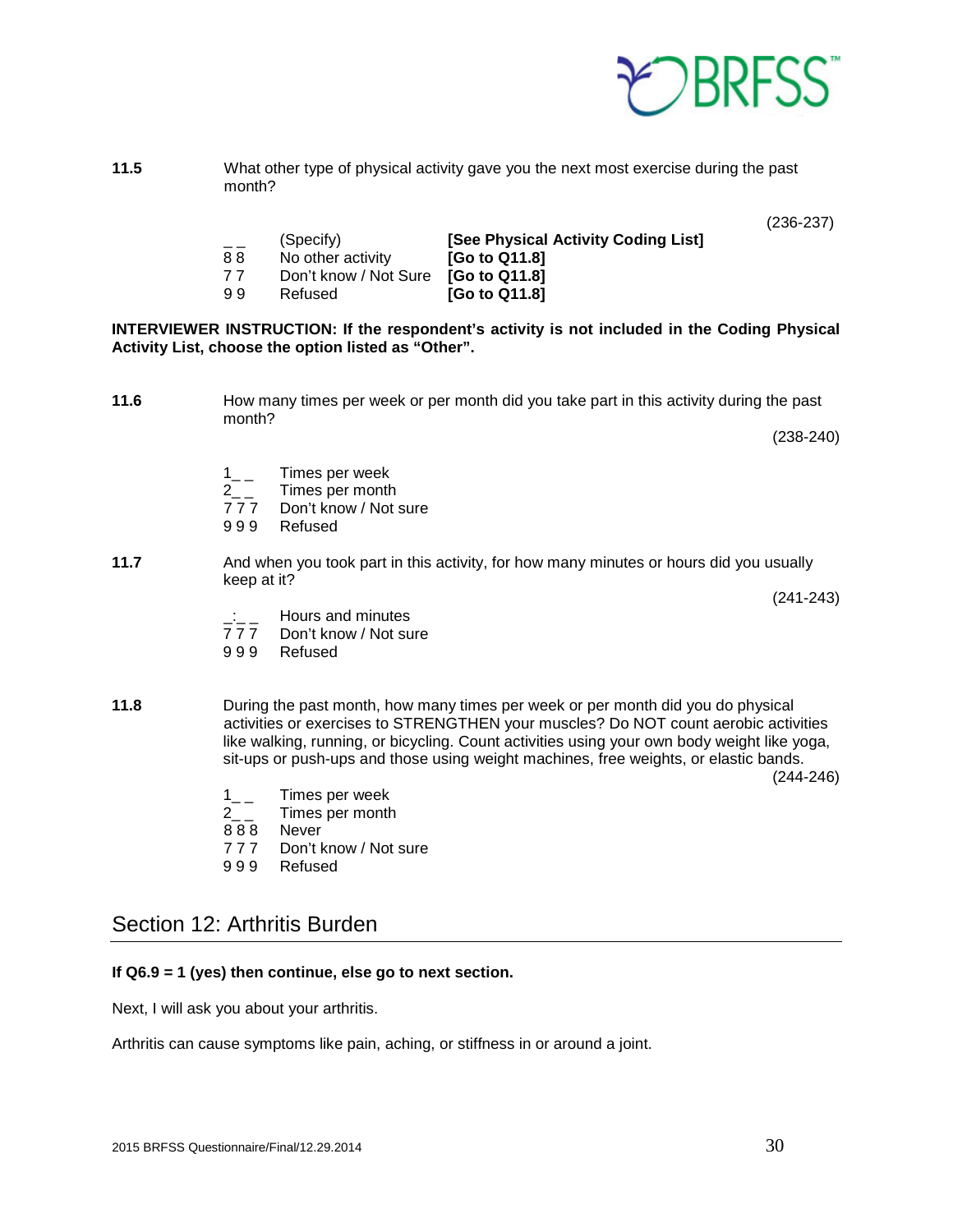

- **12.1** Are you now limited in any way in any of your usual activities because of arthritis or joint symptoms?
	- 1 Yes
	- No.
	- 7 Don't know / Not sure<br>9 Refused
	- **Refused**

**INTERVIEWER INSTRUCTION: If a question arises about medications or treatment, then the interviewer should say: "Please answer the question based on your current experience, regardless of whether you are taking any medication or treatment."**

**INTERVIEWER NOTE: Q12.2 should be asked of all respondents regardless of employment. status.**

**12.2** In this next question, we are referring to work for pay. Do arthritis or joint symptoms now affect whether you work, the type of work you do, or the amount of work you do?

(248)

(247)

- 1 Yes
- N<sub>o</sub>
- 7 Don't know / Not sure
- 9 Refused

**INTERVIEWER INSTRUCTION: If respondent gives an answer to each issue (whether respondent works, type of work, or amount of work), then if any issue is "yes" mark the overall response as "yes."** 

**If a question arises about medications or treatment, then the interviewer should say: "Please answer the question based on your current experience, regardless of whether you are taking any medication or treatment."**

- **12.3** During the past 30 days, to what extent has your arthritis or joint symptoms interfered with your normal social activities, such as going shopping, to the movies, or to religious or social gatherings? (249) **Please read [1-3]:**
	- 1 A lot<br>2 A littl
	- 2 A little<br>3 Not at
	- Not at all

**Do not read:**

- 7 Don't know / Not sure
- 9 Refused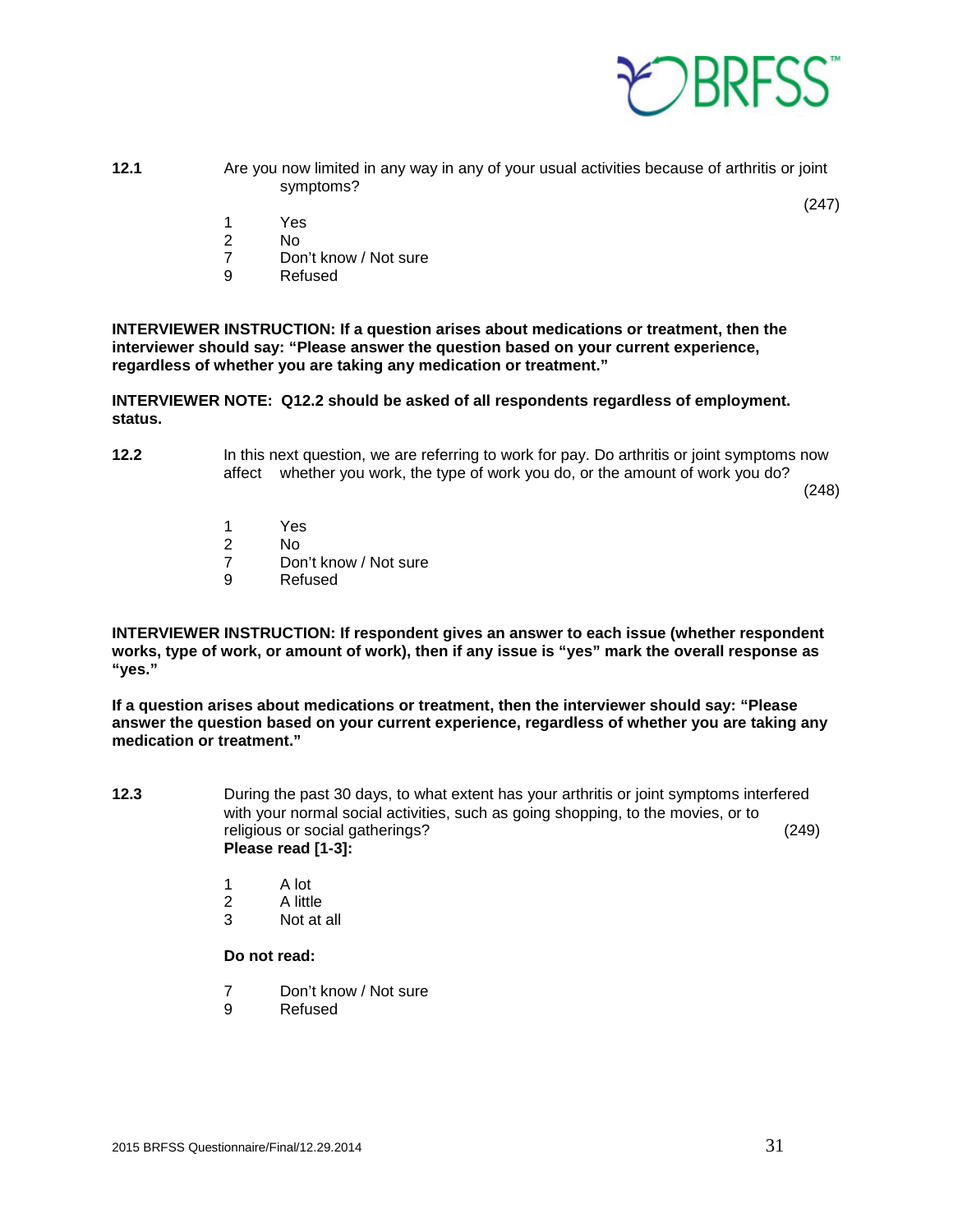

#### **INTERVIEWER INSTRUCTION: If a question arises about medications or treatment, then the interviewer should say: "Please answer the question based on your current experience, regardless of whether you are taking any medication or treatment."**

**12.4** Please think about the past 30 days, keeping in mind all of your joint pain or aching and whether or not you have taken medication. DURING THE PAST 30 DAYS, how bad was your joint pain ON AVERAGE? *Please answer on a scale of 0 to 10 where 0 is no pain or aching and 10 is pain or aching as bad as it can be*.

(250-251)

(252)

- $\frac{1}{7}$  Enter number [00-10]<br>7 7 Don't know / Not sure
- Don't know / Not sure
- 9 9 Refused

## <span id="page-31-0"></span>Section 13: Seatbelt Use

**13.1** How often do you use seat belts when you drive or ride in a car? Would you say—

#### **Please read:**

- 1 Always<br>2 Nearly
- 2 Nearly always<br>3 Sometimes
- 3 Sometimes
- 4 Seldom<br>5 Never
- **Never**

#### **Do not read:**

- 7 Don't know / Not sure
- 8 Never drive or ride in a car
- 9 Refused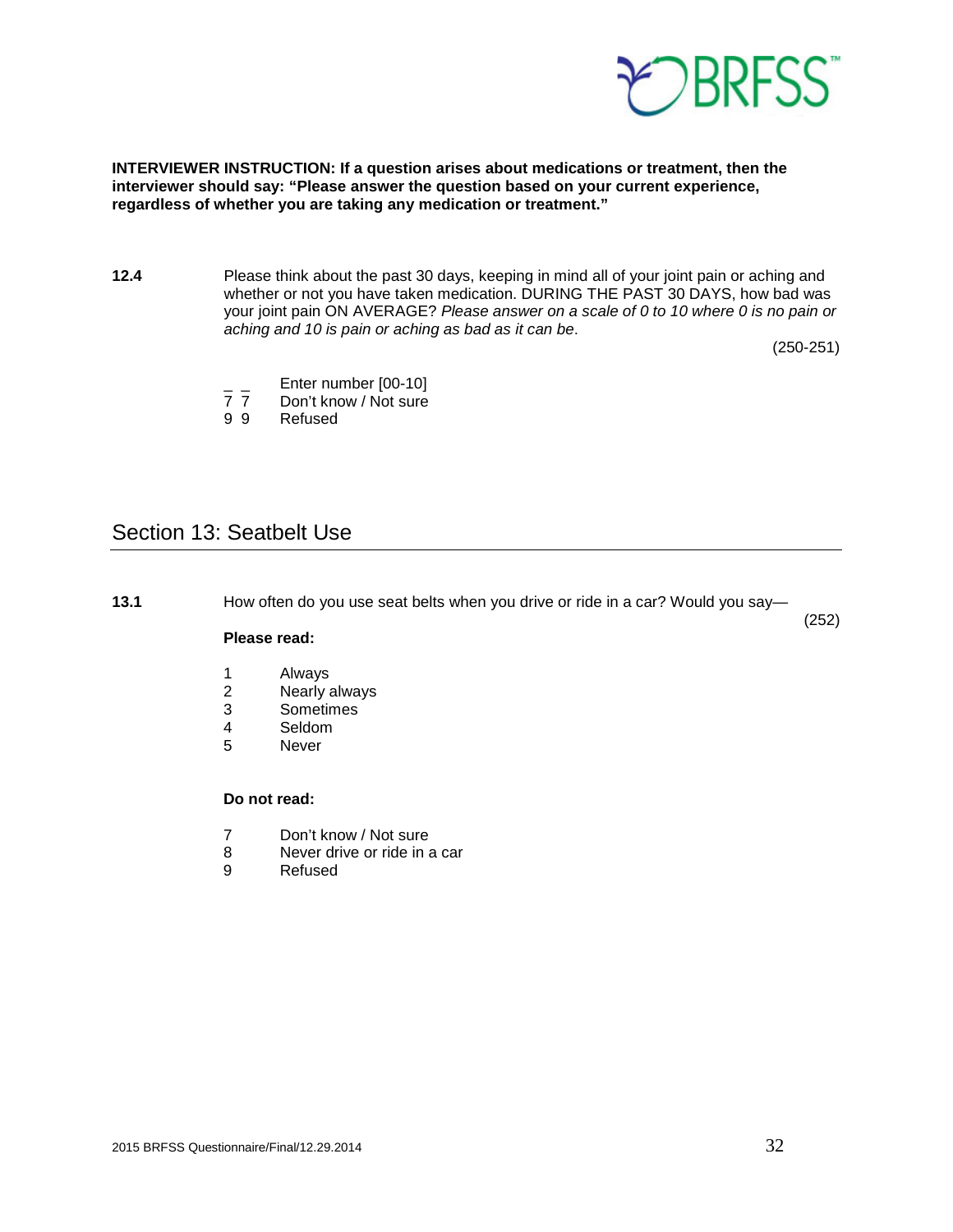

## <span id="page-32-0"></span>Section 14: Immunization

Now I will ask you questions about the flu vaccine. There are two ways to get the flu vaccine, one is a shot in the arm and the other is a spray, mist, or drop in the nose called FluMist<sup>™</sup>.

**14.1** During the past 12 months, have you had either a flu shot or a flu vaccine that was sprayed in your nose?

#### **READ IF NECESSARY:**

A new flu shot came out in 2011 that injects vaccine into the skin with a very small needle. It is called Fluzone Intradermal vaccine. This is also considered a flu shot.

|     | Yes                   |               |
|-----|-----------------------|---------------|
| - 2 | N٥                    | [Go to Q14.4] |
|     | Don't know / Not sure | [Go to Q14.4] |
| -9  | Refused               | [Go to Q14.4] |

**14.2** During what month and year did you receive your most recent flu shot injected into your arm or flu vaccine that was sprayed in your nose?

(254-259)

(253)

| $\overline{\phantom{a}}$ | Month / Year          |
|--------------------------|-----------------------|
| 77/7777                  | Don't know / Not sure |
| 99/9999                  | Refused               |

**14.3** At what kind of place did you get your last flu shot/vaccine?

(260-261)

#### **Note: Read only if necessary**

- 0 1 A doctor's office or health maintenance organization (HMO)
- 0 2 A health department<br>0 3 Another type of clinic
- Another type of clinic or health center (Example: a community health center)
- 0 4 A senior, recreation, or community center<br>0 5 A store (Examples: supermarket, drug sto
- 0 5 A store (Examples: supermarket, drug store)<br>0 6 A hospital (Example: inpatient)
- 0 6 A hospital (Example: inpatient)
- 0 7 An emergency room
- 08 Workplace
- 0 9 Some other kind of place
- 1 0 Received vaccination in Canada/Mexico (Volunteered Do not read)
- A school
- 7 7 Don't know / Not sure **(***Probe:* **"How would you describe the place where you**

**went to get your most recent flu vaccine?"**

#### **Do not read:**

9 9 Refused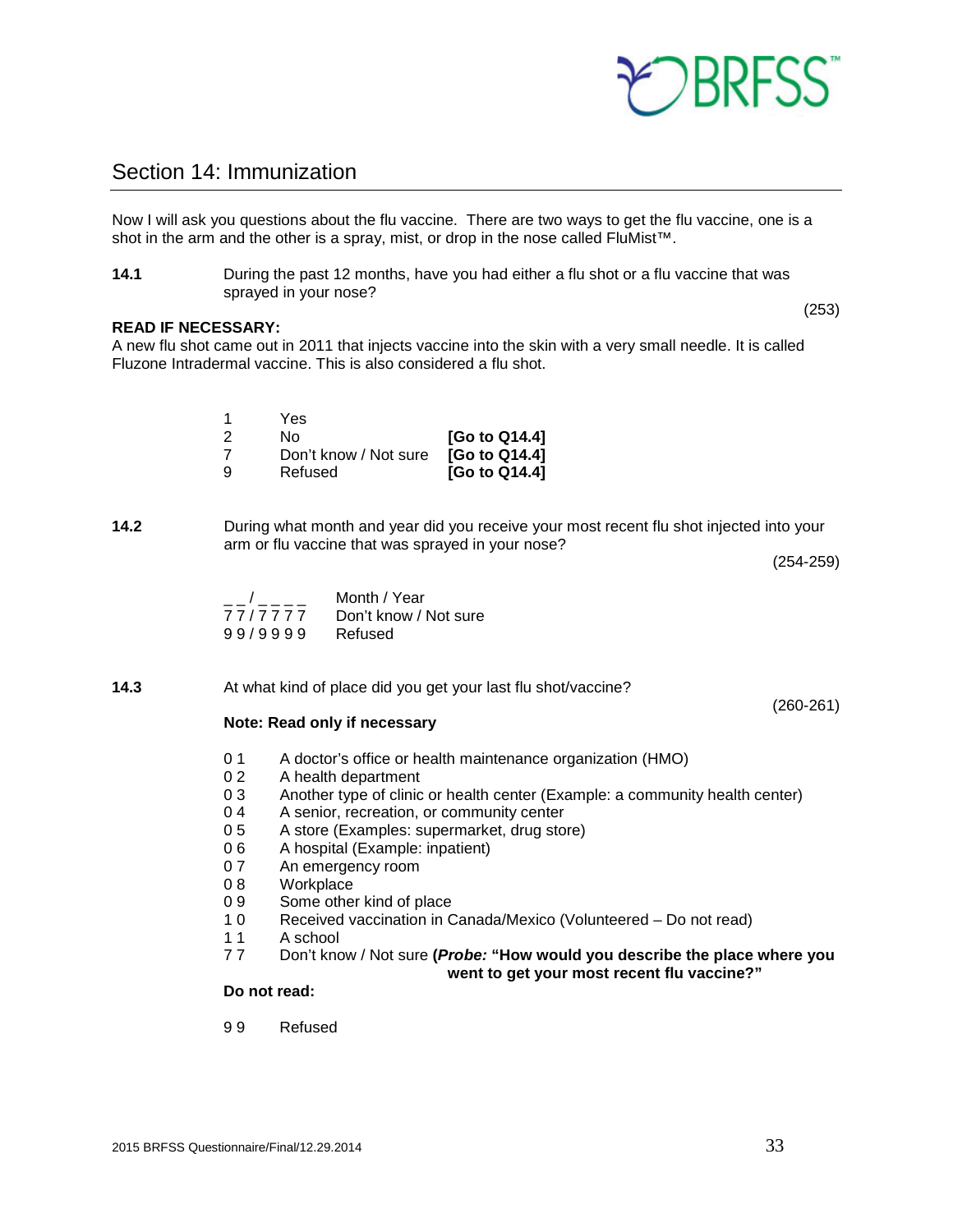

- **14.4** A pneumonia shot or pneumococcal vaccine is usually given only once or twice in a person's lifetime and is different from the flu shot. Have you ever had a pneumonia shot? (262)
	- 1 Yes
	- 2 No<br>7 Dor
	- 7 Don't know / Not sure<br>9 Refused
	- **Refused**

## <span id="page-33-0"></span>Section 15: HIV/AIDS

The next few questions are about the national health problem of HIV, the virus that causes AIDS. Please remember that your answers are strictly confidential and that you don't have to answer every question if you do not want to. Although we will ask you about testing, we will not ask you about the results of any test you may have had.

**15.1** Have you ever been tested for HIV? Do not count tests you may have had as part of a blood donation. Include testing fluid from your mouth.

(263)

|     | Yes                   |                                    |
|-----|-----------------------|------------------------------------|
| -2  | No.                   | [Go to optional module transition] |
| 7   | Don't know / Not sure | [Go to optional module transition] |
| - 9 | Refused               | [Go to optional module transition] |

**15.2** Not including blood donations, in what month and year was your last HIV test?

(264-269)

**NOTE: If response is before January 1985, code "Don't know." CATI INSTRUCTION: If the respondent remembers the year but cannot remember the month, code the first two digits 77 and the last four digits for the year.** 

| $-1$    | Code month and year   |
|---------|-----------------------|
| 77/7777 | Don't know / Not sure |
| 99/9999 | Refused / Not sure    |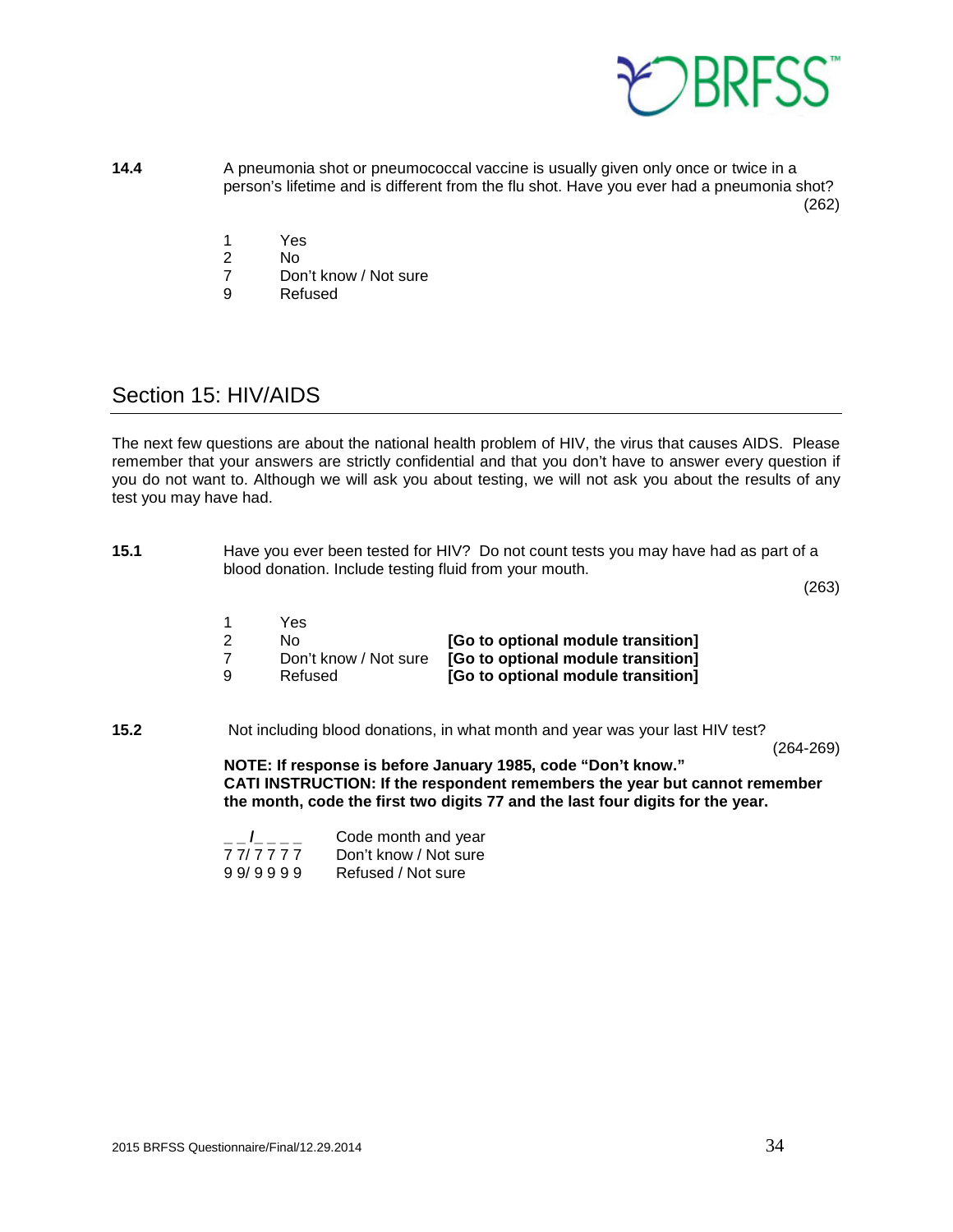

**15.3** Where did you have your last HIV test — at a private doctor or HMO office, at a counseling and testing site, at an emergency room, as an inpatient in a hospital, at a clinic, in a jail or prison, at a drug treatment facility, at home, or somewhere else?

(270-271)

- 0 1 Private doctor or HMO office
- 0 2 Counseling and testing site<br>0 9 Emergency room
- 0 9 Emergency room<br>0 3 Hospital inpatient
- Hospital inpatient
- 0 4 Clinic<br>0 5 Jail or
- Jail or prison (or other correctional facility)
- 0 6 Drug treatment facility
- 0 7 At home<br>0 8 Somewh
- 0 8 Somewhere else<br>7 7 Don't know / Not
- Don't know / Not sure
- 9 9 Refused

## **Closing Statement or Transition to Modules and/or State-Added Questions**

#### **Closing Statement**

#### **Please read:**

That was my last question. Everyone's answers will be combined to help us provide information about the health practices of people in this state. Thank you very much for your time and cooperation.

#### **Or**

#### **Transition to modules and/or state-added questions**

#### **Please read:**

Finally, I have just a few questions left about some other health topics.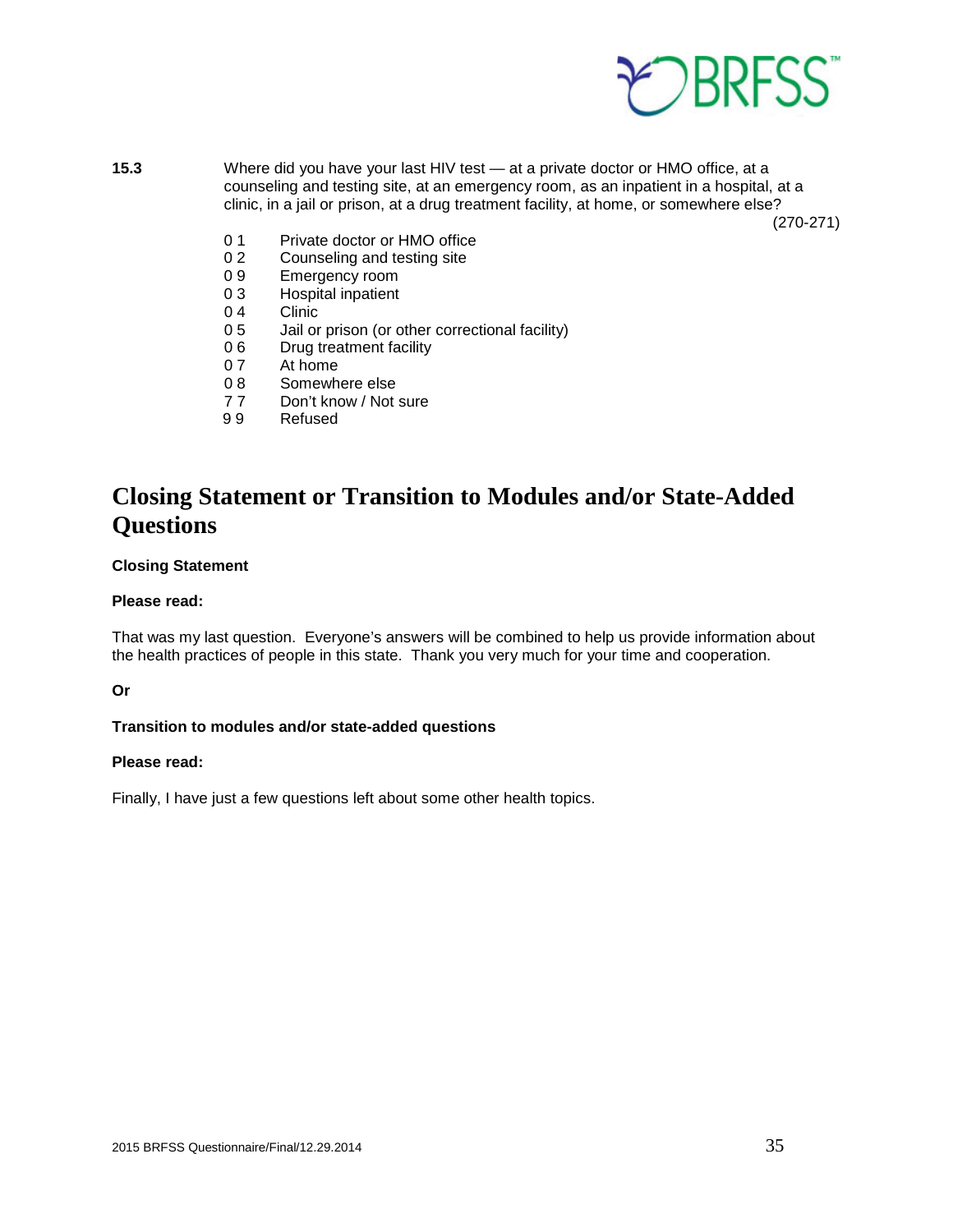

# <span id="page-35-0"></span>**Optional Modules**

## <span id="page-35-1"></span>Module 1: Pre-Diabetes

#### **NOTE: Only asked of those not responding "Yes" (code = 1) to Core Q6.12 (Diabetes awareness question).**

**1.** Have you had a test for high blood sugar or diabetes within the past three years?

(287)

- 1 Yes
- 2 No<br>7 Dor
- Don't know / Not sure
- 9 Refused

#### **CATI NOTE: If Core Q6.12 = 4 (No, pre-diabetes or borderline diabetes); answer Q2 "Yes" (code = 1).**

- **2.** Have you ever been told by a doctor or other health professional that you have prediabetes or borderline diabetes?
	- **If "Yes" and respondent is female, ask: "Was this only when you were pregnant?"**

(288)

- 1 Yes<br>2 Yes,
- 2 Yes, during pregnancy<br>3 No
- 3 No
- 7 Don't know / Not sure<br>9 Refused
- **Refused**

State-added Questions

#### <span id="page-35-2"></span>Tobacco

#### **AKA.1**

Asked if  $CDCQ8.5 = 1.2$ Which smokeless tobacco products do you currently use? Chewing tobacco, snuff, Snus, or Iq'mik\* (also known as Blackbull)? [ Probe for which.]

1. Yes, chewing tobacco

- 2. Yes, snuff
- 3. Yes. Iq'mik or blackbull

#### 4. Yes, snus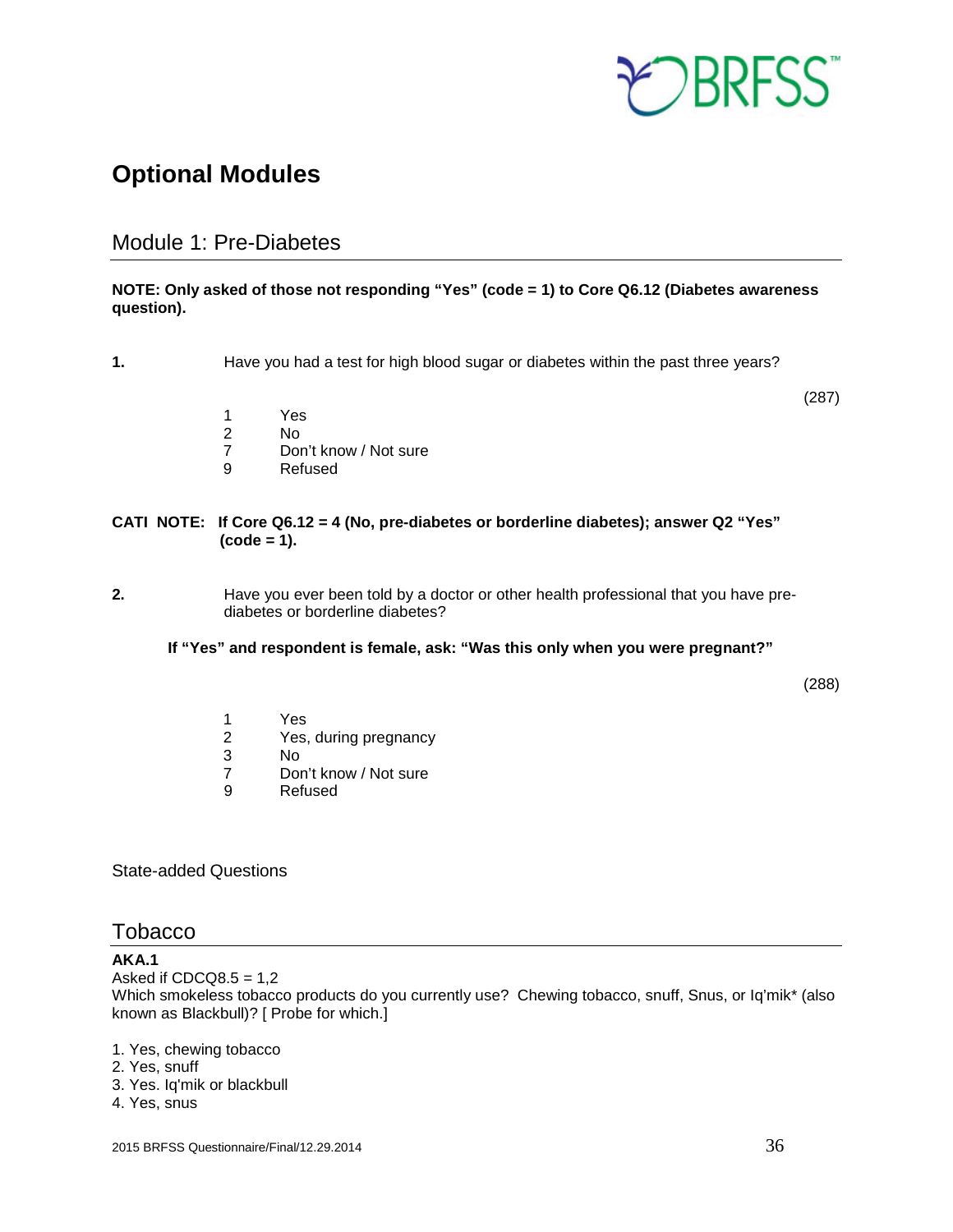

- 5. Yes other (specify) (20 characters)
- 7. DK/NS
- 9. Refused

Answers mark all that apply NOTE: Place Question AK1.1 right after CDCQ8.5 in CATI coding

#### **AKA.2**

CATI note: If CDCQ8.2 = 3 (Not at all) and CDCQ8.4<05 continue. Otherwise, go to next section.

Earlier we asked about when you last smoked a cigarette, EVEN one or two PUFFS. Now we are asking…

About how long has it been since you last smoked cigarettes regularly? Was that…:

- 09. At least 5 years ago
- 08. More than a year ago (but less than 5 years ago)
- 07. About a year ago (if needed that is roughly 12 months)
- 06. At least 6 months ago but less than one year ago
- 05. At least 3 months ago but less than 6 months ago
- 04. At least 30 days ago but less than 3 months ago
- 03. At least 7 days ago but less than 30 days ago
- 02. At least 24 hours ago but less than 7 days ago
- 01. Within the past 25 hours
- 77. DK/NS
- 99. Refused

**INTERVIEWER NOTE: Pause between each response category to allow respondent to answer "Yes" or "No" to each category; INTERVIEWER NOTE: If respondent refuses at any level, code 99**

## <span id="page-36-0"></span>E-Cigarettes

Now I'm going to ask about electronic vapor products, which include e-cigarettes, e-cigars, e-pipes, vape pipes, vaping pens, e-hookahs, and hookah pens

#### **AKB.1**

Have you ever used an e-cigarette, or other electronic vapor product?

- 1. Yes
- 2. No
- 7. DK/NS
- 9. Refused

**Interviewer note: (If needed) Electronic cigarettes, or e-cigarettes, are battery-operated nicotine devices that produce a vapor that is inhaled. They appear similar to smoking a cigarette, but do not involve the burning of tobacco. The heated vapor produced by an e-cigarette generally contains nicotine. Examples of brands are Blu, NJOY and Ruyan.**

#### **AKB.2**

Ask if  $B.1 = 1$ During the past 30 days, on how many days did you use an e-cigarette or other electronic vapor product? 0-30 Number of Days 88. None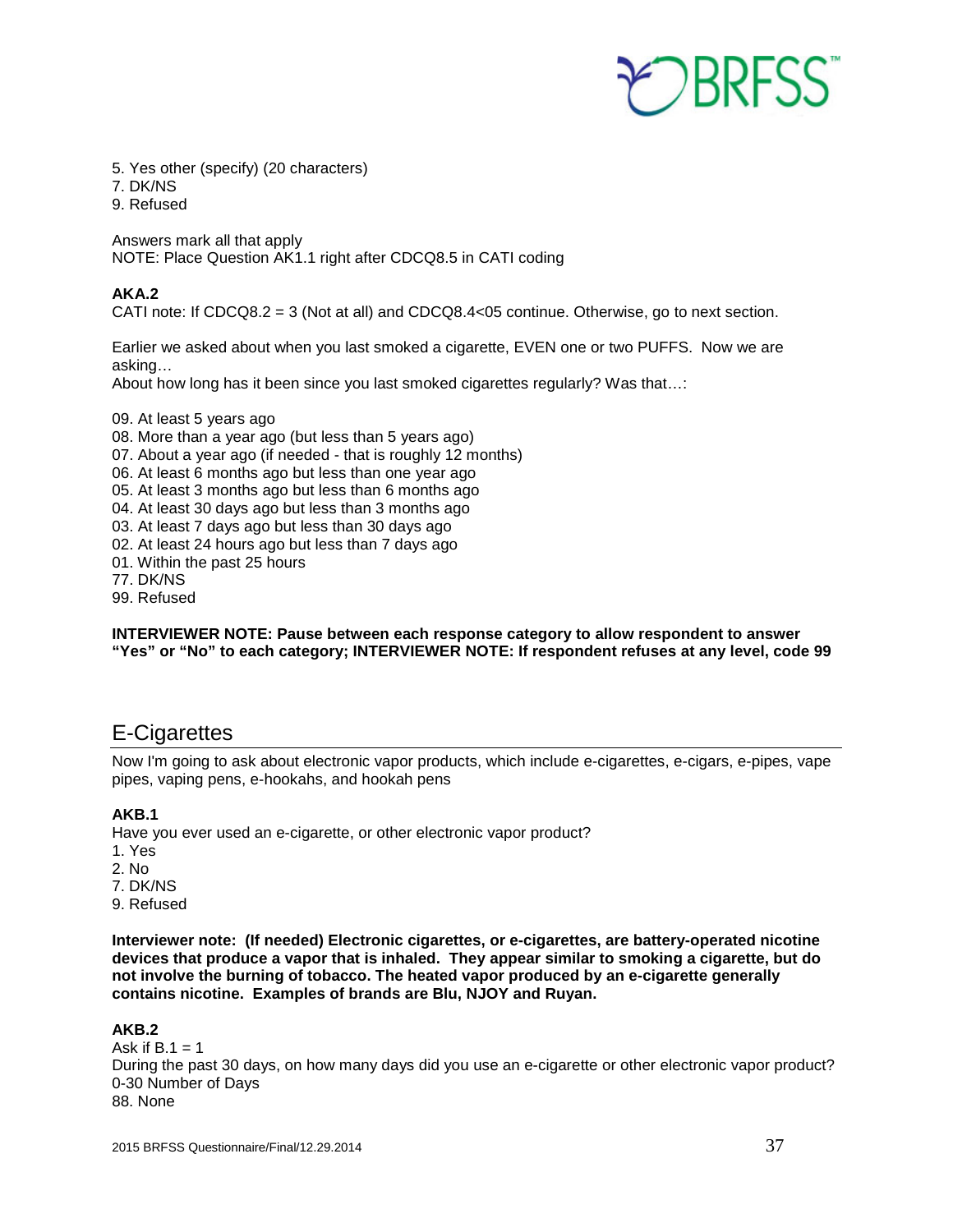

77. Don't know/not sure 99. Refused

## <span id="page-37-0"></span>Hypertension Awareness

#### **AKC.1**

About how long has it been since you last had your blood pressure taken by a doctor, nurse, or other health professional?

1 Within the past 6 months 2 Within the past year 3 Within the past 2 years 4 Within the past 5 years 5 5 or more years ago 7 Don't know/Not sure 8 Never - Go to next section 9 Refused

#### **AKC.2**

Ask if C04Q01 = 1 and C04Q02 ne 1

Previously you told us you have been told by a doctor or other health professional that you high blood pressure and that you are not taking medication for your high blood pressure.

Has a doctor or other health professional EVER advised you to take medication to help lower or control your high blood pressure?

- 1. Yes
- 2. No
- 7. DK/NS
- 9. Refused

## <span id="page-37-1"></span>Sugar Drinks

Now I would like to ask you some questions about sugary beverages.

**AKD.1** During the past 30 days, how often did you drink regular soda or pop that contains sugar? Do not include diet soda or diet pop.

#### **Please read:**

You can answer times per day, week, or month: for example, twice a day, once a week, and so forth.

- $1 \_$  Times per dav
- 2 \_ \_ Times per week
- 3<sub>-</sub>Times per month

#### **Do not read:**

- 888 None<br>777 Don't
- Don't know / Not sure
- 9 9 9 Refused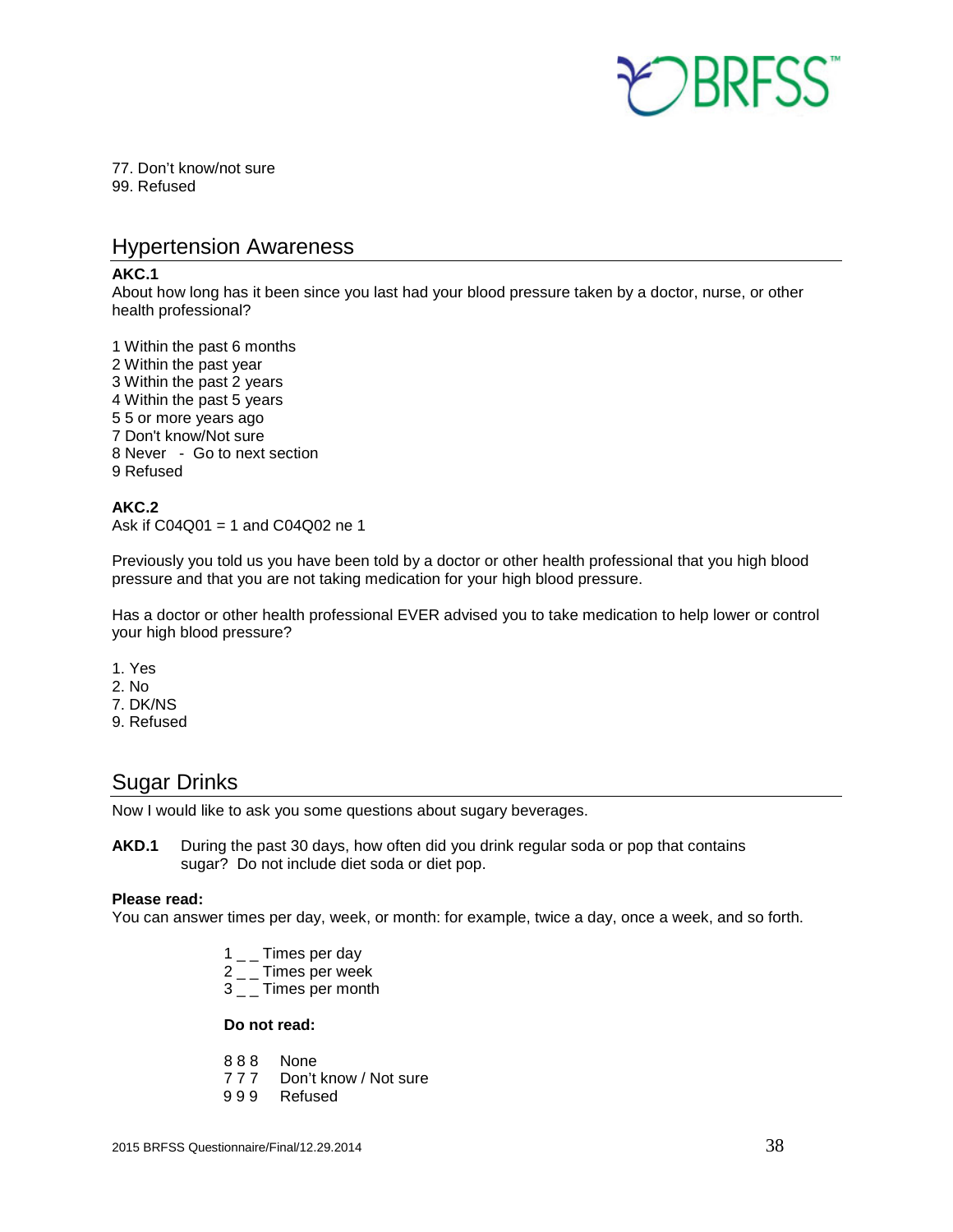

**AKD.2** During the past 30 days, how often did you drink sugar-sweetened fruit drinks (such as Kool-aid and lemonade), sweet tea, and sports or energy drinks (such as Gatorade and Red Bull)? Do not include 100% fruit juice, diet drinks, or artificially sweetened drinks.

**Please read:** You can answer times per day, week, or month: for example, twice a day, once a week, and so forth.

- $1\_\_$  Times per day
- 2<sub>-</sub>Times per week
- 3<sub>-</sub>Times per month

#### **Do not read:**

- 8 8 8 None
- 7 7 7 Don't know / Not sure
- 9 9 9 Refused

## <span id="page-38-0"></span>Physical Activity

Previously we asked you about exercise, recreation or physical activities.

#### **AKE.1**

Do you believe you currently get enough physical activity?

- 1. Yes
- 2. No
- 7. DK/NS
- 9. Refused

**AKE.2**

Ask if AKE.1= 1

You said you do get enough physical activity. Would you say you:

1 Get enough of both aerobic and muscle strengthening activities

- 2 Only get enough aerobic activity
- 3 Only get enough muscle strengthening activity
- 7 Don't know/Not sure
- 9 Refused

**Interviewer note: if needed: Aerobic activities include exercises like walking, running, or bicycling; Muscle strengthening activities are those using your own body weight like yoga, sit-ups or push-ups and those using weight machines, free weights, or elastic bands. Do NOT count aerobic activities like walking, running, or bicycling.**

## <span id="page-38-1"></span>Screen Time

#### **AKF.1**

How many hours a day, on average, do you spend watching TV, videos, DVDs or using the computer outside of work?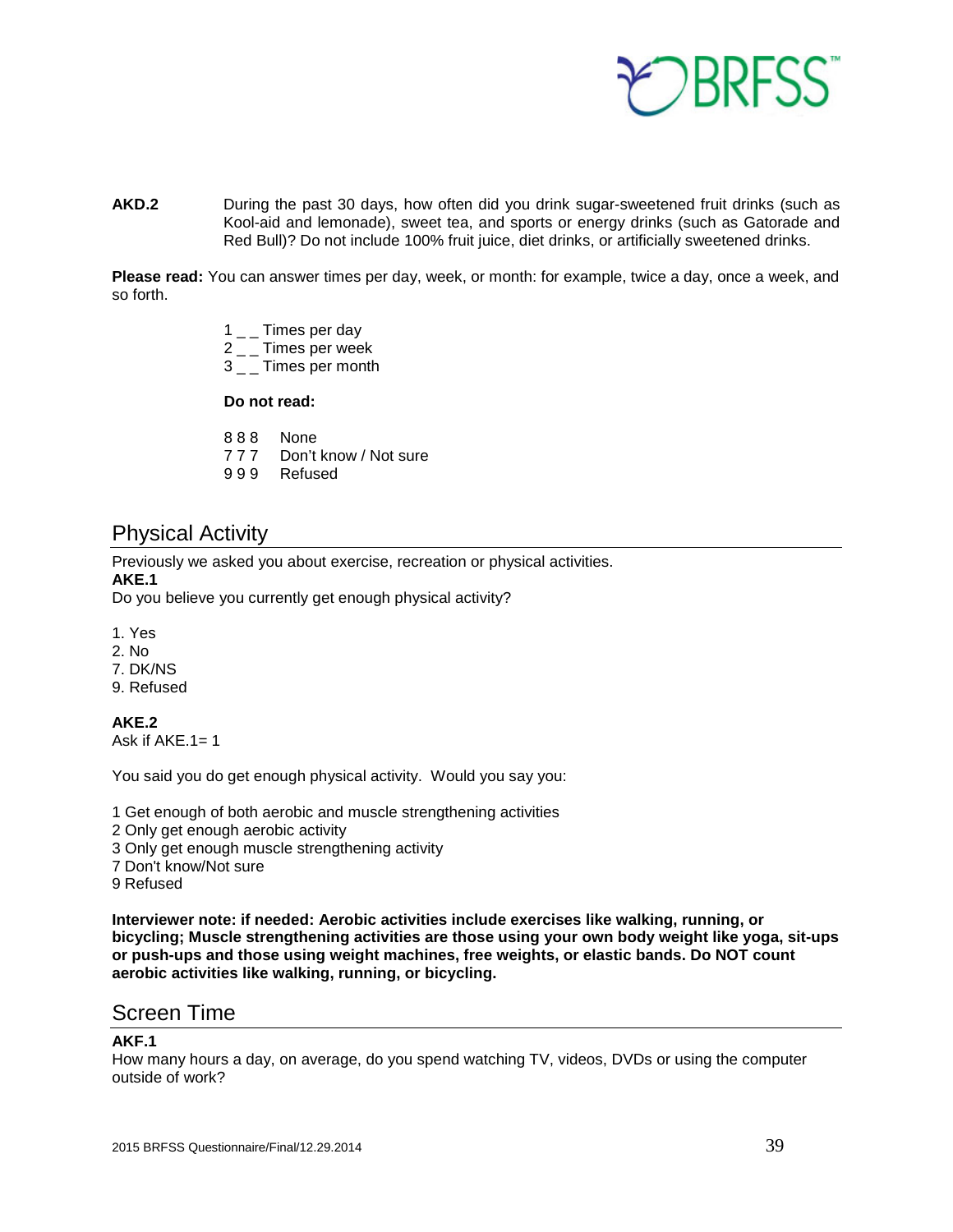

 $01 - 24$  hours (specify) 55. Less than one hour 66. Less than daily 77 DK/NS 88. Do not watch TV, videos or use the computer outside of work 99. Refused

## <span id="page-39-0"></span>Sexual Orientation

**AKG.1** Now I'm going to ask you a question about sexual orientation. Do you think of yourself as: A. Gay or lesbian, B. Straight, that is, not lesbian or gay, C. Bisexual, or D. something else?

- 2. Gay or Lesbian
- 1. Straight, that is, not lesbian or gay
- 3. Bisexual
- 4. Something else (specify)
- 7. DK/NS
- 9. Refused

**IF NEEDED: Research has shown that some sexual minority community members have important health risk factors, such as smoking. We are collecting information about sexual orientation to learn whether this is true in Alaska. You don't have to answer any question if you don't want.]; Interviewer Notes: Please read the letters with the answer categories, so that respondent may use either the letter or words to give their answer. You may use the descriptions below if respondent asks for clarification.** 

**Gay or Lesbian—A person who is gay or lesbian is primarily attracted to people of the same sex. Interviewer Coding Note:** 

**If respondent replies that they are "homosexual," please code with "gay or lesbian".**

**If respondent replies that they are "heterosexual," please code with "straight".]**

**Straight—A person who is "straight" is primarily attracted to people of the opposite sex.**

**Bisexual—A person who is bisexual attracted to people of either sex.]**

## <span id="page-39-1"></span>Colorectal Cancer Screening

**CATI note: If respondent is < 49 years of age, go to next section.**

- **AKH.1** Sigmoidoscopy and colonoscopy are exams in which a tube is inserted in the rectum to view the colon for signs of cancer or other health problems. Have you ever had either of these exams?
	- 1 Yes<br>2 No 2 No **[Go to next section]** 7 Don't know / Not sure **[Go to next section]** 9 Refused **[Go to next section]**
- **AKH.2** How long has it been since you had your last sigmoidoscopy or colonoscopy?

#### **Read only if necessary:**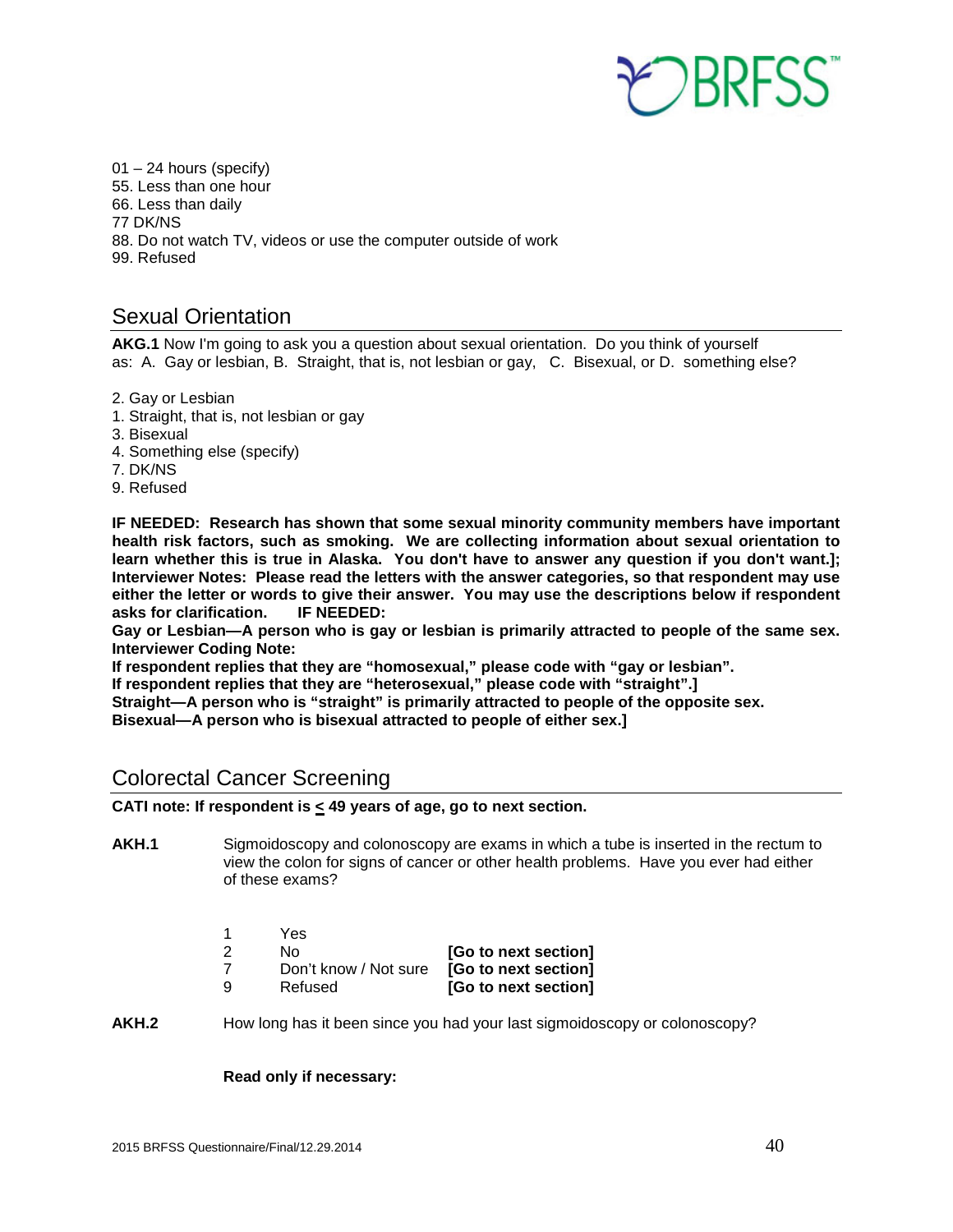

- 1 Within the past year (anytime less than 12 months ago)
- 2 Within the past 2 years (1 year but less than 2 years ago)
- 3 Within the past 3 years (2 years but less than 3 years ago)
- 4 Within the past 5 years (3 years but less than 5 years ago)<br>5 Within the past 10 years (5 years but less than 10 years ago
- 5 Within the past 10 years (5 years but less than 10 years ago)
- 6 10 or more years ago

#### **Do not read:**

- 7 Don't know / Not sure
- 9 Refused

## <span id="page-40-0"></span>Birth Control

#### **If C07Q01 = 2 and C07Q02 gt 55 then go to the next module**

The next few questions ask you about your experiences using birth control.

#### **AKI.1: Did you or your spouse or partner do anything the LAST TIME YOU HAD SEX to keep from getting pregnant?**

- 1. Yes
- 2. No (skip to AKI.3)
- 3. No partner/not sexually active (skip to next module)
- 4. In a same-sex relationship (skip to next module)
- 7. Don't know/not sure (skip to next module)
- 9. Refused (skip to next module)

#### **AKI.2: What did you or your spouse or partner do the LAST TIME YOU HAD SEX to keep from getting pregnant?**

- 1. Birth control pills (any kind)
- 2. Male condom
- 3. Tubes tied or blocked or female sterilization (*Essure* or *Adiana*)
- 4. Hysterectomy
- 5. Vasectomy or male sterilization
- 6. IUD (including *Mirena*, *Paragard* or *Skyla*)
- 7. Contraceptive shot (*Depo-Provera*)
- 8. Contraceptive ring (*Nuvaring*)
- 9. Contraceptive patch (*OrthoEvra*)
- 10. Contraceptive Implant (*Nexplanon* or *Implanon*)
- 11. Not having sex at certain times (Rhythm method or Natural Family Planning)
- 12. Withdrawal (or pulling out)
- 13. Diaphragm or cervical cap
- 14. Sponge, foam, jelly, film or cream
- 15. Female condom
- 16. Emergency Contraception (*Plan B* or *Ella*)
- 17. Other method: Please specify \_\_\_\_\_\_\_\_\_\_\_\_\_\_\_\_\_\_\_\_
- 77. Don't know/unsure
- 99.Refused

#### **AKI.3: What was your main reason for not doing anything the LAST TIME YOU HAD SEX to keep from getting pregnant?**

1. You didn't think you were going to have sex/no regular partner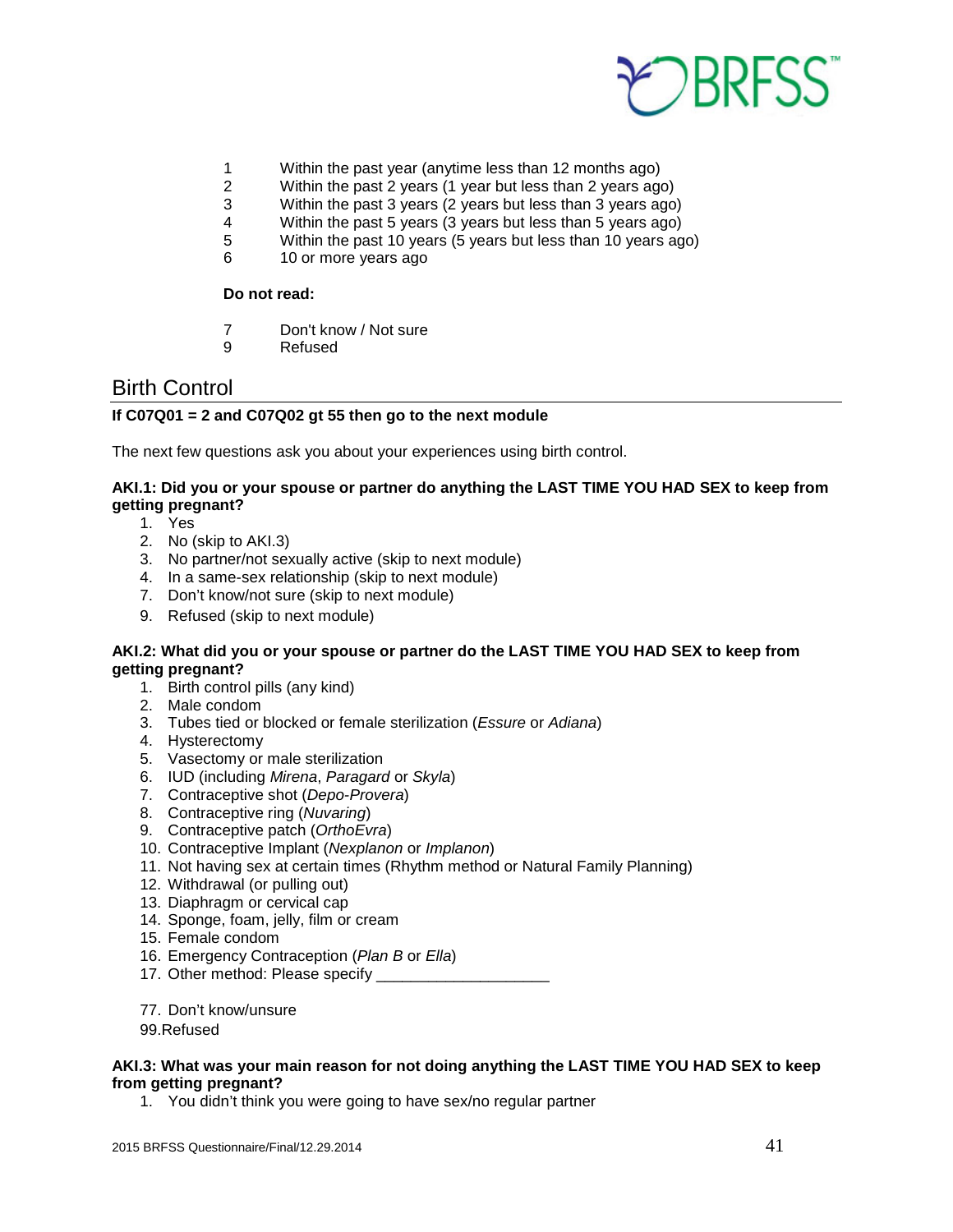

- 2. You just didn't think about it/don't care if you or your partner get pregnant
- 3. You don't think you or your partner can get pregnant (infertile or too old)
- 4. Neither you or your partner have insurance that covers the cost of birth control
- 5. You couldn't pay for birth control
- 6. You had a problem getting birth control when you needed it
- 7. You want a pregnancy
- 8. You or your partner don't want to use birth control
- 9. You or your partner don't like birth control/side effects
- 10. Religious reasons
- 11. Lapse in use of birth control method
- 12. Tubes tied (female sterilization)
- 13. Hysterectomy
- 14. Vasectomy (male sterilization)
- 15. Currently breast-feeding
- 16. Just had a baby/postpartum
- 17. Pregnant now
- 18. Same sex partner
- 19. Forced to have sex
- 20. Drunk
- 21. Other reason, please specify: \_\_\_\_\_\_\_\_\_\_\_\_\_\_\_\_\_\_\_\_\_
- 77.Don't know/not sure
- 99. Refused

### <span id="page-41-0"></span>Marijuana

#### **The next questions are about recent use of marijuana. Your answers are strictly private and confidential and will only be used to help improve health services.**

#### **AKJ.1**

During the past 30 days, on how many days did you use marijuana or hashish? 0-30 Number of Days

- 88. None (skip to next module)
- 77. Don't know/not sure (skip to next module)
- 99. Refused (skip to next module)

#### **AKJ.2**

During the past 30 days, how did you use marijuana? (Allow multiple responses)

- 1 It was vaporized (e-ciagrette like vaporizer)
- 2 It was smoked (in a joint, bong, pipe, blunt)
- 3 It was eaten in food (in brownies, cakes, cookies, candies)
- 4 It was consumed in a beverage (tea, cola, alcohol)
- 5 It was dabbed
- 6 It was used in some other way (SPECIFY)
- 7 Don't know/not sure
- 9 Refused

## <span id="page-41-1"></span>Adverse Childhood Experiences:

#### **AK5.1**

I'd like to ask you some questions about events that happened during your childhood. This information will allow us to better understand problems that may occur early in life, and may help others in the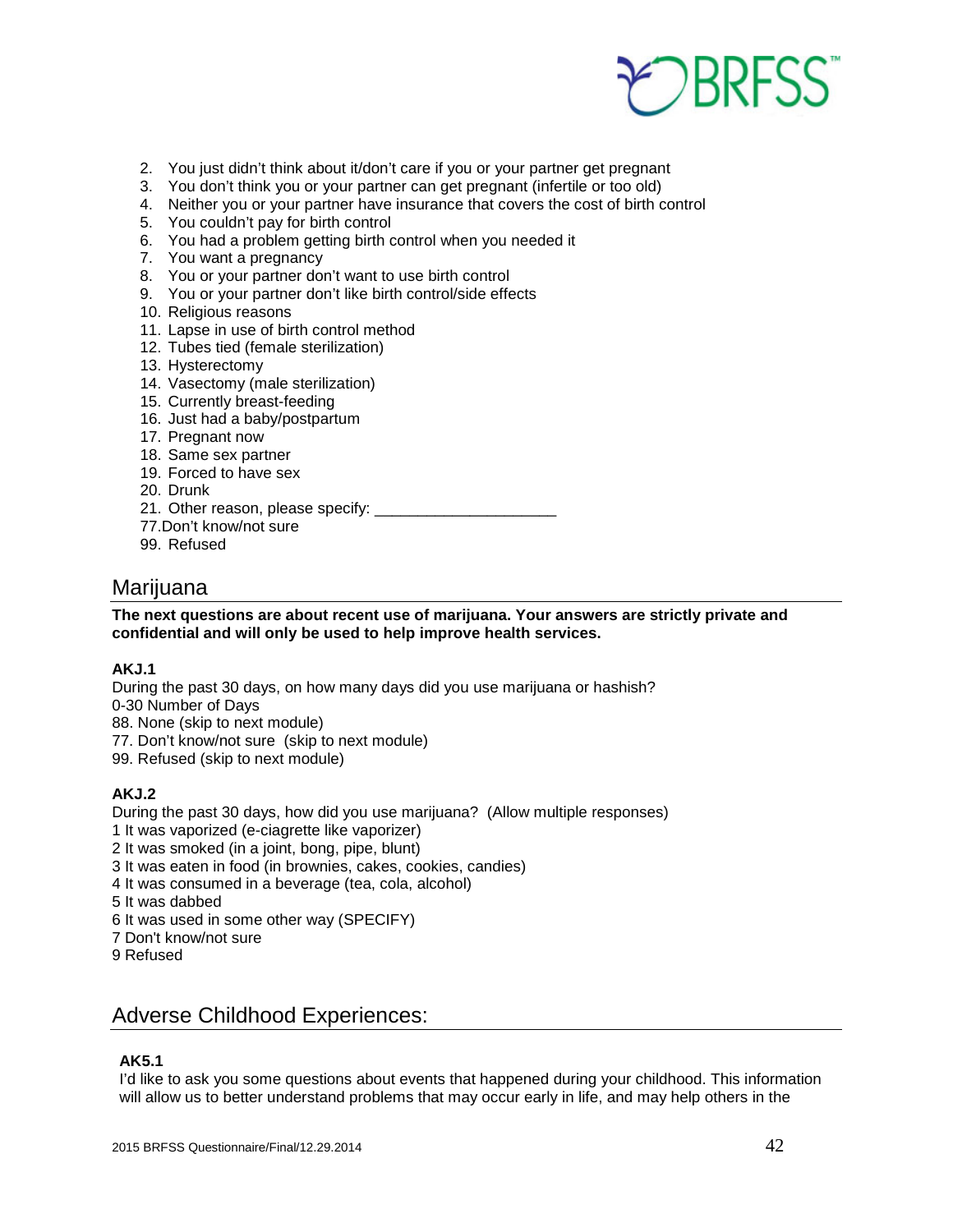

future. This is a sensitive topic and some people may feel uncomfortable with these questions. At the end of this section, I will give you a phone number for an organization that can provide information and referral for these issues. Please keep in mind that you can ask me to skip any question you do not want to answer. All questions refer to the time period before you were 18 years of age. Now, looking back before you were 18 years of age—

Did you live with anyone who was depressed, mentally ill, or suicidal?

- 1. Yes
- 2. No
- 7. DK/NS
- 9. Refused

#### **AK5.2**

Did you live with anyone who was a problem drinker or alcoholic?

- 1. Yes
- 2. No
- 7. DK/NS
- 9. Refused

#### **AK5.3**

Did you live with anyone who used illegal street drugs or who abused prescription medications?

- 1. Yes
- 2. No
- 7. DK/NS
- 9. Refused

#### **AK5.4**

Did you live with anyone who served time or was sentenced to serve time in a prison, jail, or other correctional facility?

- 1. Yes
- 2. No
- 7. DK/NS
- 9. Refused

#### **AK5.5**

Were your parents separated or divorced?

- 1. Yes
- 2. No
- 7. DK/NS
- 9. Refused

#### **AK5.6**

How often did your parents or adults in your home ever slap, hit, kick, punch, or beat each other up?

- 1. Never
- 2. Once
- 3. More than once
- 7. DK/NS
- 9. Refused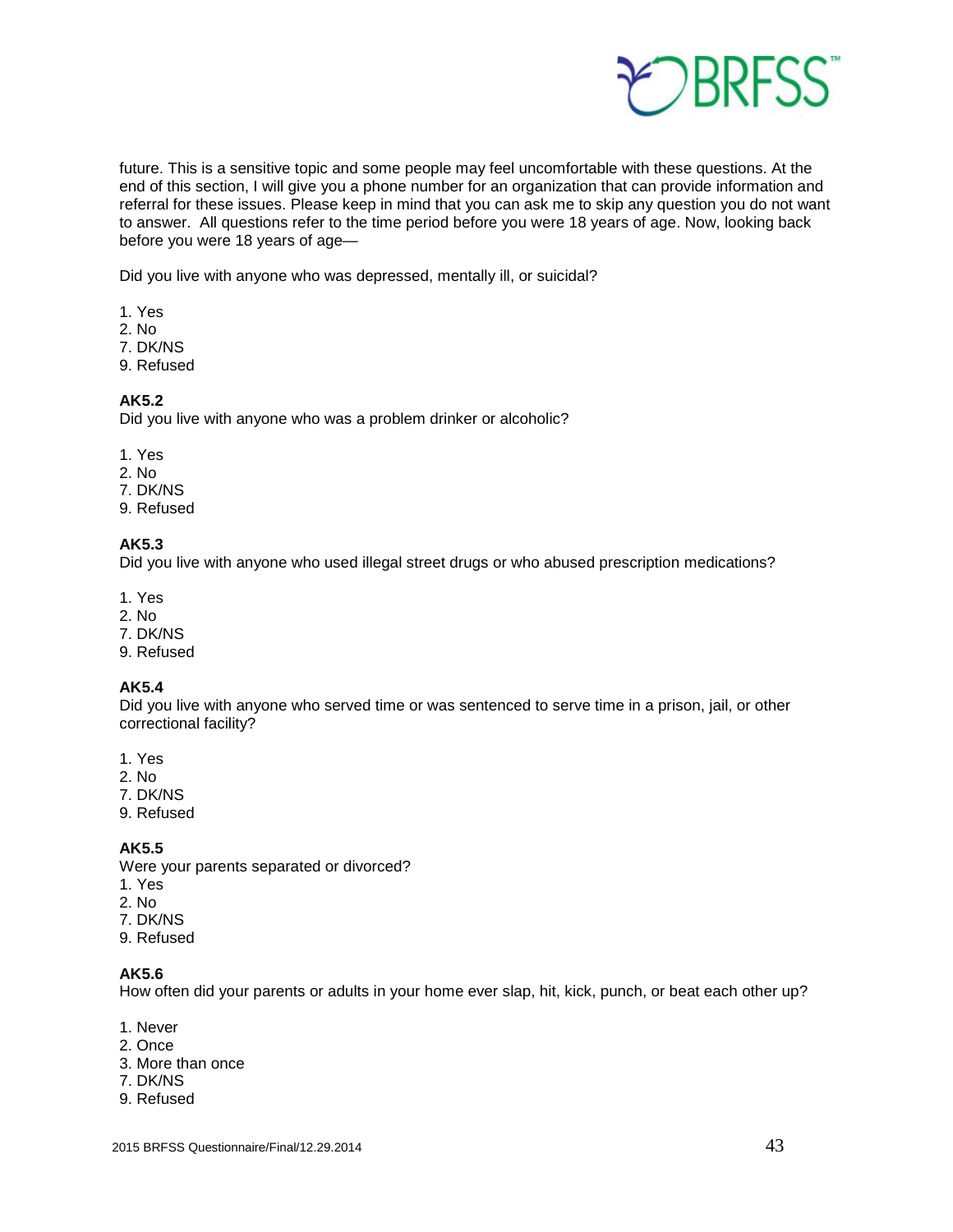

**AK5.7**

Before age 18, how often did a parent or adult in your home ever hit, beat, kick, or physically hurt you in any way? Do not include spanking. Would you say---

- 1. Never
- 2. Once
- 3. More than once
- 7. DK/NS
- 9. Refused

#### **AK5.8**

How often did a parent or adult in your home ever swear at you, insult you, or put you down?

- 1. Never
- 2. Once
- 3. More than once
- 7. DK/NS
- 9. Refused

#### **AK5.9**

How often did anyone at least 5 years older than you or an adult, ever touch you sexually?

- 1. Never
- 2. Once
- 3. More than once
- 7. DK/NS
- 9. Refused

#### **AK5.10**

How often did anyone at least 5 years older than you or an adult try to make you touch them sexually?

- 1. Never
- 2. Once
- 3. More than once
- 7. DK/NS
- 9. Refused

#### **AK5.11**

How often did anyone at least 5 years older than you or an adult force you to have sex?

- 1. Never
- 2. Once
- 3. More than once
- 7. DK/NS
- 9. Refused

#### **AK5.12**

How often did ANY of the following events apply to you: You didn't have enough to eat, you had to wear dirty clothes or you had no one to protect you?

- 1. Never
- 2. Once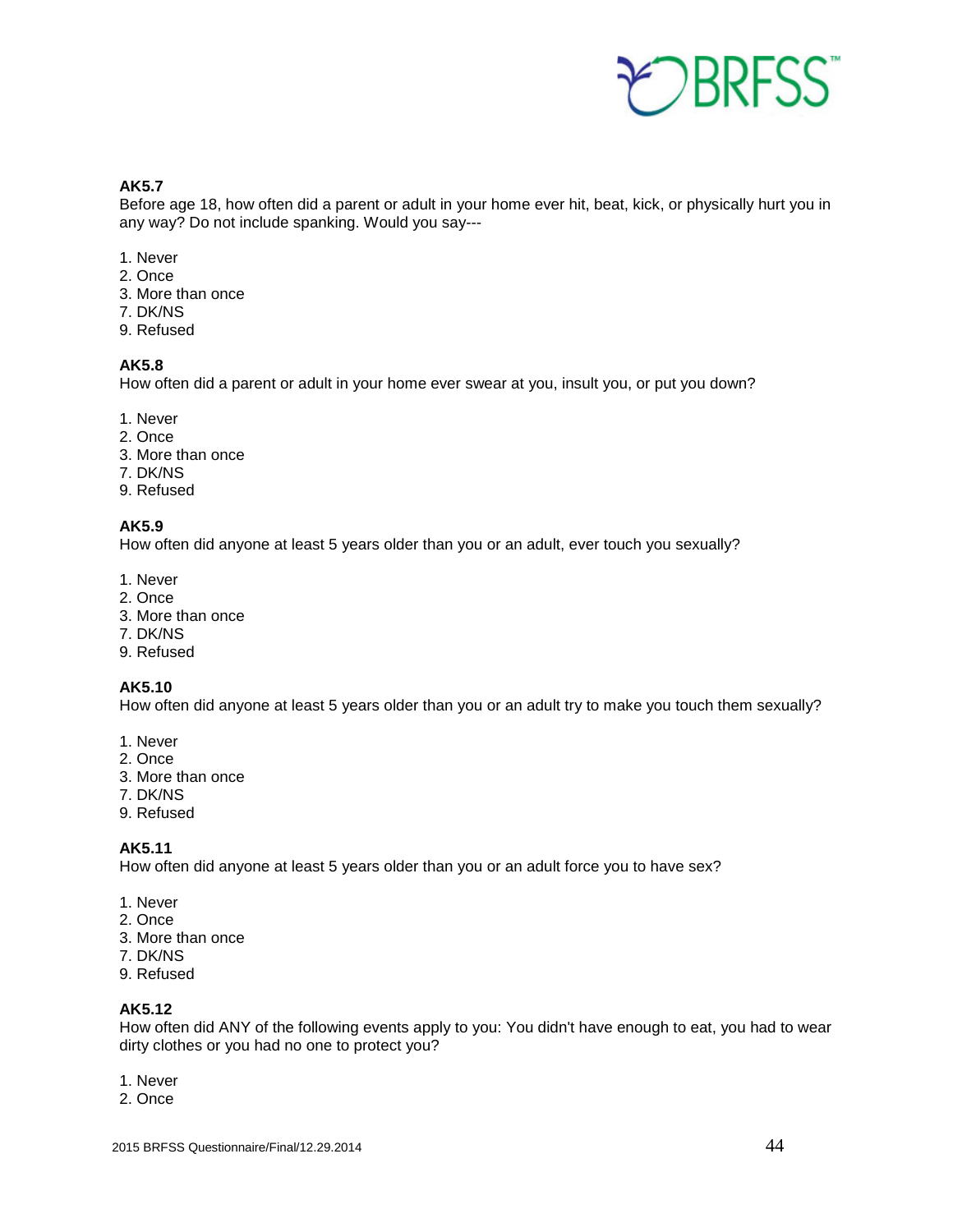

- 3. More than once
- 7. DK/NS
- 9. Refused

#### **AK5.13**

How often did you feel that your parents or adults in your home did not love you or appreciate you?

- 1. Never
- 2. Once
- 3. More than once
- 7. DK/NS
- 9. Refused

**From time to time the State of Alaska conducts other surveys to collect information that will help us improve our programs and services. May we call you in the future to collect more information on health-related topics?**

**This means we might call you back within the next year, or invite you to some focus groups in your area. Of course, you can always refuse to participate in future surveys.**

**May I please have your first name, nickname, or initials, so that we know who to ask for?**

**May we email you in the future to collect more information on health-related topics?**

**May I please have your email address?**

#### **Activity List for Common Leisure Activities (To be used for Section 11: Physical Activity)**

#### **Code Description (Physical Activity, Questions 11.2 and 11.5 above)**

0 1 Active Gaming Devices (Wii Fit,  $0$  1 Augby 4 1 Rugby Dance Dance revolution) 4 2 Scuba diving Dance Dance revolution) <br>
bics video or class <br>
4 3 Skateboarding 0 2 Aerobics video or class 0 3 Backpacking 4 4 Skating – ice or roller 0 4 Badminton **45 Sledding, tobogganing** 0 5 Basketball 4 6 Snorkeling 0 6 Bicycling machine exercise 47 Snow blowing 0 7 Bicycling **4 8 Snow shoveling by hand** 0 8 Boating (Canoeing, rowing, kayaking, 4 9 Snow skiing sailing for pleasure or camping) 50 Snowshoeing 0 9 Bowling 6 1 Soccer 1 0 Boxing 5 2 Softball/Baseball 1 1 Calisthenics **5 3 Squash** 1 2 Canoeing/rowing in competition 5 4 Stair climbing/Stair master 1 3 Carpentry 5 5 Stream fishing in waders 1 4 Dancing-ballet, ballroom, Latin, hip hop, zumba, etc 5 6 Surfing